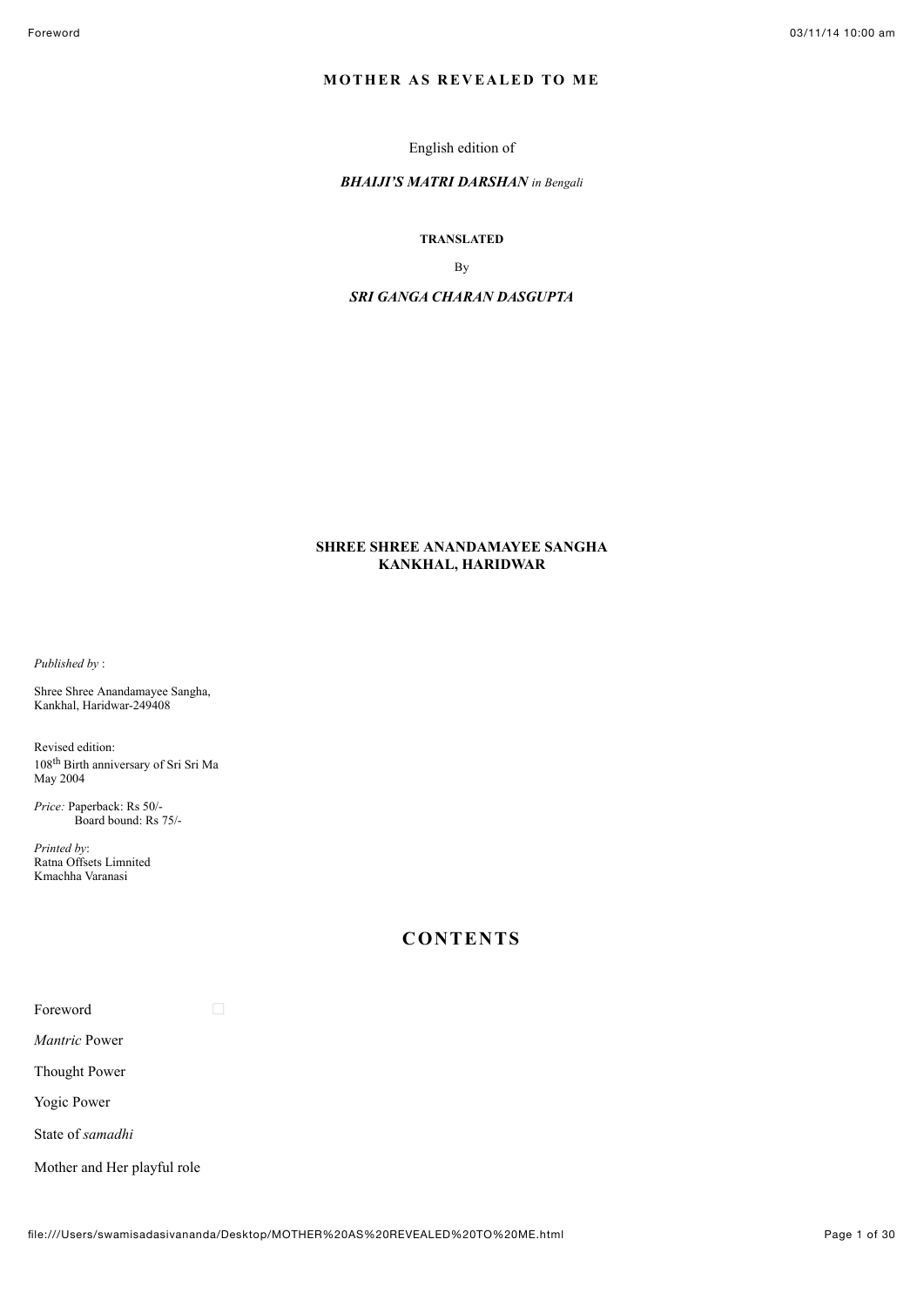Ashram

On the way to new life

To distant lands

Sri Sri Ma

### **PREFACE TO THE FIRST EDITION**

On the eve of his departure for Kailash with Mother in 1937 when Bhaiji left his Bengali manuscript with me for publication, it was his express desire that the book should be published Hindi simultaneously. His unexpected death on his way back upset all, our plans. The Bengali edition was first published in 1937 shortly after his death. The Hindi edition was also published in 1957[1947 ?]. Though the English rendering ready it could not be published so long. I trust , it will be gratifying to Mother's devotees to learn that through the ardour and generosity of Sri Kamlesh Parasram Punwani---a devotee of Mother from Sing , West Pakistan , the English edition of *Matri Darshan* is published now. This edition will, it is hoped, carry Mother's message beyond the shores of India. My grateful thanks are also due to Sri Girija Shankar Bhattacharya, Professor [retired] of the Presidency College, Calcutta, who in spite of his frail health, spared no pains to help me in getting the book published in no time.

44 Hazra Road, CALCUTTA-19 GANGA CHARAN DASGUPTA 4th May, 1952

# FOREWORD

To write a biography of Sri Sri Anandmayee Ma or to draw the attention of the world to Her infinite powers is not the object of this feeble attempt on my part. I have, in this little sketch, introduced only a few facts of my own direct experience to show how She opened up a fountain of life in my almost parched-up soul. All the blemishes that appear in this work , are traceable to my own personal limitations for which I sincerely implore her pardon.

I lost my mother when I was but a small boy. I have heard my relations say that my eyes used to swim in tears whenever I heard infants babbling our "Ma, Ma" with their soft, shrill voices; and that I would soothe my heart by lying on the floor and weeping silently.

My father was a saintly person. The deep religious spirit of his life implanted in me , during my very childhood years, seeds of divine aspiration. In 1908 I had my initiation in *Shakti Mantra* [mantra---speech symbol representing a deity] from our family Guru [Guru---- family preceptor who initiates one into the spiritual life]. On that account I had to worship the Mother Divine; and when I could pour out all my devotional fervour with "Ma, Ma" , during my prayer time, I found great relief and happiness. Even then I could hardly realise that mother is the fountainhead of supreme joy and happiness for all living beings. There was an over-powering desire in me to find such a Living Mother who, by her loving glances, could transform my storm-tossed soul. I approached many saintly persons and was desperate enough even to consult astrologers for an answer to this query, — Shall I have the good fortune to meet such a mother**?"** All held out high hopes.

With that object in view, I visited many holy places and had the opportunity of meeting numerous spiritual personalities; but none could satisfy my desire.

I worked in a Government office at Calcutta. It was transferred to Dacca in 1918 and I was posted there. By the end of 1924 I came to learn that Ma Anandamayee had been living for some months in Shah-bag near the city, observing silence for a long time, always seated in some Yogic posture and would, on some rare occasions, draw a line on the floor round Her seat and have very short talks with people after reciting some *mantras* or sacred texts.

One morning I went there in a prayerful spirit, and was fortunate enough to see Mother, through the kind courtesy of Her husband, whom~ people addressed as *Pitaji* or Father. it sent a thrill into my heart to see her serene Yogic posture along with all the modesty and grace to be met with only in a newly married lady. It at once flashed upon my mind that the person for whom my heart had yearned for so many years, and in whose search I had traveled to so many sacred places, stood revealed before me.

My whole being was flooded with joy and every fibre of my body danced with ecstasy. There was an impulse to throw myself prostrate at Her feet and to cry out in tears—'Mother, why have you kept me away from you all these long, long years ?**"**

After some minutes, I asked Mother, 'Have I any chance of spiritual uplift?" She replied, 'Your hunger for such a life is not yet strong enough." I had come with a load of thoughts struggling for expression, but all were hushed into silence under the spell of Her soothing grace. I sat there speechless and dumb. Mother, too, spoke not a word. After a little while, I bowed to Her and left the place. I could not touch Her feet though I had a strong desire to do so. It was not through fear or delicacy; some mysterious power pushed me away from Her presence.

I did not go to Shah-bag for long afterwards. I reflected thus:—"As long as She would not draw me close to Her like my own Mother, removing Her veil, how could I clasp Her feet to my bosom?**"** There was a great conflict in me; a strong desire to see Her and a sharp pain at Her aloofness;— both were equally strong and in opposition to each other. No mode of approach seemed possible. In the meantime I used to go to the adjoining Sikh temple; and standing by the garden wall, I saw Mother from a distance so that nobody could notice it. During these days of indecision, I would analyse the movements of my mind and would often question myself, "What are things coming to ?**"**

But I had no power of taking a decision. I would often get all news about Mother and listen with attention to every story about Her *Lila (play of divine forces*) In this manner I passed seven months in the midst of the din and bustle of every day life with a prospect of meeting Her every hour. One day I brought Mother to my house. An intense joy thrilled my whole being to meet Her after such a long time. But it was not permanent. When She was about to leave my house I bowed down to touch Her feet, but She withdrew them. I felt as if pierced by a smarting pain.

Then I tried to ease the pangs of the struggle in my heart by reading various books on religion. I resolved to publish a small book on religion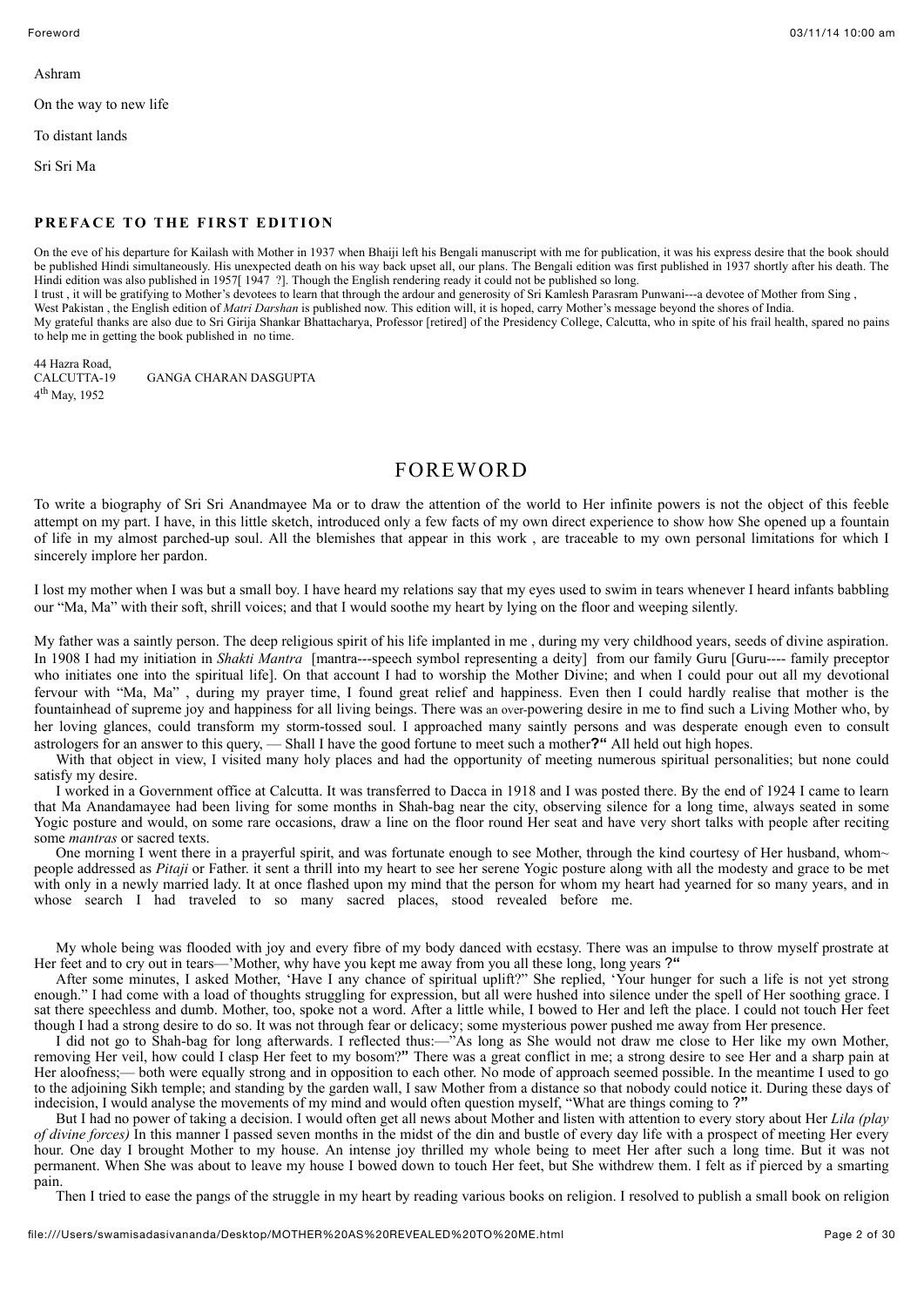and religious practices. The book was written and published under the title, *"Sadhana"* and I forwarded a copy of it to Mother through Sri Bhupendra Narayan Das Gupta. Mother curtly said to him,—"Ask the author to come and see me."

On receiving this call from Mother I went to Shah-bag one morning. I came to learn that Her vow of silence of the last three years was over. She came and sat close to me. I read out the whole book to Her and after hearing the contents, She said,—"Though after three years of silence, my vocal chords are not functioning properly, yet words are forcing themselves out of my mouth to-day. Your book is quite good. Try to develop even more purity of thought and action.

During that interview with Her, Pitaji was present. I began to feel that a new world was opening out before me and that I was sitting like a little child before my own parents

Since then I used to go to Shah-bag. I requested my wife to go and see Mother with some offerings. At that time Mother used to put on a golden nose ring. My wife took with her one large silver plate, some curd, flowers, sandal paste and one diamond nose-ring as presents for Mother, and with great delight and respect she offered them at Her feet.

It transpired afterwards that Mother would have Her food placed upon the bare ground at that time and use no plate whatsoever. So *Pitaji* had said to Her once with great disgust: —"You don't take your food from brass plates or bell-metal ones. Will you have it then on a silver plate?**"** Mother laughed and said, "Yes, but do not tell anybody about this during the next three months and please do not make any attempt yourself to procure silver plates". Now before the three months expired the silver plate was given to Her as mentioned above.

One day Mother said to me,—"Remember, you really are a Brahmin; and there is a very subtle, close spiritual link between this body and yourself." From that very day I tried to keep my body pure in all respects.

I learnt from various sources that many of Mother's devotees had been fortunate enough to find the images of many gods and goddesses revealed in Her body. But as I saw with my own eyes manifestations of great supernatural powers in Her every day life, I did not care to look for some special revelation. My humble aspiration was that if I could model my life after the ideals of patience and composure always manifested in Her, it would be more than enough for me.

Still man's natural impulse to see some material embodiment of divine powers in human life, prompted me one day to enquire from Her, when I found Her alone : I asked,—"Mother, pray, tell me, what are you in reality?-She laughed out loudly and said with all affection:— "How **could such childish queries arise in your heart ? The vision of gods and goddesses appears in accordance with one's inherited dispositions (***samskaras***). I am what I was and what I shall be; I am whatever you conceive, think or say. But it is a supreme fact that this body has not come into being to reap the fruits of past** *karma.. (Prarabdha or the results of actions of past births about to mature in this life. )***Why don't you take it that this body is the material embodiment of all your thoughts and ideas. You all have wanted it and you** have it now. So play with this doll for some time. Further questions will be fruitless." I said,—"These words of yours, Mother, do not satisfy my yearning." Hearing this, She spoke with slight vehemence, —"Say, say, what more you desire" and immediately a dazzling flood of heavenly light shone forth from Her face. I was struck dumb with awe and wonder. All my doubts were laid at rest.

About fifteen days later, I went to Shah-bag one morning and found the door of Mother's bed-room closed. I sat down in front of it some *25* to 30 feet away. The door opened all at once. I found to my bewilderment, the figure of a divinely beautiful goddess as genially bright as the sun at dawn, illumining the whole interior of the room. In the twinkling of an eye She withdrew all the radiance within Her body and Mother was there, standing and smiling in Her usual manner.

In a second the whole vision had passed off like the play of some supernal magic. To me it appeared that I had dropped down from dreamland. I remembered at once that Mother had revealed Herself in response to what I had said a few days back. I began to recite a hymn and prayed to Her,—"May I be a worthy son of yours, worthy to be blessed with all your motherly bounty and grace.''

After a little while Mother advanced towards me. She picked a flower and a few blades of *durba* grass [*Durbadala* -a common grass, the blades of which are used during worship] and placed them on my head, as I fell at Her feet*.[Those sacred emblems were left with the wife of the translator when Sri J.C. Ray left for Kailash]*

I was beside myself with joy and rolled on the ground at Her feet. The day that is gone never comes back. How I wish for a happy return of that blessed day.

From that moment a deep conviction began to take root in my mind that She was not only my mother but the *Mother* of this universe. I returned home. As soon as I collected myself, the same luminous image of Mother flashed upon my mind and tears streamed down my cheeks. From that very day onwards Her grace worked such a change in me and in so natural a manner that Her figure occupied the place of the goddess whom I had worshipped all these eighteen years, since my initiation in early youth. This change at times created some doubt in my mind as to whether I was pursuing the right course or not. But in a few days Mother took Her rightful place in my soul, possessing it fully.

(Mother (Her original name was Nirmala Sundari Devi) was born in the village of Kheora, District Tripura, in 1818 Saka Era (1896, April 30) in the early<br>hours of Friday, 1 hour 12 mins. before dawn. The place of Her birth

Mother's early life, was spent unnoticed in the villages Kheora and Sultanpur. After Her marriage She passed some time in Sreepur and Narundi, where the elder brother of Bholanath, Her husband, worked; some months were also spent in Her husband's house at Atpara. Before She came to Dhaka, She had stayed for about three years at Vidyakut and for about six years at Bajitpur with Her husband.

At Astagram was first manifested prominently Mother's liking for *Kirtan* songs (*a musical mode of devotional songs introduced by Vishnava poets, saint and composers*); at Bajitpur that mood was noticeable only at times; but the dominant tone of Her mind during this period was the natural expression of *mantric* symbolism and *Yogic* practices. [ (*Various phases of psychic evolution of life with the corresponding transformation of the physical vehicle].*

When She came to Shah-bag at Dhaka the state of Her quiescence and silence continued; but then a phase of intense peace and tranquility became the all-pervading feature of Her life. It is difficult to convey in words an idea of the depth of that state. During this period what an interplay of divine thoughts and expression became manifest in all the ways of Her life

At this time many of Her devotees began to flock round Her. Many of them took part in worship, devotional songs and sacrificial rites. It is difficult to describe the ways by which their souls became steeped in tranquil bliss in Her presence.

All people would, at this time, address Her as 'Mother of the Shah-bag' and would express their delight by saying that such a wealth of Mother's grace they had never enjoyed before in all their life.

While at Bajitpur the whole history of the Siddhesvari Kali temple at Dhaka had dawned upon Her mind.

During Her residence at Shah-bag Rai Bahadur Pran Gopal Mukherji, who has since retired as Post Master General, was at Dhaka. He and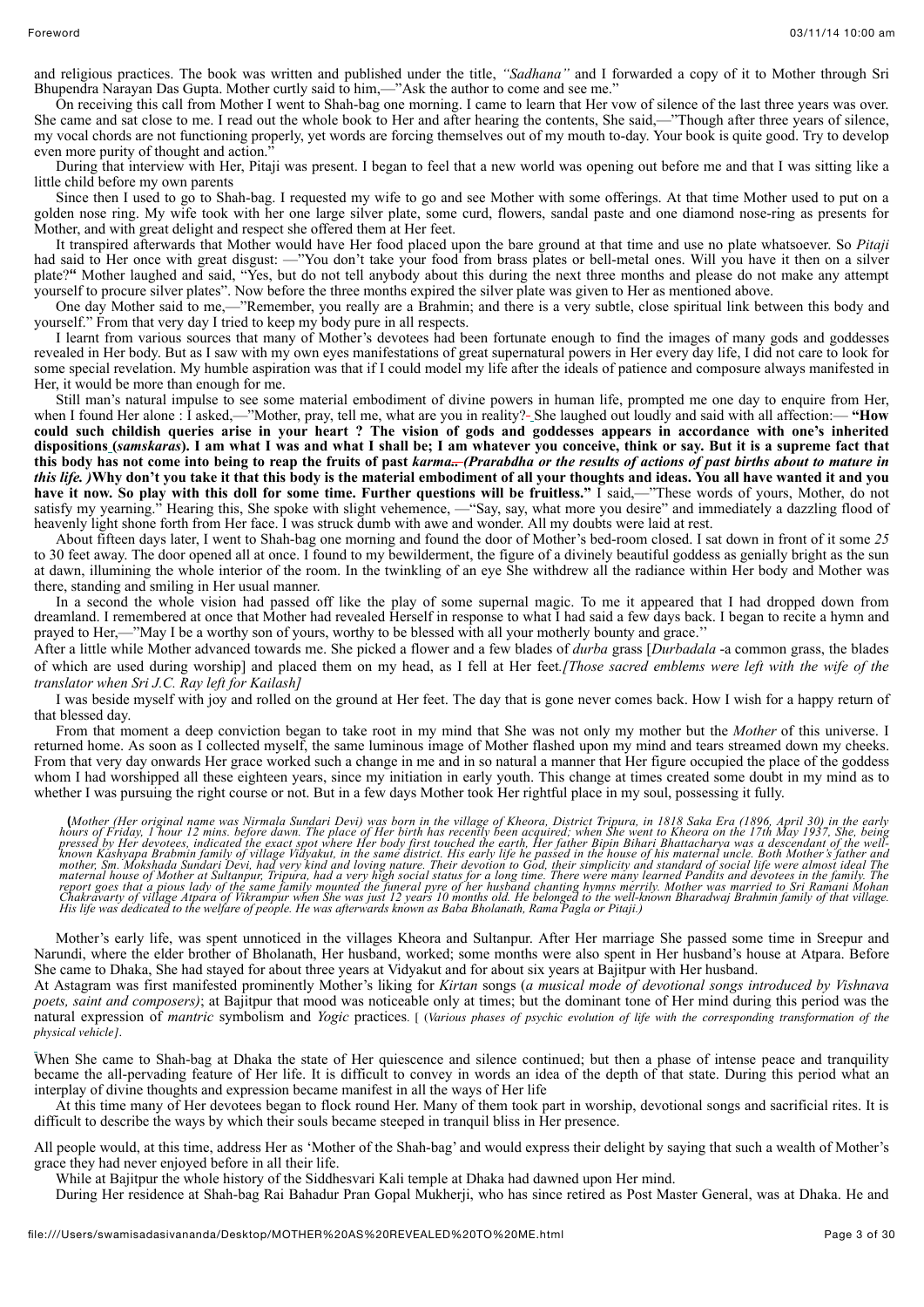Sri Baul Chandra Basak found means for the preservation of the Siddhesvari Temple.

When I met Mother first, She gave me a hint, saying,— "Your appetite for the spiritual is not strong enough." But to one tossed about by the turmoil of worldly desires, such craving for higher life was not possible, unless one could learn how to direct all the uncontrolled waves of one's emotions and impulses towards Her feet. I would always pray silently in the secrecy of my heart, —"Oh Mother, you manifest yourself as Hunger in every being; \* awaken in me a real hunger for things immutable and everlasting." How Mother, in Her infinite mercy directed my ever fluctuating disposition towards Her all-pervasive presence, is narrated below:—

1. One night I was walking about on the open balcony of my house; there was a glitter of moonlight on all objects about me. I perceived some movements by my side and turned round. I found to my amazement, an image of Mother gliding along with me. She wore a red chemise and a *sari* with a series of thin red lines for border. But when I left the Ashram only a couple of hours back, I had noticed on Her person a white chemise and a sari with only one broad red border. This made me doubt the correctness of the vision. But when I went to Her early morning on the following day, I found Her dressed exactly like what I had seen in the preceding night. I was told that a devotee came to the Ashram after I had left, and made Her wear those clothes.

When Mother was told about my vision, She said in a most natural way, "I went to see what you were doing."

2. One day Mother came to my house and conversed with us on the first floor; just then a car arrived to take Her to another place. I did not know that it had been arranged previously. Mother got ready to start; but I felt great anguish to find Her leaving my house after such a short visit. With a sorrowful heart I came down-stairs to see Her off. She got into the car, but it did not move though the driver gave the start. She was looking at me with Her face beaming with a genial laugh. When the driver failed to move the car, a hackney carriage was brought for Her. It was painful to think that Mother would have to go in a hired carriage when the4 car stood ready. Just at that time the car began to move to my surprise and joy, and Mother left.

3. The pressure of crowds at Shah-bag increased from day to day, as people came to know about Mother. On one occasion I could not meet Her in the course of four days. On the morning of the fifth day I had resolved to go to Her but changed my mind. I sat down in despair in my room. I saw to my surprise the full image of Mother appearing on the wall opposite, like a film picture. She looked quite sad. On turning round I found Sri. Amulyaratan Choudhury standing by my chair. He said,—"Mataji has sent a carriage to take you to Her." When I reached the Shahbag garden Mother said,—" I have been noticing your restlessness for the last few days. Peace and tranquility cannot come unless there is some restlessness in one's mind to start with. You should kindle fire by any means, either with clarified butter or sandalwood or even with straw. Once alight, the fire burns on; all worries, darkness and gloom gradually disappear. It will burn to ashes all obstacles. You know a spark is sufficient to start a conflagration reducing hundreds of homes and palaces to cinders."

4. At noon in the office, or at mid-night in my bed-room, when a very strong desire to see Mother made me quite restless, I found Her appear before me on many occasions and She at once would say,—"You called me and I have come".

*5.* One afternoon when I returned from office, I was told, an unknown person had left a large fish in my house saying that he would come back shortly. But nobody turned up. The fish lay upon the floor. When nobody appeared till dusk was cut into pieces and sent to Mother at Shahbag. Next morning when I went there, *Pitaji* told me—"Your

 Mother said to me last night, 'Look here, Jyotish is my God"'. On enquiry I came to learn that on the previous morning a few persons got Mother's *prasad [,Prasad is the food that is left after the Mother has taken some. It is distributed among the devotees*.] but when in the evening many people came to take part in *Kirtan* or devotional concert, they all desired to have Mother's *prasad.* There was no stock of provisions. Just at the time when Mother was preparing spices, condiments for cooking, my servant *Khagen* came with the fish and other necessary articles. And this evoked from Her the expressions stated by Pitaji. "I was struck with surprise", added Bholanath, "to hear how an unknown person had brought a fish to your house and how it could be sent with other necessaries to satisfy the devotees clamouring for Mother's *prasad."*

Such incidents were numerous. At Shah-bag, a man was praying for some *prasad* from Mother there was nothing available there at the time. Just then a desire impelled me to send some fruits or sweets. When my man reached there with the things he found that Mother appeared to be waiting for them.

6. One night at about 3 A.M., I was wide awake sitting on my bed and it flashed upon my mind that Mother was sleeping with Her head in a direction opposite to what She was accustomed to. At dawn when I went to Her I found Her exactly in the same position. On enquiry I learnt that

Mother went out at 3 A.M. and on returning She changed Her sleeping posture.

It often happened that from my own room or from my desk at the office I could see distinctly what Mother was doing at Her place. I could see these things without any effort of my will; at times such pictures flashed across my mind without my ever thinking about them. Bhupen used to go to Shah-bag every day and I could verify the truth of my visions through him. There was hardly any discrepancy. Mother would often say to me,—-"Your real home is at Shah-bag; you go to your own house just for an outing."

7. One noon I was busy at my desk. Bhupen came and said, "Mother has asked you to go to Shah-bag. I had informed Her that the Director of Agriculture would take over charge of office that day on the expiry of his leave; but Mother replied,—'You are to carry the message to Jyotish, let him do what he thinks proper'."

Without a moment's hesitation I left all the papers spread out on my desk and without informing any body at the office I started for Shahbag. When I arrived there, Mother said,— "Let us go to Siddhesvari Ashram." I accompanied Mother and *Pitaji.* There was a small hollow, just where now stands a small pedestal and a *Shiva Lingam.* Mother sat inside the hollow and Her face was beaming with a smile, breathing radiant joy. I exclaimed to *Pitaji:* "From to-day we shall call Mother by the name *of Anandamayee";* he at once said, "Yes, be it so!" She only glanced at me with a fixed gaze.

When we were about to return at 5-30 P.M., She enquired, —" You were all along so full of Joy, how is it that you now look so pale?" I replied, that the thought of going home had made me think of the unfinished work at the office. She said, —"You need not worry about it." Next day when I went to office, the Director said nothing about my absence on the previous day.

I asked Mother why She had called me so unexpectedly the day before. She said, "It was to test how much you have gone ahead during these few months." She added with a genial laugh, —"If you had not come, who else would have given a name to this body?"

8. Once His Excellency the Governor of Bengal came to Dhaka. The Director asked me to attend office at 9-30 A.M., as he would go to pay a visit to the Governor. I promised to come. Next morning I was late in returning from Shah-bag and when I reached office it was 9-50 A.M. I was a bit nervous as to how I would meet my boss. When I was thinking about the matter he phoned to me from his bungalow to say that his car had gone wrong, that he was sorry to put me to trouble and that he would go to Government House at 11 A.M.

When Mother heard the story, She said with a laugh,— "Is it anything new to you ? The other day you threw out of gear the car in which I was to leave.'

9. On one occasion Mother came to our house. In the course of our talk I said casually,—"It appears, Ma, that to you hot and cold are the same .If a piece of burning coal fell on your feet, would you not feel the pain?" She replied, "Just test it." I did not press the point further.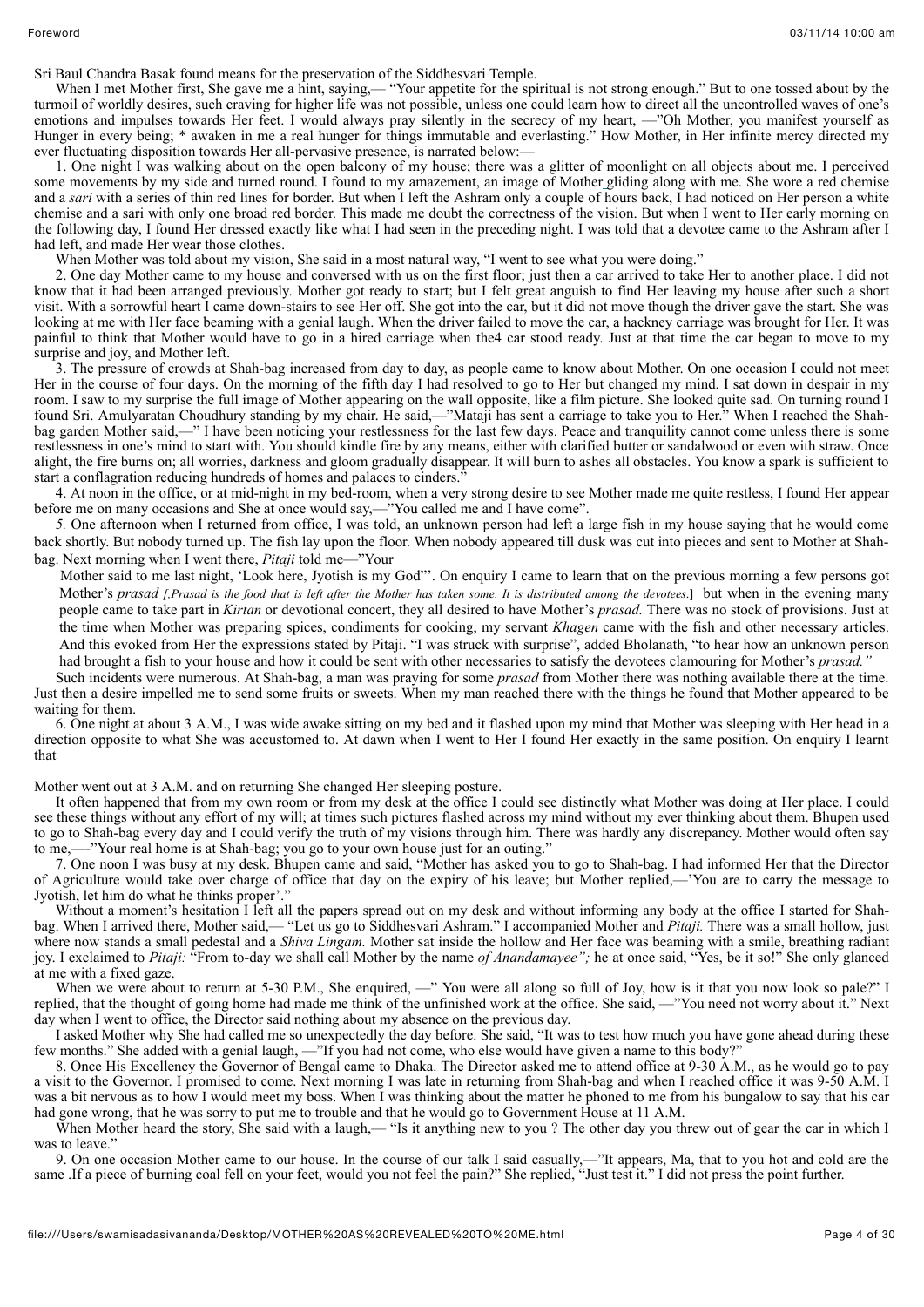After a few days, taking up the thread of our previous conversation, Mother placed a piece of burning coal on Her foot. There was deep burning sore. For one month it did not heal up. I felt very upset about that silly suggestion of mine. One day I found Her in the verandah with her legs stretched out and Her gaze fixed on the sky. Some pus had gathered on the sore. I bowed down and licked the pus up with my tongue and lips. From the following day the sore began to heal up.

I asked Mother how She felt when the live coal was burning Her flesh. She said in reply, " I was not aware of any pain. It looked like nothing but fun; with great joy I watched what the poor wretched coal was doing on my foot; I noticed that at first some hairs, then the skin began to burn; it smelt of burn and gradually the coal was put out after doing its work. 'When later a sore formed, it continued its course; but as soon as a strong desire arose in you that the wound be healed up soon, it took a rapid turn for the better."

10. It was the month of *Magh*, mid-winter, with biting cold. At early dawn I was walking barefoot with Mother on the grassy fields of Ramna, wet with dew. From a distance I noticed a group of ladies coming towards us. I thought , as soon as they arrived, they would take Mother to the ashram. As these thoughts were passing through my mind, the whole field was covered over with a very thick fog and the ladies could not be seen. After some three hours when we returned to the ashram, we heard that the party of ladies got tired trying to find us and when Mother was informed about my thoughts, she said," Your strong desire was fulfilled."

11. Once Mother was suffering much from cold and cough. Finding her very unwell, I prayed to her with a tremulous voice of entreaty, " Mother, may you be soon restored to health.!" She gazed at me and said with a laugh---"From tomorrow I shall be all right, my child." And so it came to be.

12. One morning I found that Mother had fever. I came back to my house and prayed at night fervently that Her fever might pass into my body. Towards morning I had fever and headache. When I went to Mother in the morning, as usual, she said at once, "I am all right, but you have fever. Go back to your house, have bath and take your usual food." I did so and was all right by the afternoon.

Mother always says---"By force of pure, concentrated thought everything becomes possible."

13. A book named *Sadhu Jivani* [ Lives of Saints] got into my hands. There appeared this line ,---He [*a sadhu*] used to advise his devotees always to give good food to the poor." I wrote the following note on the margin: Giving food only dose not satisfy a human soul." This book was taken to Mother at Shah-bag and one of Her devotees read out my remark. Mother said nothing. After a few days I went to Shah-bag quite early in the morning. Just then a man tike one in a fit of insanity, came and said, "Give me some food or I die with hunger." Mother searched the kitchen store and gave to the man what She could collect at the time. He wanted water to drink and Mother directed me to give him some; when I came to know that the man was a Muslim, had fasted for three days and had come into the ashram scaling over the enclosure, Mother said to me that he had come there to teach me the efficacy of giving food and drink to one who needs it. Everything has its proper place and time. Nothing is lost in the divine economy of the world.

14. One day I said to Mother,—"Ma, all these days the *mantric* sounds arise in me in a continuous stream. In the daytime as well as at dead of night the flow of the sound -naturally wells out of my heart, like the gushing jets of a fountain." When I said it, some slight tinge of personal satisfaction lurked in the inmost recess of my heart. Mother gazed at me and said nothing. When I reached home, the sound ceased and in spite of my best efforts, I could not revive it. The day passed and night wore on, but the joyful stream of *mantric* melody could not be restored. Next morning I requested Bhupen to inform Mother about my sad plight. Bhupen met Mother on the way while She was proceeding to a devotee's house in a carriage. She began to laugh. It was 10 A.M. Just at that moment I found that the

choked-up stream began to flow with its former ease. I came to know from Bhupen afterwards at what time he had met Mother. In this connection Mother was heard to observe that in spiritual matters, even the slightest tinge of I-ness retards one's progress.

*15.* I give below another instance of the promptness with which Mother's benign influence helps the growth of our inner life. It is a pity that we fail to recognise its value and do not utilise it for our spiritual up-lift. After the first enthusiasm is over, we relapse into our former condition.

Once Mother said with a laugh, "As you chant the divine names or *mantras [ special name or mantra with which one is initiated]* **,** your mind gradually loses its impurity; love and reverence for the Supreme Being awaken and your thoughts become subtle and refined. Then glimpses of higher planes of existence begin to dawn upon you and work for your up-lift."

The day I heard these words. I sat in a lonely corner of my house for evening prayers; to my surprise I experienced a new joy at the flow of divine names. They continued without any pause; sleep came on and as soon as I woke up, those joyous vibrations again thrilled my being. Next day the same joyful spell went on in an undertone due to the pressure of office routine; towards dusk, when I disposed my mind for prayers, the bliss of the previous evening filled my heart, so that there was no inclination to sleep at all; at dead of night the flow was so intense, that I thought, I would feel relieved if there were a pause. But it went on with its own momentum.

I had never practised sitting in a Gomukhi posture. (Gomukhi---pose of the body consists in laying the legs flat on the **ground** on either side of the **body**, with erect backbone, the face looking straight forward. Towards the early hours of the morning before dawn I found myself in that posture. During those hours my body and mind were immersed in a

sea of inexpressible joy. Tears welled out of my eyes without a stop. In one spell of meditation, I passed the whole time motionless and was completely absorbed.

16. One morning, in those early days of self-surrender, I sat in silence. My heart was full of a deep emotion for mother's love. *kripa---divine grace)* A song in Bengali took shape, of which the translation is given below:—

> Let Thy worship, Thy hymns of praise be the eternal solace of my life; Let my life brim over with the songs of Thy adoration, thoughts of Thy Divine Grace. I shall see Thee, Mother, in the wide open sky with wistful eyes; I shall not ask for any boon, say not a word; I shall only lay myself down at Thy feet with tears of bliss;

I shall move about in Thy endless expanse of heaven, scattering songs like flowers representing Thy glory.

I shall steep myself in Thy bliss, chanting Thy holy names and sending their echoes throughout the Universe.

All my actions, all my thoughts of religion are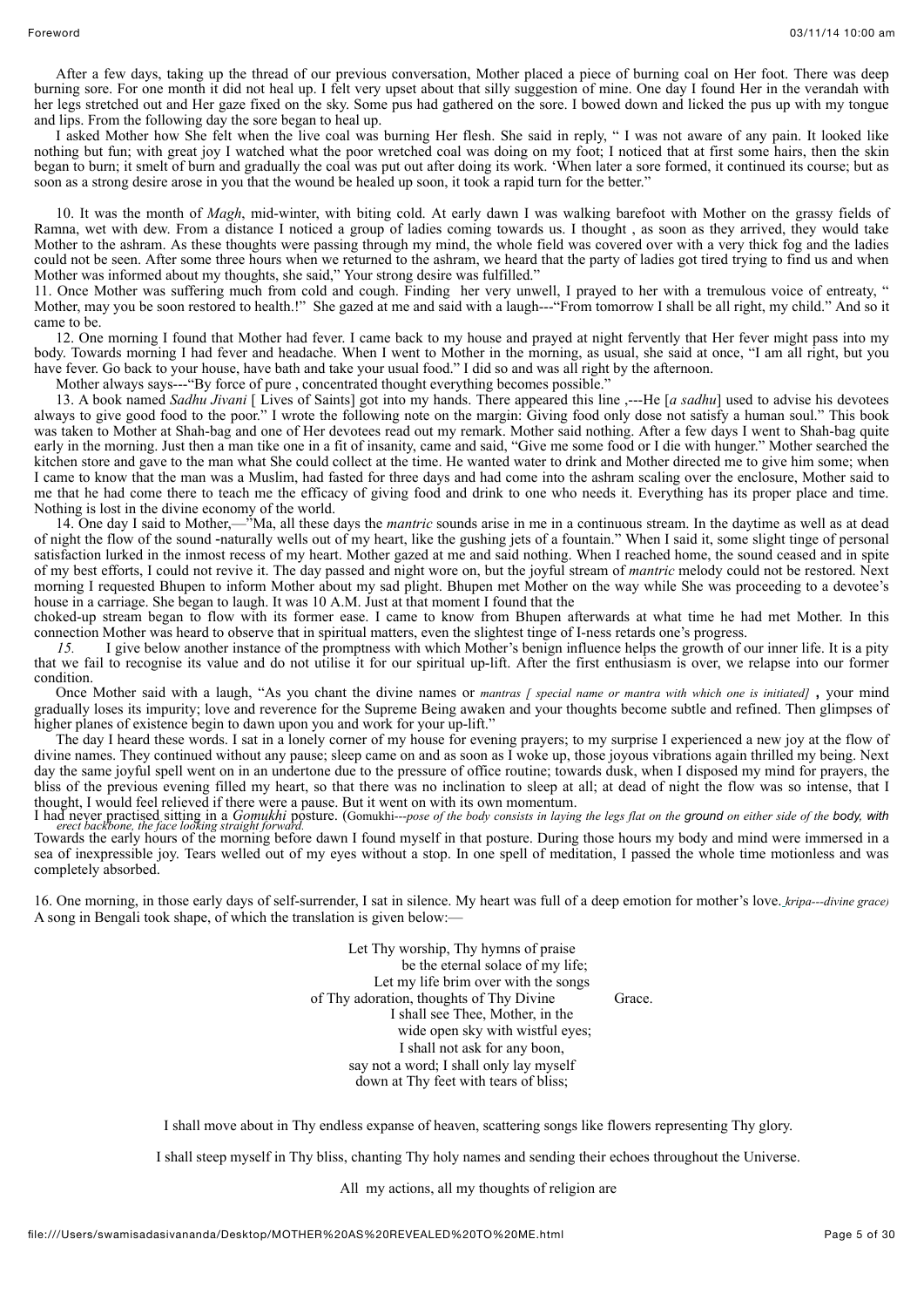#### Thy worship.

Oh Mother, give me *Bhakti,(spirit of adoration)* firm faith, so that I may make Thy feet the sheet-anchor of my life.

I gave this song the title, "The song of a crazy fellow" and sent a printed copy of it to Mother. Afterwards I heard that when it reached Her, She was cutting and trimming a gourd for the kitchen with a billhook. While the song was being recited to Her, the gourd fell from Her hands and She sat motionless for some time.

When I met Her afterwards, She said, "The world is the embodiment of *Bhava (idea)* or the Idea of the Good. All created things are its material expressions. If you can once rouse your soul with the divine *bhava,* you will come to find that in this universe there runs one play of the *bhava*; without it man fumbles about and misses the real import of life."

A few days later we were all sitting at the Siddhesvari Ashram, when Mother said, "Sing that song of yours bearing the title of *"Pagler Gaan"[the song of a crazy fellow] .t* I had long given up the practice of singing songs; besides, there were many people present and I hesitated. Mother laughed, saying, —"You have only composed a song of a crazy fellow, but are not yet crazy enough to ignore the criticism of the world." These words sank deep into my soul and with a trembling heart and tremulous voice I sang.

I composed many such songs and offered them at Her feet. She expressed Her delight over some, and others She passed over with mute approval. There were many occasions when Mother was away from Dhaka and songs welled out of my heart during my evening prayers or during long midnight meditations. I could see Mother's figure standing before me motionless and listening to my raptures. When Mother returned to Dhaka after touring different places, She would ask me to repeat particular songs I had sung on different occasions in my own room. It was really strange that She could name even those songs that had not in any form been presented to Her before.

My intense longing to be by Mother's side, sometimes wafted me away towards infinity. During this stage the few songs I composed were published in one volume under the title, "Towards Thy Holy Feet" [*Shree Charane*] .In addition to these, there was no end to songs, poems and short sketches which I wrote on Mother, but tore off later. When Mother heard about it, She said, "Not only in this life but also in many of your former births, there is no knowing how many such hymns for me were composed and destroyed by you. But know this for certain, through all this scrap heap, this is your last life on this earth'.

Inspired by Mother's all-embracing love, an aspiration for the Life Divine was kindled in me, but my senses sought crude pleasures instead of higher and more refined and invigorating spiritual food. In some *Vaishnava* treatise we read, —"The man who hankers after the material objects of sense for indulgence of the tongue, stomach and sex, cannot find Lord Krishna."

 Such was the case with me. Mother's boundless grace and affection could not hold me fast to Her Feet at all times of my life and in all my thoughts. It is indeed difficult for a man caught in the snares of *Avidya* [*The illusion that the body or the mind are the Self.]*

to find an abiding shelter of peace in the Divine.<br>One day I said to Mother, —"Even a piece of stone would have changed into gold at such a hallowed touch as yours, but my life has proved a dismal failure."

She replied,—"That which takes a long time to come into being, matures into an enduring beauty after an equally prolonged span of development. Why do you worry over it so much? Hold fast to my guiding hand like a trustful child." I listened to Her chastening words of encouragement with all eagerness, yet I felt a scorching dryness warping every fibre of my being. I cite below an instance to show how Her penetrating vision kept watch over my struggles.

When, under the impulse of a deep devotion I began to seek Her presence every day, men were not wanting who cast unworthy aspersions on my conduct. Their reflections made me doubtful and I began to feel that it was but a common human weakness to approach this man or that, for one's spiritual uplift.

I stopped going to Mother, as my mind was wavering under criticism. I decided to read *Yoga Vashishta [ a treatise in Sanskrit on Vedanta)* and improve my higher life through the culture of the intellect. For seven or eight days I devoted myself to a close study of the book.

One afternoon when I was having a rest in my house, my servant informed me that an old Brahmin (Shri Kalikumar Mukerji of village Gaodia in Vikrampore , Dhaka) desired an interview with me for five minutes only. I met him. He told me that he had gone to the house of my friend Niranjan Roy

and of Dr. Sasank Mohan Mukherji ( *This gentleman father of Gurupriya Didi, was later known as Swami Akhandananda Giri Maharaj*.]

but could not meet them. That was why he had come to trouble me. He added, "I have heard that you are a great devotee of Mother. Will you kindly tell me what Mother is like and what Her special qualities are?**"** At these words I sat speechless, tears rushing to my eyes. He spoke again,—"I have received an answer to my queries; but do please tell me why there are tears in your eyes.

"I have been busy all these days with other matters", I replied, "leaving off all thought of Mother, and you have chosen to come to me to make enquiries about Her. I have to hang down my head in shame and regret. How wonderful are Mother's ways! It was through Her own influence that you were led to me just in time to bring me back to my better self. For this I am indebted to you indeed!**"**

He said to me, "Please take me to Mother". After meeting Her, he said, —"I too lost my mother long ago, but as soon as I met Mother, my sorrow about my mother's death vanished altogether."

I narrated to Mother all that had passed in my mind and wept at Her feet. She began to laugh and said,—"In these days unless one is forced to move along a certain path, one cannot proceed."

## **MANTRIC POWER**

As far as is known to us, Mother has not received initiation from a Guru (*a spiritual guide*] according to prevalent social custom. Not study of any Shastric text or of any religious discourse has illumined the field of Her knowledge. Many men and women are of the opinion that She has come down to this world to spread Divine Light and Power for the regeneration of humanity in this age.

While yet a girl, various strange phenomena became manifest in Her body. But they escaped the notice of the common man. Already in the playful activities of Her early youth there was such an attitude of detachment and unconcern about Her, that many people came to look upon Her as one retarded in intellect. Even Her parents had misgivings about Her future. It happened at times that She did not know where She was, nor could She recollect what She had done or said a few minutes ago.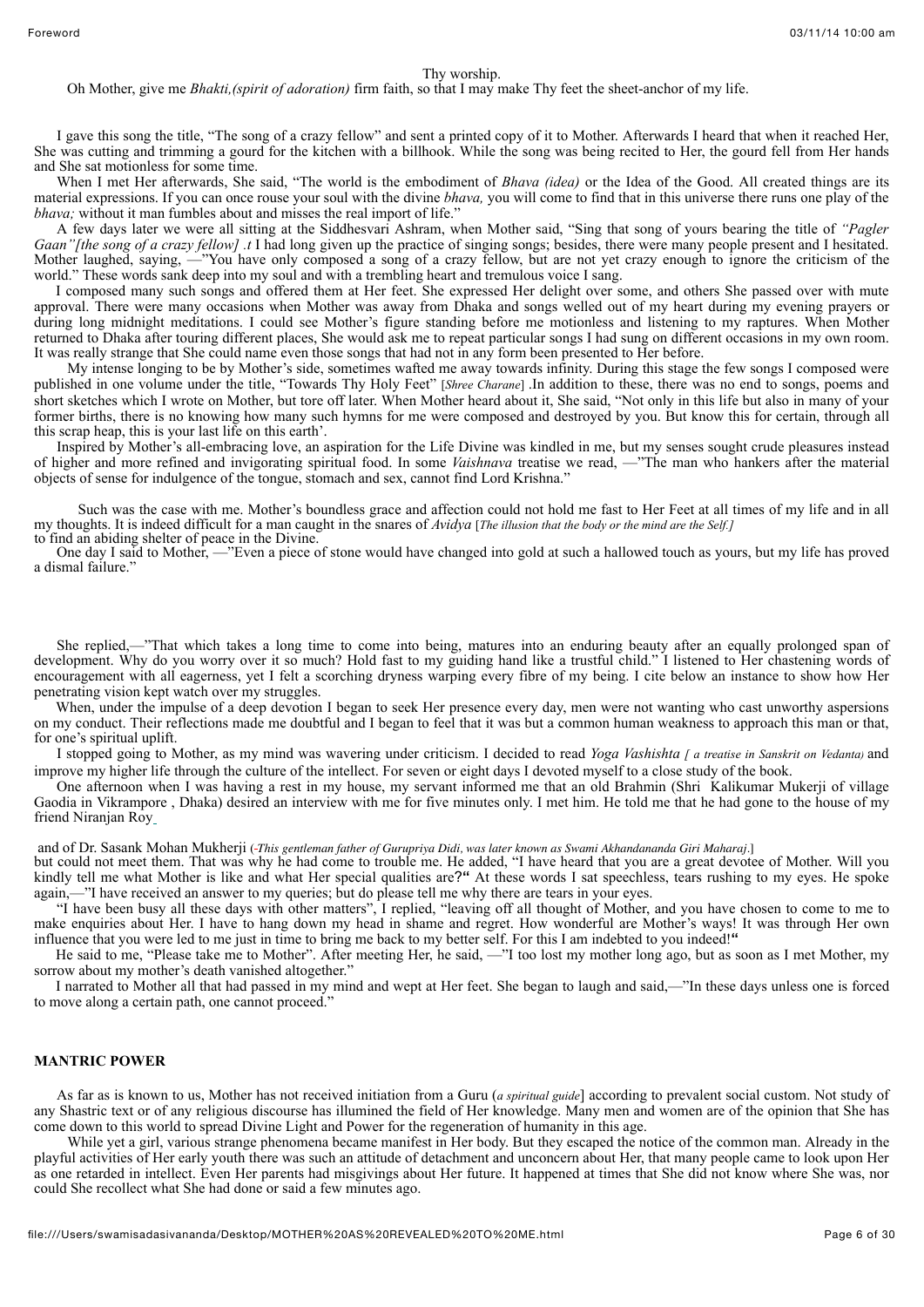The report goes that in Her childhood She used to talk to trees and plants and invisible beings in the air as She walked about. She would also communicate with them by signs and gestures. Some times She would suddenly relapse into a mood of abstraction, snapping up all talk.

From the 17th to the 25th year of Her life various supernatural phenomena began to manifest in Her. At times She would become mute and motionless while chanting the names of Gods and Goddesses. During *Kirtans* Her body got stiff and benumbed. After listening to a divine discourse or after visiting a temple Her behaviour did not appear to be normal.

At the age of eighteen, She went to Bajitpur *[ a small town in Mymensingh district, East Bengal]* and stayed there for five or six years. Towards the close of that period, many Mantras spontaneously came from Her lips and many images of Gods and Goddesses flashed out of Her body. Her limbs spontaneously formed into various Yogic poses. While these divine manifestations found expression in Her body, Her speech ceased to function at Bajitpur for about one year and three months, and when She came to Dhaka She continued in silence for another year and nine months— thus completing three whole years. During this period a glow of heavenly bliss and the serenity of the infinite expanse of heaven showed in Her appearance. It became evident then that the currents of the outer and inner worlds ceased to affect Her altogether. She looked like one reposing in the absolute calm of the Self. Her portrait at that stage is given overleaf.

During all these extraordinary happenings in Her life, *Pitaji [Pitaji is the name given to Mother's husband by her devotees] -* would often show great anxiety about their final outcome.

But in spite of all criticism and speculation, he never stood in Her way in any of Her actions. Fearing that Her body might be possessed by some evil spirit, the help of some sadhus and exorcists was sought. It was of no avail; on the other hand, when these men tried to give Her treatment they were forced to withdraw in fear and amazement. It was only by praying for Her mercy that they could recover their balance. During a period of full five months and a half, images of many Gods and Goddesses manifested through Her body. She had visions of them. She would worship those deities, after which they faded away completely. When the worship of one deity was over, another made its appearance. During the ceremony She would often feel that She Herself was the worshipper, the worshipped and the act of worshipping; that She was the *Mantras,* the oblation and every one of the ingredients.

In these acts of worship there were no material objects, nor was there any desire on Her part to perform the ceremonies. As soon as She sat in a lonely place, all the physical and mental activities involved in acts of worship manifested themselves by a mysterious process of self-sprung activity. It was ascertained afterwards from persons well versed in *shastric* rites and rituals, which all the various processes of worship as performed by Her, were quite in accordance with the *shastric* injunctions. Whenever anyone enquired how it could be possible for Her to observe those rites so perfectly, Her only reply was, —"Don't ask me anything now, you will come to know at the right time."

On the 28<sup>th</sup> Chaitra [ 1923 AD] Mother arrived at Dhaka and three four days later she came to Shah-bag [the name of the garden belonging to the *Nawab of Dhaka*]. Many devotees began to assemble there for Her *darshan* [ *paying homage to Moth*er] .In the year 1925 some devotees requested her to perform *Kali Puja [ worship of the image of Kali, the goddess of the universe),* for they had heard that Her celebration of the puja was marvelous. She replied," I know little of the *shastric* rites and rituals; it will be better if you secure the help of professional priests." Later, at Her husband's request, she however agreed to perform the *puja.*

When mother was worshipped by Her devotees, their joy knew no bounds. But when She Herself chose to worship a goddess for their illumination, the dignity of such worship increased a thousand-fold. It was too deep for words. All the devotees felt an inexpressible joy in their hearts at the beauty and solemnity of the ceremony.

An image of Kali was brought. Mother sat on the ground in a meditative posture, in absolute silence. Then, like one overwhelmed with devotion, she started the puja, chanting mantras and placing flowers with sandal paste upon Her own head instead of on the image. All her actions appeared to be like a doll's movements, as if some invisible hand were using her body as a pliant tool, fort the expression of the divine. Occasionally some flowers were strewn on the image of the Kali. In this manner the puja was performed.

A he-goat was to be sacrificed. It was bathed in water. When it was brought to mother, she took it on her lap and wept as She stroked its body gently with Her hands then she recited some mantras touching every part of the animal's body and whispered something into its ear; thereafter She worshipped the weapon with which the goat was to be sacrificed. She prostrated Herself on the ground, placing them knife upon Her own neck. Three sounds like the bleating of a goat came from her lips. Afterwards when the animal was sacrificed, it neither moved not uttered a cry, nor was there any trace of blood upon the severed head or body. Only with great difficulty one single drop of blood was last drawn from the animals' carcass . All that time Mother's face glowed with an intense uncommon beauty and throughout the ceremony there was a spell of great sanctity and deep absorption over all the people present.

In 1926 all the devotees prayed to Mother to perform the puja once again. She said nothing. Later when She was being taken to the house of a devotee, she raised her left hand, smiled and remained silent. When asked by Pitaji [*her husband was often addressed by devotees as Pitaji,* which means father] as to the meaning of the gesture, she did not reply. Again when she sat in that house to take Her food, the same movement of Her left hand was repeated. After some days, Mother explained that on the way to the devotee's house, She had seen some 120 or 130 yards away, the living goddess *Kali,* floating in the air about 9 yards above the ground and stretching her hands towards Mother, as if desiring to come to Her lap. While taking Her food that day, the same image had stood before Her like a tiny girl. That was why She had raised Her left hand.

On the day preceding the *Kali puja,* when the devotees renewed their prayer to Mother, She requested *Pitaji:* "As they are so eager to celebrate the *puja,* you may officiate as the priest." He said to them, "Since your Mother has asked me to perform the *puja,* I shall do so. Please make all necessary preparations." They enquired about the size of the image, and *Pitaji* suggested that it should be as high as was shown by Mother on two occasions, when She had raised Her hand while sitting.

At that time Mother was lying on the ground in a motionless, inert condition. A rough measurement was taken. It was 11 P.M. There was much discussion as how in the course of one short day an image of the indicated size could be obtained. With great misgivings, Sri Surendra Lal Banerji went to the city from Shah-bag. In one shop a statue of the right measurements was found. There were twelve images in all, of which eleven had been ordered by a customer. The extra one had been modeled by the artist on his own initiative.

The image was brought in time. Mother sat down to perform the *puja.* There was a divine atmosphere about Her person. After some time, Mother suddenly rose from Her seat and said to *Pitaji,* — "I am going to my place, please perform the *puja* yourself.' Saying this She stood by the side of the image and with a weird laughter, sat down on the ground. The whole atmosphere of the room was surcharged with a wonderful divine rapture too deep for words. Mother said, "All of you shut your eyes and chant the name of God."

The house was over-full; one man who stood outside, peeped into the room, unobserved. Yet Mother called him by his name and commanded him to shut his eyes. All present had their eyes closed; nobody knew at the time what had happened. But when everyone opened their eyes it was found that a pleader, Sri Brindaban Chandra Basak by name, lay on the ground unconscious. He stated afterwards, "When I peeped into the room I noticed a very intense glow of light radiating from Mother's face. It was so powerful that I fell down, unconscious. I do not know what happened afterwards."

The night wore out as the *puja* drew to a close. There was no provision for a sacrifice. When the time for the last *ahuti* [offerings to sacrificial fire.] arrived, Mother said, "It must not be offered, let the sacrificial fire be preserved." That fire has been kept burning to this day.

I. It was later brought from Dhaka to Vindhyachal and Varanasi, where it is still being carefully preserved in a special little temple at the Ashram. The same fire was<br>"used for the great Savitri Maha Yajna performed there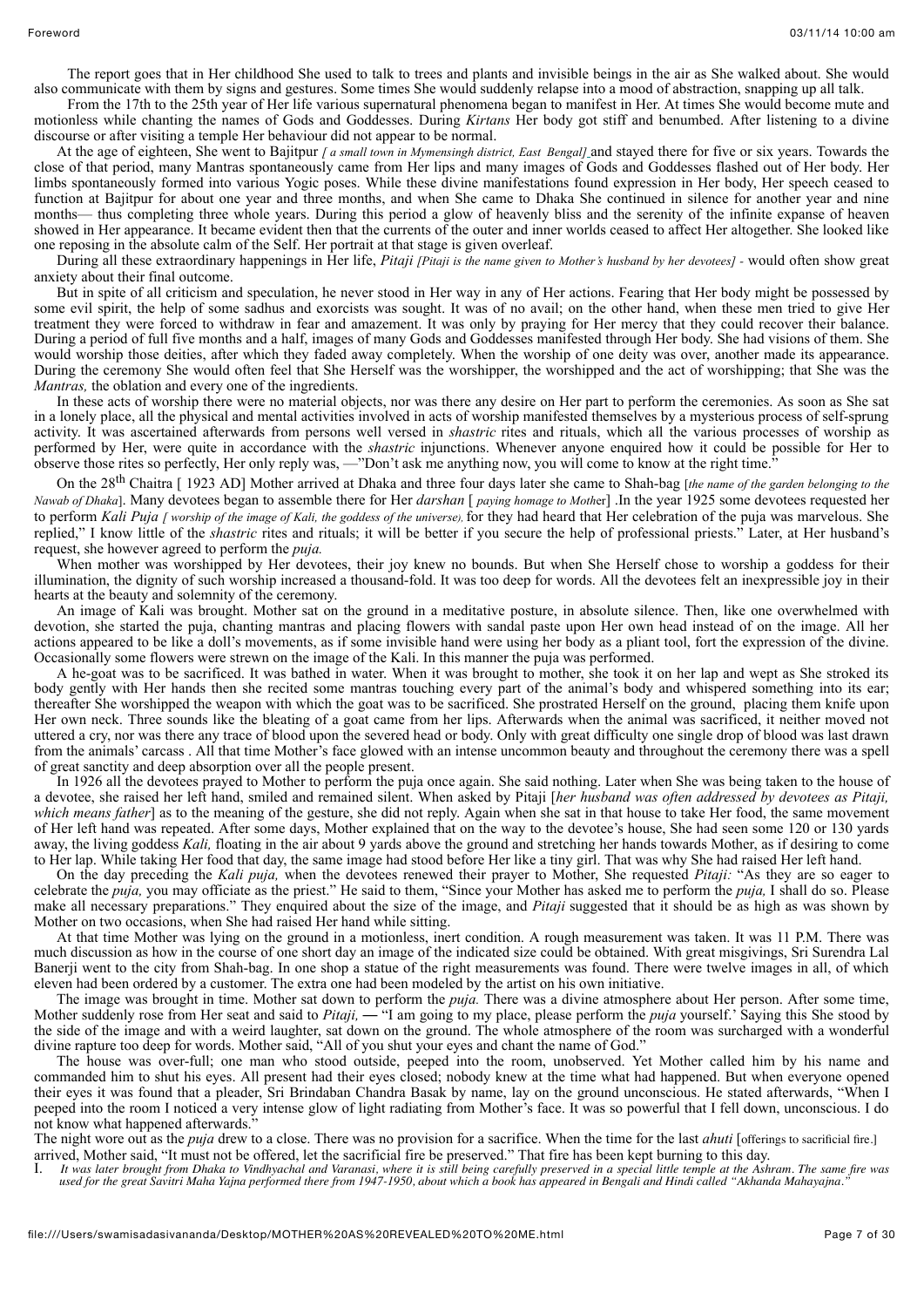|  | $\boxed{?}$ |  |
|--|-------------|--|
|  |             |  |
|  |             |  |

*Ma in divine ecstasy during Kirtan*

The next day, the immersion of the image was to take place. Niranjan's wife arrived with all the articles necessary for the ceremony. When she looked at the image, she said to Mother with emotion, "Ma, I feel extremely reluctant to immerse the image. " Mother replied, "These words from your lips show that the Goddess does not wish to be immersed. Very well, arrangements shall be made for its preservation and worship." Through great changes of circumstances, this statue of clay was kept standing in the same posture for ten years.

Two incidents may be mentioned in connection with this image. It was in September, 1927. Mother was leaving Chunar for Jaipur. I was at Chunar then for a change and went to the station to see Her off. Mother indicated a certain spot net the hillock on which the fort was built and told me to go there on my way back. I would find a garland of flowers there which I should take and preserve carefully. I did as I was told. When She came back to Chunar , She saw the wreath. Afterwards when She returned to Ramna, it was discovered that on the particular day on which I found the garland at Chunar, no garland had been placed round the neck of the goddess *Kali* at Ramna though it was the priest's usual practice to offer such a garland to the image every day.

On another occasion Mother was at Cox's Bazaar in Chittagong at the seaside. She was strolling along the beach when She suddenly said with a smile, "Look ay my wrist ; is it broken? Isn't it? Just examine it closely; there may be a fracture." That very same night a thief had entered the Kali temple at Ramna and stolen Kali's ornaments, breaking the wrist of the image.

 This idol is still preserved in an underground cave at the Ramna Ashram*.;[ The once- famous ashram of Ma was razed to the ground by the Pakistan's army during the liberation war in Bangladesh in 1971 and the whole ashram area is at the present under the custody of the Bangladesh Government. — Publisher.]* Every year during Mother's birthday celebrations, the door is kept open for all people to have a *darshan.* It was Mother's great desire that the gates of our temples should be thrown open to all classes of people irrespective of caste and creed.

 On one occasion there was *Vasanti Puja [Worship of the Divine Mother during the spring season, which is now being done every year in the Varanasi ashram) ]*in the *Siddheshvari Ashram.* Mother was present during the ceremony of instilling life into the image. As She gazed at it, its eyes began to sparkle like those of a living person.

Mother says, —"The personality and figures of gods and goddesses are as real as your body and mine. They can be perceived with the inner vision opened up by purity, love and reverence."

## **THOUGHT POWER**

Every single thought of Mother is the outcome of Supreme Beatitude *[ playful expression of Supreme Bliss]* on closer scrutiny you will find every fibre of Her Being vibrant with Divine Bliss.

In order to play Her *Ananda Leela* with Her children She has taken on a bodily form, instinct with all the joys of the Divine. It is but natural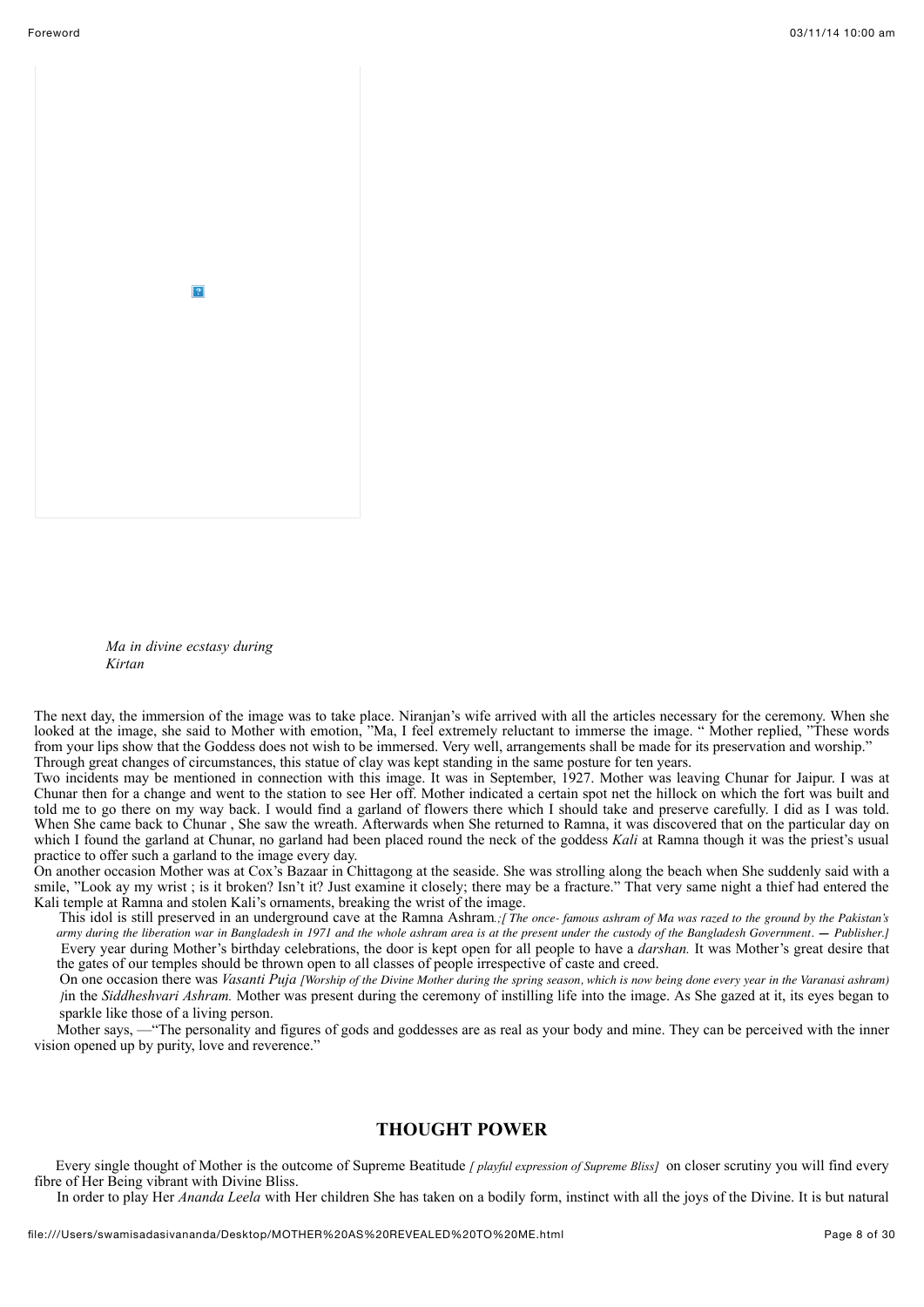that for the good of all human beings, the best ideas on life and spiritual culture should find expression, develop and, as it were, take shape through Her and finally vanish into the unknown.

If one studies Her closely one will find that She unfolds Herself in two ways: (1) The beauty of her outward behaviour towards all people (2) and the grace of Her inner life. The perfectly calm, sweet and natural manner which She manifests with all classes of people, with the most pious as well as the most sinful, with little children and restless youths as well as with old people bent down by age and infirmities, reveals a wonderful grace, exquisite beauty and dignity which at once captivate all hearts. Her other mode of life deals with the forces and powers of the invisible world,— those heavenly agents, incorporeal beings, that bring happiness and misery, blessings and curses on mankind.

The interplay of these two aspects of Her life is wonderfully coherent and close.

During Her younger days as well as after coming to Dhaka, Mother spent much of Her time lying on a bed. We came to know that She lost Herself for hours together in Divine ecstasy, which no words can express. In this condition She passed sometimes several days at a stretch in deep self-absorption, and during Kirtan songs and dances Her body took on various poses all indicating a state of Supreme Bliss.

In 1332 B.E. (1926), there was a *kirtan (a kind of devotional "song" sung by all present]* party in the Shah-bag garden on the occasion of *Uttarayan Sankranti( last day of the month of Pous—about the middle of January]* It was the first public kirtan celebration in Mother's presence. About this time Sri Shashibhushan Das Gupta came from Chittagong. At the first sight of Mother, his heart was filled with a spirit of deep devotion. There was quite a rush of people at the time; he was gazing at Mother's face and tears streamed down his cheeks. He said to me,—"I find before me what I have never seen in my whole life. She appears to me to be the visible embodiment of the Mother of the Universe.

Kirtan started at 10 A.M. while Mother was putting vermilion on the foreheads of the assembled ladies. Suddenly the vermilion case dropped from Her hand. Her body sank down flat to the ground and began to roll on it; then She slowly rose and stood on the two big toes of Her feet. Both hands were raised straight up, Her head slightly tilted to one side and a little backwards, and Her radiant eyes stared with a steady gaze towards the far end of the sky.

A little later, She began to move in that posture. Her body appeared to be filled with a heavenly presence. She paid no heed to Her clothes hanging loosely on Her person. No one had the power or the inclination to stop Her. Her whole body danced on with measured beats in a most delicate way and reached the place where *kirtan* was going on; Her body then noiselessly melted down as it were, upon the floor. It rolled on, led by some mysterious power, like the dry leaves of a tree moved slowly by a gentle breeze.

After some time, while still lying on the floor, very soft, sweet musical strains came from Her lips, "*Harey murare madhukaitabharey".* Tears rolled down Her cheeks in an unbroken stream. After some hours She recovered Her normal condition.

Her glowing face, Her sweet ineffable looks, Her soft, tender voice brimming over with emotion, all reminded the people assembled of the images of Sri Chaitanya Deva, as described in his biographies. All the physical changes observed long long ago in Lord Gouranga manifested themselves again in Her person on that occasion.

At dusk when Mother entered the *kirtan* hall, all the symptoms of the midday trance re-appeared. After a lapse of some time, she uttered words with such clear, soft accents and sweet thrills of divine emotion that the audiences were speechless with heavenly *bliss.*

After the distribution of sweets at the end of the *Kirtan* Mother Herself distributed *prasad [ Offering to the deity after the Kirtan is over)* with so much grace and elegance and there was such an expression of divine motherliness in Her manner, that the people felt Mother *Lakshmi* must be incarnate in Her body. Shashi Babu and others present realised that day that Mothers body was but a vehicle for the infinite Grace of God.

About that time, Niranjan [ *an Income Tax officer then posted at Dhaka. He hailed from Chittagong district]* came to Dhaka as Assistant Commissioner of Income Tax. One evening I went to Shah-bag with him, when New-Moon *Kirtan* songs were being sung. As the *Kirtan* progressed many changes became visible in Mother. She sat up very straight, then her head gradually bent backwards till it touched Her back; hands and feet, twisted and twined till the whole body fell flat on the floor.

In concord with Her breath, Her body was thrown into rhythmic surges like waves and with Her limbs stretched out it rolled on the ground in time to the music. Just as the fallen leaves of a tree roll on lightly, blown by the wind, so light and delicate were Her movements. No human being, in spite of his best efforts could have imitated them. Everybody present felt that Mother was dancing under the impact of heavenly forces, which moved Her whole being in wave-like thrills. Many tried to stop Her without any success. At last Her movements ceased and She remained motionless like a lump of clay. She appeared to be steeped in all-permeating, all-pervading Bliss. Her countenance was aglow with a heavenly light, Her whole body overflowing with *Divine Ananda.*

Niranjan stood dumb, watching the sight for the first time in his life and was reciting a hymn in praise of the Goddess of the universe. "Today,' he exclaimed, "1 have seen a real Goddess."

On another occasion there was quite a crowd of people during *Kirtan* at Shah-bag. Mother went into a state similar to the one just described. But this time She reclined on the floor from Her sitting posture. Her breath was almost suspended; She stretched out Her hands and feet and lay on the ground with Her face downward. Then She rolled on nimbly in a wavelike motion. After a while, like one overwhelmed by a great upward urge She rose from the ground slowly, without any support and stood upon Her two big toes, barely touching the ground. Her breath appeared to have stopped completely, Her hands were lifted up towards the sky; Her body had only very slight contact with the ground, Her head was bent backwards touching Her back, the eyes were directed towards the mid-sky with a glowing stare. As a wooden doll moves about under the pull of a hidden string held by the operator behind the screen,

 She stepped along. Her eyes were radiant with a divine glow, Her face beamed with a heavenly sweet smile and Her lips sparkled with joy. After a short while, supporting Her whole body on Her two big toes and keeping time with the *kirtan,* She moved like a being of the air, as if the whole weight of Her body was being pulled up by some invisible power from above.

She remained in this posture for a long time. Afterwards Her eyes slowly closed and She lay on the ground like a hump of flesh, Her head bent backwards. Next morning at about 10 A.M. She came back to Her normal state.

One day there was *kirtan* at Niranjan's house. All the inmates, especially his old mother, were very eager to see Mother in a trance. The old lady silently prayed to Mother that she might be blest with the sight. Mother was lying on the floor in the adjoining room. Suddenly She rushed into the room where *kirtan* was in progress and with Her divinely reposeful voice took part in the song and began to dance with the party. After a little while She sank to the ground. On recovering Her usual state She remained silent for a long time.

Besides the symptoms mentioned here, the emanations from Her mind-body found expression in so many ways that it is impossible to describe them in words. When Her body rolled on the floor, it sometimes drew out to an unusual length; at other times it shrank to a very small size; sometimes it rolled itself up into one round lump of flesh; on a different occasion it seemed without bones, bouncing like a rubber ball as it danced on.

But the speed of all Her movements was of the quickness of lightning, which made it almost impossible to follow them even with the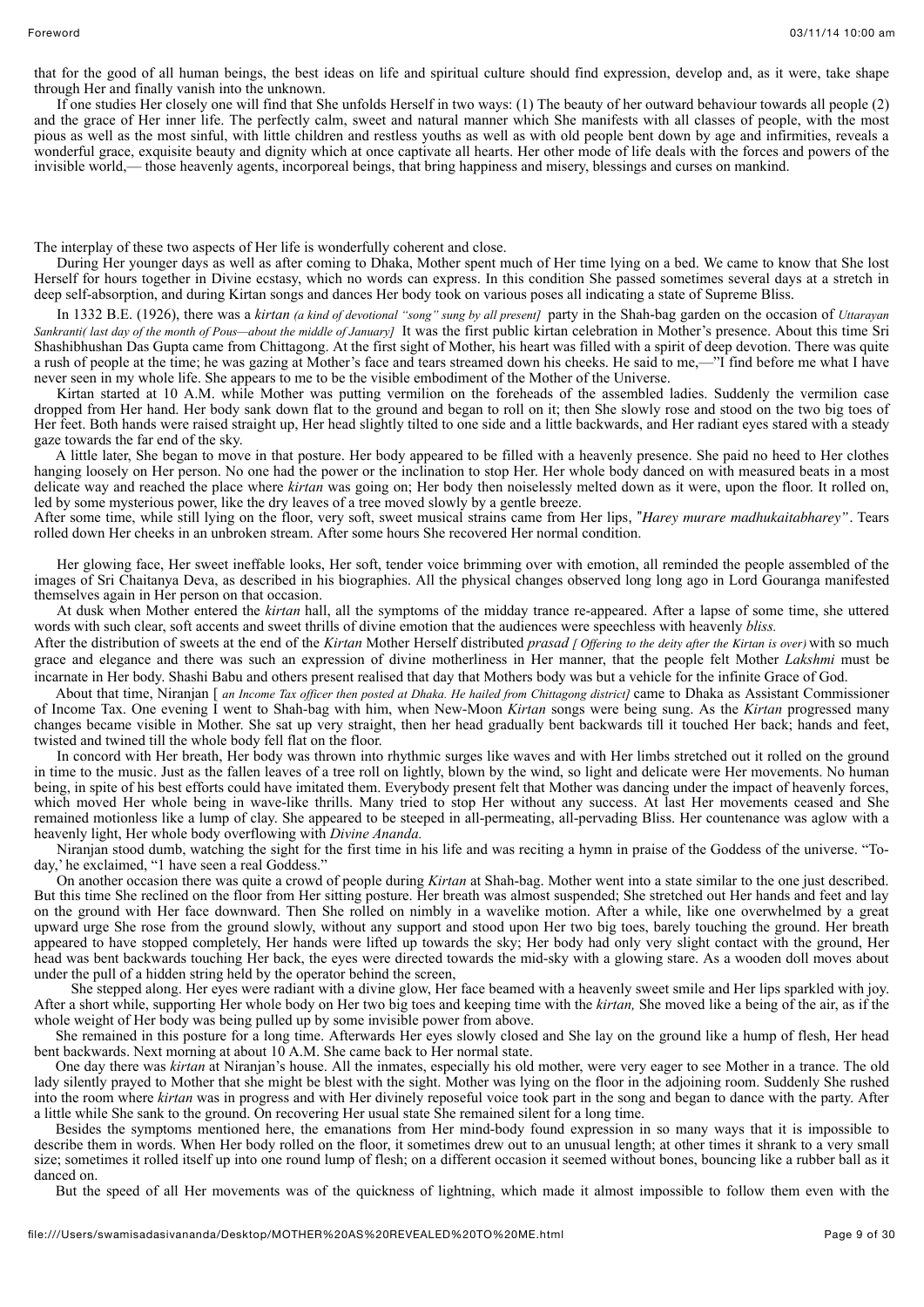keenest eye.

During that period we felt convinced that Her body was possessed of divine forces, which made it dance in a variety of beautiful poses. It appeared to be so full of ecstatic joy that even the roots of the hairs on Her body swelled, causing them to stand on end. Her complexion turned crimson. All the self-initiated expressions of a Divine state appeared to be crowded into the narrow frame of Her body and they manifested all the exquisite beauties of the Infinite in countless graceful and rhythmic ways.

But She looked like one far above, completely detached from all these manifestations and untouched by the thrills brought about by their interplay. They appeared to come naturally through Her body from some lofty sphere of existence.

One day I asked Mother, —'When your body is physically asleep in *samadhi [divine ecstasy in which all physical and mental functions are suspended)* do you find any Divine Presence appearing before your vision?*'* Her reply was, — "As I have no fixed aim, there is no need for it; this body does not act with any purpose. Your strong desire to see this body in states of *samadhi*, causes its symptoms to manifest at times. Whenever any thought reaches its full intensity, its physical expressions will invariably follow. If one loses one's being in the contemplation of the Divine Name, one can merge oneself in the ocean of Heavenly Beauty. God and His symbolic names are one and the same; as soon as the consciousness of the outside world disappears, the self-revealing power of the Name inevitably finds its objective expression."

During *kirtan* a supernatural, Divine state used to come upon Her body. We have heard from Her own lips that there was a time when She would see fire, water, the sky or some unusual sight. At such times, Her body tended to become transformed into any of these. In the presence of a gust of wind She would feel an impulse to let Her body fly away like a rag of thin cloth; or when She heard a deep prolonged sound of a conch-shell, Her whole body tended to freeze as it were, and became static like a marble slab. Whenever any thought-wave passed through Her mind, a corresponding physical expression swept over Her whole body.

On one occasion She joined some children in their laughing games and began to laugh so heartily that her laughter could not be stopped even after an hour's effort. She paused for a minute or two, only to start laughing again. Though sitting in the same posture, there was an unearthly expression in Her looks. Many of those present were startled by it. After some time She gradually recovered Her normal composure.

Another day She was on Her way to Dhaka from Calcutta. Many boys and girls, ladies and gentlemen came to the station to see Her off. They were all weeping at the prospect of the separation. Mother too joined them and began to weep so bitterly that it was impossible to stop Her. A crowd had already gathered. They said, "Most probably the weeping lady is a newly married bride who is being taken from her father's house to her husband's." The impulse of weeping that day continued from noon to dusk.

One day She asked me,—"Where is the centre of your laughter and crying ?" My reply was,—"Though all stimulation flows from the brain, the real centre lies in some vital spot near the heart."

Mother said,—"When there is real feeling behind your laughter or crying, it seeks expression through every fibre of your body." I could not follow the meaning and kept silent. After a few days I went to the Ashram early in the morning. I met Mother and was taking a walk with Her. I asked Her,—"Mother, how are you today ?**"** She responded with such an emphasis, "I am very, very well', that my whole being from head to foot throbbed and danced with the vibration of Her words and I halted on the way suddenly, almost losing myself.

Mother noticed my confusion and said, —"Do you realise now where lies the centre of our laughter and weeping? When any feeling or thought is expressed by only one part of our body, its full force does not come into play."

I have heard from Mother's lips that when all the thoughts of the devotee flow in one stream towards God, all the sense objects come under its influence. At that stage even the fall of a leaf from a tree creates ripples in the field of his consciousness. During the earlier stages of Mother's life whatever happened in the outside world found response in Her nature spontaneously.

After Her deep trance as soon as Mother recovered Her normal serenity, many yogic activities manifested themselves automatically; at that time one could hear some indistinct humming sound emanating from Her. A little later rumbling notes like the surging of sea-waves lashed by a storm followed; thereafter an uninterrupted, supremely melodious flow of divine truths emerged from Her lips in the shape of numerous Sanskrit hymns. It seemed that from the eternal sky divine truths were taking shape in sound symbols through Mother's speech. Such flawless pronunciation, such free flow of melody touching the inmost core of the listeners, received added charm from the Divine radiance of Her face. Even learned Vedic scholars could hardly have acquired Her free and easy mode of expression in spite of their best training and practice.

The richness of meaning in all these spontaneous utterances of Mother has been a surprise to savants; the language, in which the verses were couched, could not easily be comprehended and therefore it was not possible to write them down fully and accurately.

Four such sacred hymns that could be taken down in parts have been recorded. We approached Mother for verification and correction. Her reply was,—"There is no trace of them now in my mind; they will be attended to later if necessary. One of the four hymns is:

{This entire passage is in Sankrit in the Devanagari script.)

Note: On the 20th of Vaisakh 1336 Mother left the Ramna Ashram having stayed there for 24 hours after the installation of the deity. She was dressed in a sari only. Just<br>at that time this hymn came from Her lips. She asked

The translation is given below:

'Thou art the Light of the universe and its controlling and guiding spirit. Do thou appear in our midst! From Thee a cobweb of worlds is spreading out at every moment. Thou art the dispeller of all fears; do Thou appear before us! Thou art the seed of the universe; Thou art the Being in whom I reside. Thou art present in the hearts of all these devotees. Do thou, whom I find present before me, banish the fears of all created beings. Thou art the embodiment of all gods and much more. Thou hast come out of me and I am the epitome of the created world. Let us contemplate the very Foundation of this universe, through Whom the world seeks liberation. Thou standest on Thy own eternal basic nature. Thou hast come out of the *Pranava* the seed-word and base of all existence and the truth of all. The Vedas are but sparks from They eternal Light. Thou dost symbolise the heavenly couple, *Kama* and *Kameshvari* who are dissolved together in all-permeating Bliss Supreme and signified by *Nada* and *Bindu* when differentiated for keeping up Thy Lila. Do Thou dispel the fears of the world!

"I seek refuge in Thee. Thou. art my shelter and final resting place. Draw Thou my whole being into Thine. As the Deliverer Thou dost appear in two forms—the liberator and the devotee seeking liberation. By me alone are all created in my own image; by me all are sent into the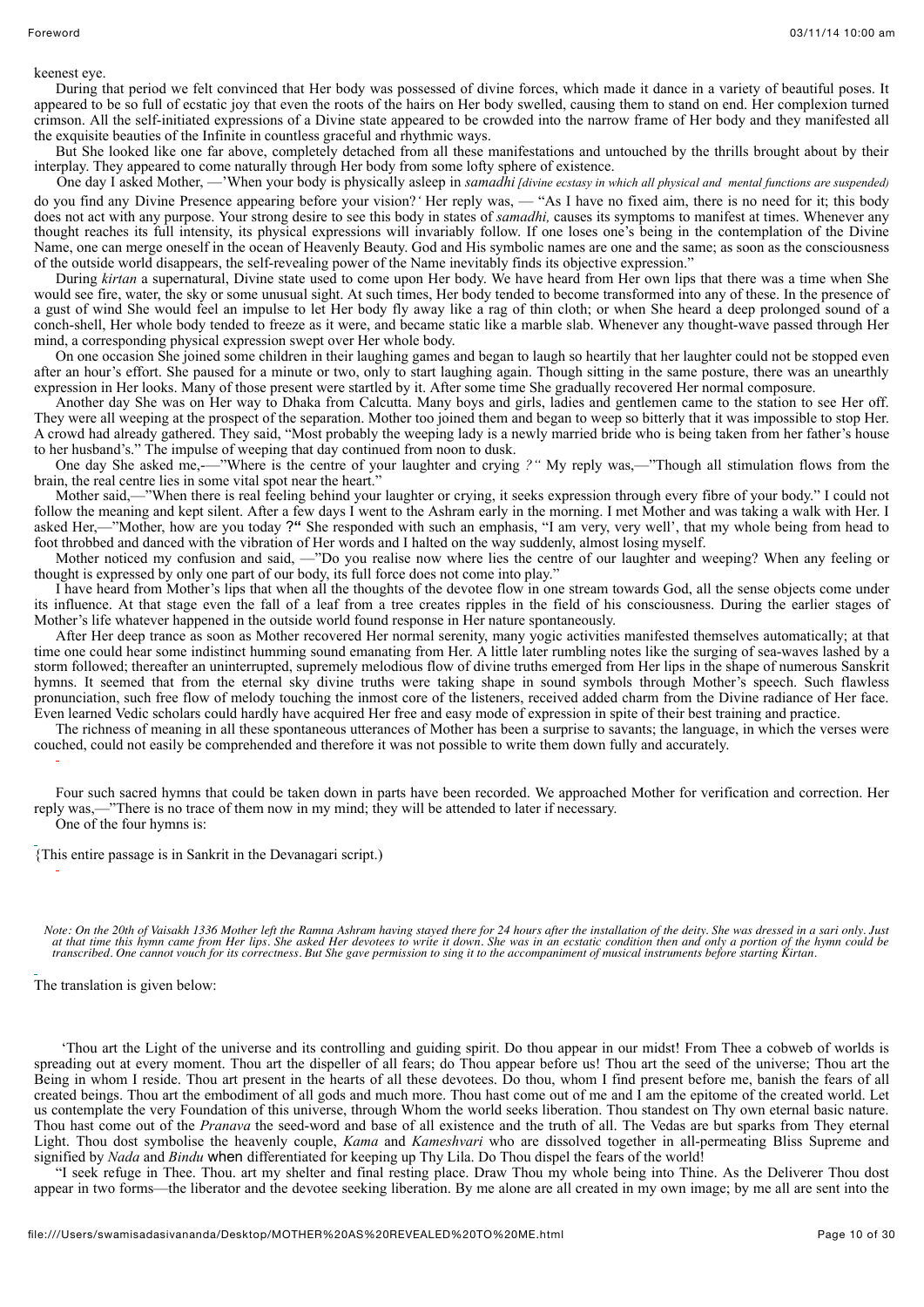world; and in me all find final refuge. I am the final cause indicated in the Vedas by *Pranava ( Om kara)* I am *Mahamaya* and *Mahabhava* all in one. Devotion to me is the cause of *Moksha* (liberation). All are mine. To me *Rudra* owes all his powers and the self-same I sing to the glory of *Rudra*, who becomes manifest in all actions and in their causes".

From this translation it will be evident that Mother's thought-body has expressed itself in speech for the welfare, peace and progress of the world. Her boundless love and compassion for all living beings radiates in all directions and She sits Supreme at the centre embracing the universe.

In connection with these hymns, Mother said on one occasion, "The one Eternal Word is the prime cause of the universe; with the evolution of that ever-abiding Word, the progress of the material life of creation goes on in parallel lines."

During that phase of Mother's life when many such hymns were revealed, Her voice sometimes became as sharp and piercing as a sword; at other times it was as soothing as the evening zephyr; and on certain days it breathed a power full of tranquility and deep bliss like the influence of the full-moon sky at midnight. With the changes in Her tunes the expression of Her eyes and face underwent corresponding transformations.

On some occasions hymns were revealed through Her lips accompanied by an unceasing flow of tears; a wonderfully bright, soothing smile with an alternate play of laughter and weeping, like that of sunshine and rain, gave Her blissful face a heavenly charm and serenity. When the singing of those hymns was over, She would either remain silent for a long time or lie down on the floor in a posture of inmost absorption.

## **YOGIC POWER**

Mother has said that for some time Her body went through a stage during which the various Yogic poses *(Asanas, Mudras* etc.) manifested themselves naturally. They also often appeared when She was in seclusion, away from the sight of men. In this connection Mother stated on one occasion,—"Just as you have to keep a seed in darkness under a thin layer of earth exposed to light and air before it shoots forth sprouts, so also behind all the usual external activities of a devotee, many subtle changes come quite unnoticed upon him, through the influence of invisible powers.

At times, Her hands, feet and neck bent with such a stiff twist that there seemed to be no possibility of their regaining their normal positions. On one occasion, Mother said, "Such a halo of light

flashed from this body that all the space around it was illumined. That light gradually seemed to melt away enveloping the universe." In that condition She would cover up Her whole body with an extra piece of cloth and for a long time retire to a solitary corner of the house, away from the sight of men.

During this period Her body emanated such a divine power that at Her glance people forgot all about themselves and were steeped in heavenly delight; when touching Her feet some would even fall unconscious. The places on which She would lie or sit became intensely heated.

At Dhaka I have myself witnessed Mother in various yogic poses. At times Her breath was either suspended altogether for a long time or became so feeble or fluctuating that we were afraid Her life would be extinct through suffocation.

One day, when I showed Her illustrations of some yogic poses in a book, She pointed out certain defects in them regarding specific positions of the feet, thigh, head and other parts of the body.

Those people who have been fortunate enough to be near Her for some time, must have noticed how She would sit in a particular posture for several hours together without the slightest movement, or relapse into absolute silence in the midst of conversation. In this condition Her body became inert like a statue, Her eyes unwinking and steady, directed to the remotest corner of the sky, and Her appearance delightfully sweet and serene. In all these states it was quite evident that her soul was steeped in Supreme Bliss, while Her physical body was performing mechanically the daily round of duties of Her social life. During those states of absorption in the Divine, She felt neither hunger or thirst, nor extremes of heat and cold, unless special attention was drawn to them. Even after physical consciousness dawned on Her, She took much time to regain Her normal condition.

We have also noticed on several occasions that if, during those phases of self- absorption, She was left to Herself for some days continuously, She would often forget how to talk, walk or laugh or even to distinguish between different

articles of food and drink. Many people desire to witness instances of Her occult powers. To them I would suggest that they should spend a few days near Her and realize the wonderful spiritual influences that radiate from Her at every moment, by which even the most barren hearts would blossom forth in a new lease of life. By Her natural will to secure the welfare of all sentient beings, people are imperceptibly guided into the ways of Her expansive spiritual life.

One afternoon I went to Shah-bag with Niranjan. Mother and Bholanath were seated. Some pictures had been drawn on the floor. Bholanath said,—'Your Mother has drawn these figures of the solar plexuses in the human body." On hearing this She said

"While walking about at noon, I sat down here in a yogic posture when I observed some lotus-like vital centres from the highest centre in the brain right down along the spinal cord to its lowest end, a few inches apart from each other. I saw clearly that from the lowest tip of the spinal cord upwards (*muladharar urdhwam*] -there lay many finer and finer centres, of which only the six chief-ones have been drawn here. I have not drawn them deliberately my hand has automatically moved about on the floor and these pictures are the result of those movements.

"You should note that through these vital areas of interlacing nerves, function the inherited impulses, acquired dispositions, emotions, various urges, thought-cycles and notions of life and death etc. which find their way downwards from the highest brain-centre, in response to the stimulation from all the sense organs. Streams of life and of vital fluid course swiftly or slowly through those channels and guide the lifeprocesses and thought-currents of man. Just as you find that earth, water, fire, air and the space beyond the atmosphere, interpenetrate one another, so also ~these six chief centres lie inside the body apparently one above the other, but functioning in mutual interdependence as one vital chain. A little reflection will convince you that the play of life goes on in the upper centres of your body when your thoughts are pure and full of bliss. Just as you find that springs of water lying at the bottom of a well or a tank keep up a constant supply, or just as the sap of plant-life lies underground deep down about the roots, so at the lowest end of the spinal cord (*muladharah*] lies asleep the fountain of the giant vital forces derived ultimately from the sun, from where issue forth the streams of your life. When with great patience and sanctity you strive to purify your inner and outer vehicles, the resulting vibrations of your thoughts strike ever higher and higher centres, releasing their tension, freeing the pentup life force at the lowest centre to

seek outlets upwards. Then all the lethargy, primal urges and *samskaras* of the devotee gradually fade away like mists before the sun's rays; along with the unleashing of the block, our attachment to the objects of the senses begins to relax, and the inner life starts taking shape.

When the upward drive of the life-force reaches the vital centre at the parting of the eyebrows, the inner stream of the vital fluid flows with ease and purity quite evenly all over the human system, with the result that the devotee comes to realise something of the nature of the ego, the world and creation. If a man continues in this stage for long, all his prenatal, inherited dispositions and urges gradually become weaker and weaker; his mind reaches ever higher and higher levels of contemplation, ever deeper centres of the life-force.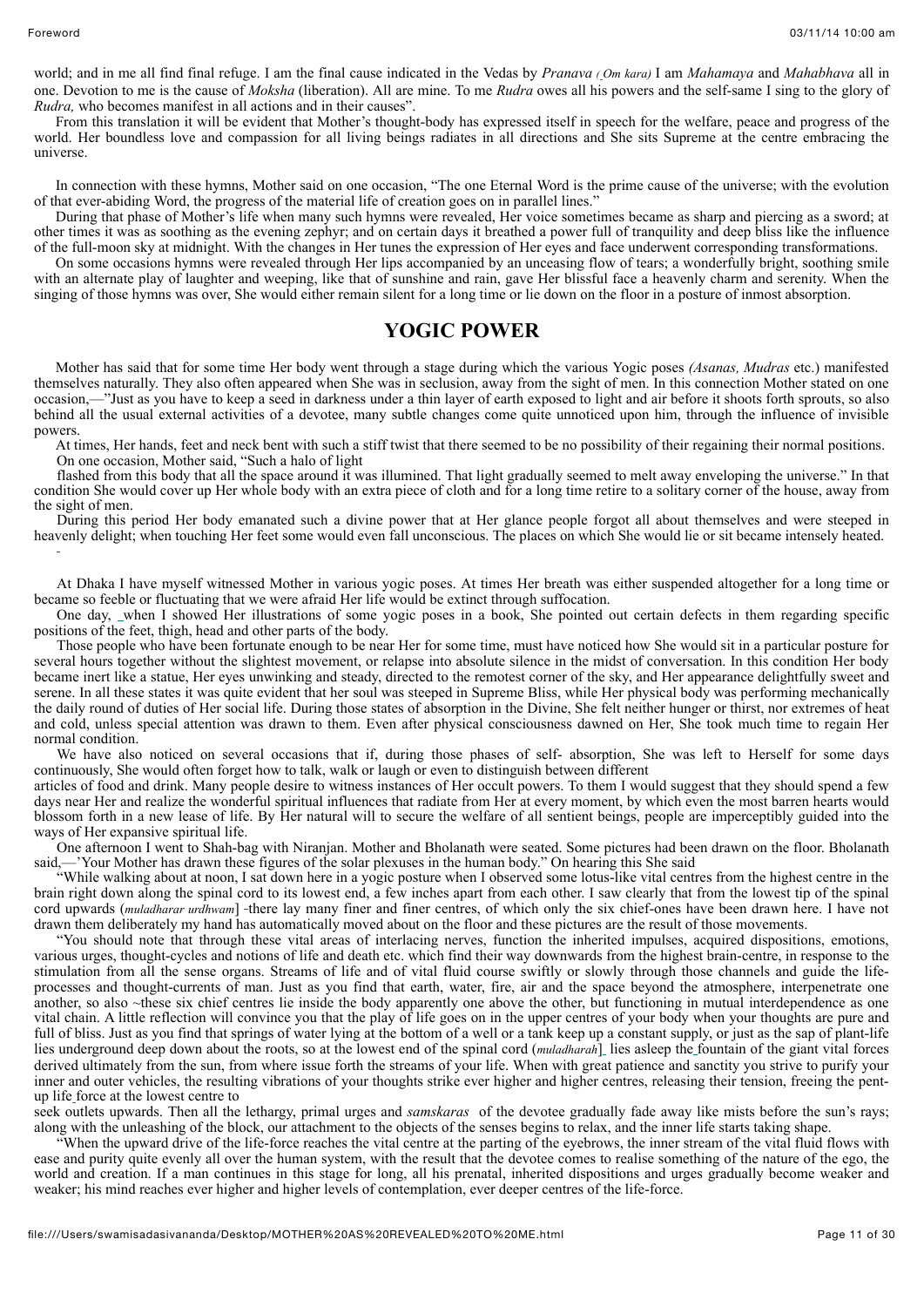"When the devotee reaches beyond the highest vital centre which is situated between the eye brows, *(dvidala or twin-petalled chakra]* his mental powers merge in the supra-mental, his ego dissolves in *Mahabhava-*[*a state of deep love for the Divine*] and he finds his eternal refuge in *Swarupa*

[*Supreme reality of the* Atma) He then goes into *Samadhi* a state of perpetual bliss.

As the different vital centres begin to open up, different sounds are perceived inwardly and the devotee comes to feel the sounds of conches, bells, flutes etc. all merging in the

cosmic rhythm of one great voice of infinite silence. At that stage no thought or object of the outside world can distract his attention. As he advances, his being gets dissolved in the bottomless depth of that blissful music that pervades the whole universe and he finds eternal repose."

Two or three years after this statement of Mother I showed Her the pictures of six vital centres published in Justice Woodroffe's "Serpent Power." Mother did not even glance at them and said, laughing, heartily :—"Listen to what this body tells you." She then described each centre, the nature of the lotuses, their colour and the number of petals with the corresponding *Yantras-* and *Man tras.* I found that the pictures in the book accurately represented what Mother described.

She added, "I have not read about these centres in any book, nor have I ever before heard anything about them from anyone. The description I gave, is from my actual experience." On further enquiry, She replied, "The colours of those vital centres that you find in the pictures are but their external tinge. The same substance of which our brain is made also forms these plexuses, but their shapes, structures and functions vary; each one has its special characteristics and distinctive qualities like the eye, or the ear of the navel or even the lines on the palms of your hands. In them there is the ever-changing play of various colours and sounds and their symbols called *Mantras [ Beej or seed mantra]* ,—all being the natural results of the movement of the life-force and the flow of the vital fluid. During the earlier stages, when various *mantras* issued from these lips accompanied by transformations of the breath, at times questions like "What are these?*"* flashed across my mind. The reply came from within and the inner structure of all those solar plexuses became distinctly visible to me like the pictures you have put before me. When a person regularly prays, performs *pujas* and yogic practices, meditates and reflects on the higher truths of existence with sufficient concentration and steadiness, the mind substance gets purified, thoughts become refined and the centres unfold themselves; otherwise no human being can find an escape from the storm and stress of physical urges like lust, greed and anger."

One day Mother went to *Siddhesvari ashram* with all who were present. That place was then in a very neglected condition. An altar was there about  $i$  cubit square and  $\sim$  cubit in height. Mother sat upon it. All the devotees sat around silently and- absorbed in their own thoughts. Her body gradually shrank so much in size that everybody had the impression that only Her *sari* was left on the altar. Nobody could see Her. All were wondering what would happen next. Gradually there was a stir underneath the cloth and very slowly and gently a body took shape and She appeared, sitting straight up. For nearly half an hour She looked towards the sky with a steadfast gaze and said,-

"For your life's work you have brought down this body."

Mother says,—"Just as a paper-kite flies high up into the sky, relying on a fine thread, the *yogi* relying upon his life breath and a slender thread of *samskara* can float in the air; he can shrink his physical body into a speck of dust or assume an enormous size or can even vanish out of sight.'

We have heard that many people got initiation from Mother in the dream-state, while others got flowers along with *mantras* and have actually found those flowers when roused from sleep. But none of us have ever known Mother to directly initiate a devotee.

We have also heard from many people that in their own homes far away from Mother, they were startled to find Mother's figure actually present before their eyes for a very brief period.

While I was at Dhaka seriously ill with an attack of acute T.B., Mother was in North-Western India. When She returned to Dhaka, She said to me "At midnight on two particular dates this body entered your room by a particular door of your house and went out by another. Your condition n those two days was very critical."

On referring to the account-book where the daily expenses including doctor's fees and medical charges were entered, it was discovered that on those two days doctors had actually been called at night.

There were also cases when Mother passed by a group of men, but only one or two of them could see Her. She says, "I am ever present with you all, but you have little yearning to see me. What can I do ? Know it for certain, I have my eyes fixed on what you do or omit doing".

On one occasion Mother was to get into the train at Goalando. The doorstep of the train was very high from the platform. There was rheumatic stiffness in Her right arm then. When at Her bidding Gurupriya Devi caught hold of Her left hand and pulled Her up into the compartment, Mother's body appeared to be as light as a baby's. On some occasions on the other hand, it was found to be awfully heavy.

Mother tells us that whether moving about or resting, nothing produces any change in Her. She is ever wide-awake. Sometimes after rising from Her bed She says that She has seen certain incidents happening in a particular place; subsequent inquiry confirms the truth of Her statements.

I used to see Mother by my side either like a flash of lightning or like a shadowy, steady figure; sometimes it took on a definite condensed form and moved about, making changes in my environment which lasted even after its disappearance.

Towards the end of 1930, Mother was staying at Cox's Bazaar, some 300 miles away from Dhaka. At Dhaka I was sitting on my bed during the early hours of the morning thinking of Mother. I heard Her whisper, "Erect a temple within the *ashram* area."

I started up when I heard it. I knew that Mother never commands anybody to do anything. I mused and mused over it. Such whispers must have come from Mother, I presumed. But a doubt crossed my mind, "Why should Mother's whispers be so indistinct?**"** Her normal voice was distinct, clear-cut, resonant, lively. But when I wrote a letter to Cox's Bazaar I came to learn that Mother had been observing silence for a few days and on that particular morning at 8 a. m. She had begun to talk. When Mother returned to Dhaka I was informed that She had begun to murmur some words much earlier in the morning, but few people could distinguish them. After hearing that command from Mother, the construction of the temple was taken up in right earnest.

She always says that She can see the ethereal bodies of many saints who died long, long ago. One day She remarked, "Just as you all are sitting around me, there are many disembodied spirits crowding over there. They are as real as yourselves."

She also says that She can see the various shapes which different diseases possess. When they seek admittance into Her body, they are allowed free scope. "Since there is but One Life in this universe, diseases are neither called nor sent away by me. Just as you all are a source of *Anandam* to me, they too give me equal joy."

In May 1929, Mother left Dhaka, but for some reasons many obstacles hampered Her free passage; when She came back to Dhaka in the month of August, She had fever. Many supernatural symptoms began to appear in Her body. She commanded that Her body should be allowed to take up various *asanas,* sitting down or lying flat on the ground, according to its spontaneous urges. For full one hour this went on. Mother said afterwards, all those had been yogic postures. Seeing these manifestations people feared that She might give up Her body. Afterwards her limbs were found to be lacking in cohesion: whether standing or sitting all Her limbs would hang down loosely and could not move unless they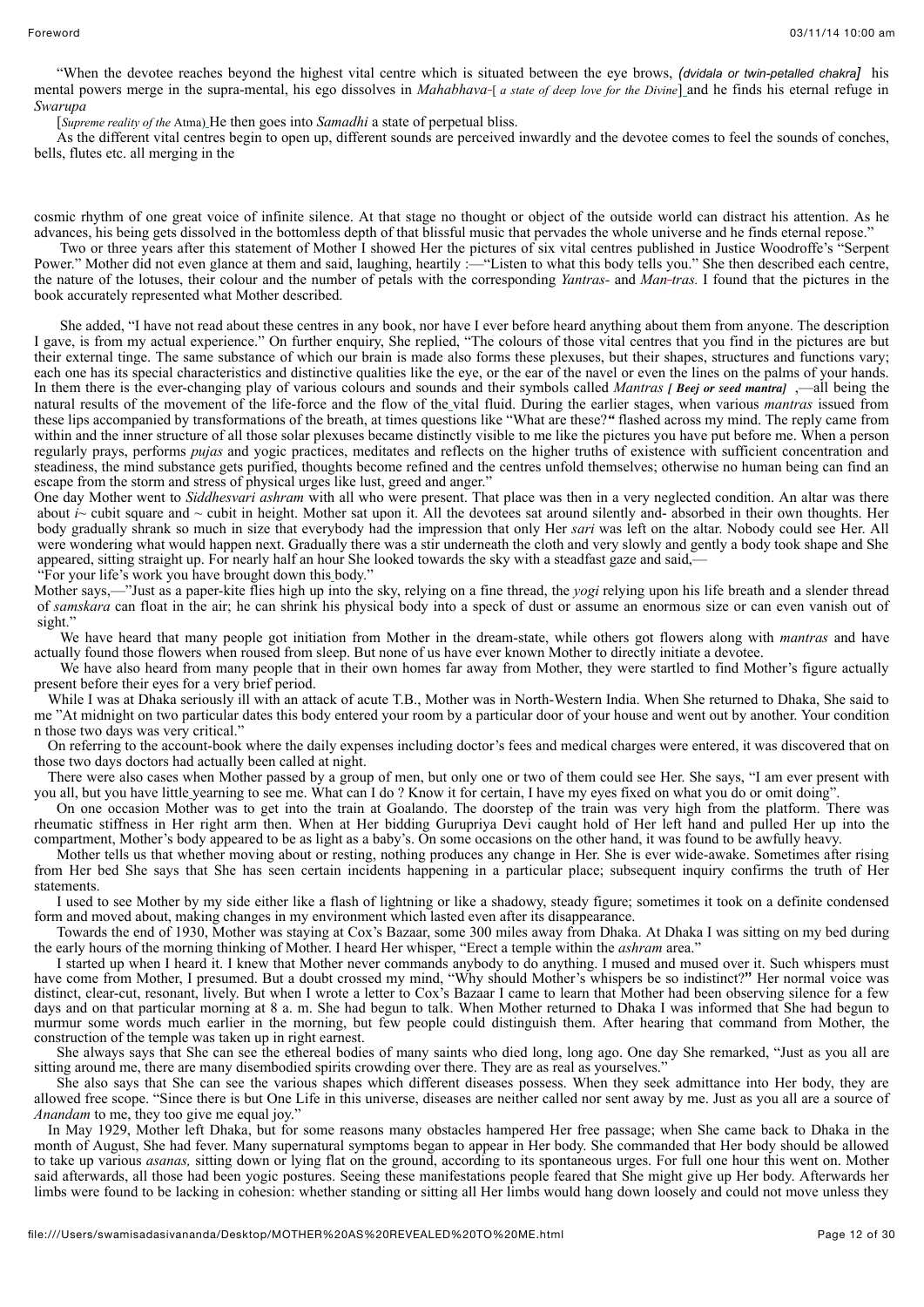were properly supported. Along with these reactions She had high fever, looseness of the bowels, passing blood with stools and urine and all symptoms of dropsy. Four or five days passed in this way when Bramacharini Gurupriya Devi implored Her, "Mother, we cannot manage the nursing of your body; have compassion on us." After this prayer, the flabbiness of Her body disappeared, but the fever and other symptoms continued as before: for five or six more days. Sixty to seventy bucketfuls of water were poured over Her head, between 11 A.M. and 5 p.m. But the temperature never came down. Still She would not take any medicine. A Kaviraj was called in, who examined Her and said,—"We can treat ordinary human beings, but the ways of Mother are totally different." Finding Her prostrate on the sickbed, all the devotees became deeply anxious and prayed to Her to heal Her own body.

On the following morning Mother said, "Prepare a rice dish for this body." She, who had been laid up with high fever and dropsy, quite prostrate almost without any movement continuously for seventeen or eighteen days, was prescribing for Herself Her normal diet of rice, dal and vegetables! Everybody was struck with surprise.

However, according to Her directions rice, dal, and vegetables were prepared; three or four persons were busy keeping Her body in position and putting food into her mouth. She ate a small quantity of each dish. Many apprehended some serious complications as a result of such a diet after protracted fever. But She recovered gradually.

Referring to the physical disorder described above, Mother said on one occasion: -"This body moves in tune with Nature, its natural course must have somehow been thwarted from its normal functioning. To make you realise the unhappy consequences of causing obstruction to its natural urges, the derangements of all its vital functions became manifest. Had there been any actual disease this body would have either perished altogether or been disabled.

"While lying in bed, I was not conscious of any discomfort or uneasiness. I felt as if in a state of health. Amidst your anxious movements to and fro and the changes going on within this body I was aware of a symphony of music and delight."

From all Her actions it appears that Nature, obedient to Her will, as it were, helps Her body to function. My conviction is that if we pay proper heed to the natural expressions of Her will, refrain from disturbing the atmosphere about Her with the ripples of our individual likes and dislikes, and carry out implicitly what She says, we can enjoy boundless happiness by witnessing the beautiful functioning of Her Will; at the same time we shall have the good fortune of obtaining many opportunities for self-culture.

In our childhood we played with dolls following our whims; we built tiny houses of sand and clay to satisfy our momentary pleasure and then turned to new toys; even now we are playing the same game in our dealings with Mother with equal thoughtlessness and impulse. At times such apprehensions crowd upon my mind.

At the Vindhyachal ashram in the course of conversation Mother said to Brahmachari Kamalakanta, "Even after so many years very few people realise what I wish; if they did, such thoughtless questions as, "What do you want ? What is your wish*?"* would never be asked. One must sincerely try to understand me as much as lies within the range of one s capacity and in order to grasp what I want, one must shake one's mind free from self-pride, desire for fame and glory, from anger and sorrow, from self-conceit and finally from self-will which leads a man to feel that he is a free agent in all his actions".

If under Her stirring influence we could constantly purify ourselves by following silently what She enjoins us to do, we would have realised our mission by finding in our own lives an opportunity to see the glory of Her Universal Motherhood.

One day I was having a walk with Mother on the Ramna ground. She did not speak. I realised that the spirit of absolute silence had come upon Her. She came back after walking about aimlessly for some time. For eight to ten days She was absolutely mute. No songs, gestures or suggestions, not even a smile emanated from Her. She used to sit quietly absorbed in Her own inner self. If anybody spoke to Her, Her eyes or attention were not drawn to it. She sat self-contained like the statue of the Lord Buddha. When eating Her lips parted only a little, to close again shortly after taking a very small morsel. During this state of silence it appeared that all Her connection with the outer world was completely cut off. After eight or ten days She began to mumble a few broken words. We had the impression that She was again re-learning to use Her vocal organs and to recover the power of speech. Thus passed three days when She gradually resumed Her normal way of speaking. I had the good fortune of seeing Mother twice or thrice in similar states.

During these phases of silence Her reposeful appearance. Her solid but serene composure, Her gracious looks and glowing face, all roused our love and reverence. The more one gazed at Her with wistful eyes, the greater would one's desire grow to look at Her face. At first, after Her marriage, when Mother kept silent for three years, many would express their sorrow thinking that She was absolutely dumb, and say, "Alas, it is a pity, a gross injustice of God; He has made this beautiful girl dumb, though He has bestowed upon Her all the best virtues of womanhood."

Mother says, "If you desire to observe real silence, your heart and mind must fuse so closely, into one thought that your whole nature, inwardly and outwardly may freeze, as it were, into the condition of an inert stone. But if you merely want to abstain from speech, it is a different matter altogether."

Four pictures of Mother's yogic poses are available. The first picture has been discussed in the first chapter; the second one was taken after a long spell of illness. But when the third and the fourth pictures were taken, She at first sat in a natural way, but the expressions of the supramental state of absorption came upon Her later.

# **STATE OF SAMADHI**

When Mother was approached with a prayer to let us know the various stages of *sadhana,* She indicated four levels

(i) Concentration of intellectual powers on a focal point. It is like setting fire to dry fuel. When wet wood has been dried by the heat of fire, the flames blaze up brightly, Similarly when by the force of contemplation of the Divine, our mind is released from the mist and moisture of desires and passions it becomes light. It is a condition of mental purity which induces in certain cases a state of silent merging into a particular mood or into an excess of emotion and agitation beyond one's power of control. All these moods emanate from one supreme existence but only in special directions.

(ii) Concentration of one's emotional powers. It brings in a state of bodily inertness, of absorption in one holy sentiment arising out of one, indivisible supra-mental state. At this level the body may be likened to a burnt charcoal with the fire apparently gone out. In this state the devotee passes hours together in a state of outer inertness; but in the core of his heart surges up an unceasing current of sublime emotion. When this state matures the sentiment draws mighty powers from the All-Soul, and just as a vessel overflows when too much water is poured into it, it spreads out over the wide world in a mighty sweep under the intense pressure of expansiveness.

(iii) Fusion of the inner and outer life. This state is just like that of a burning coal. Fire pervades every atom of the inner and outer sheaths;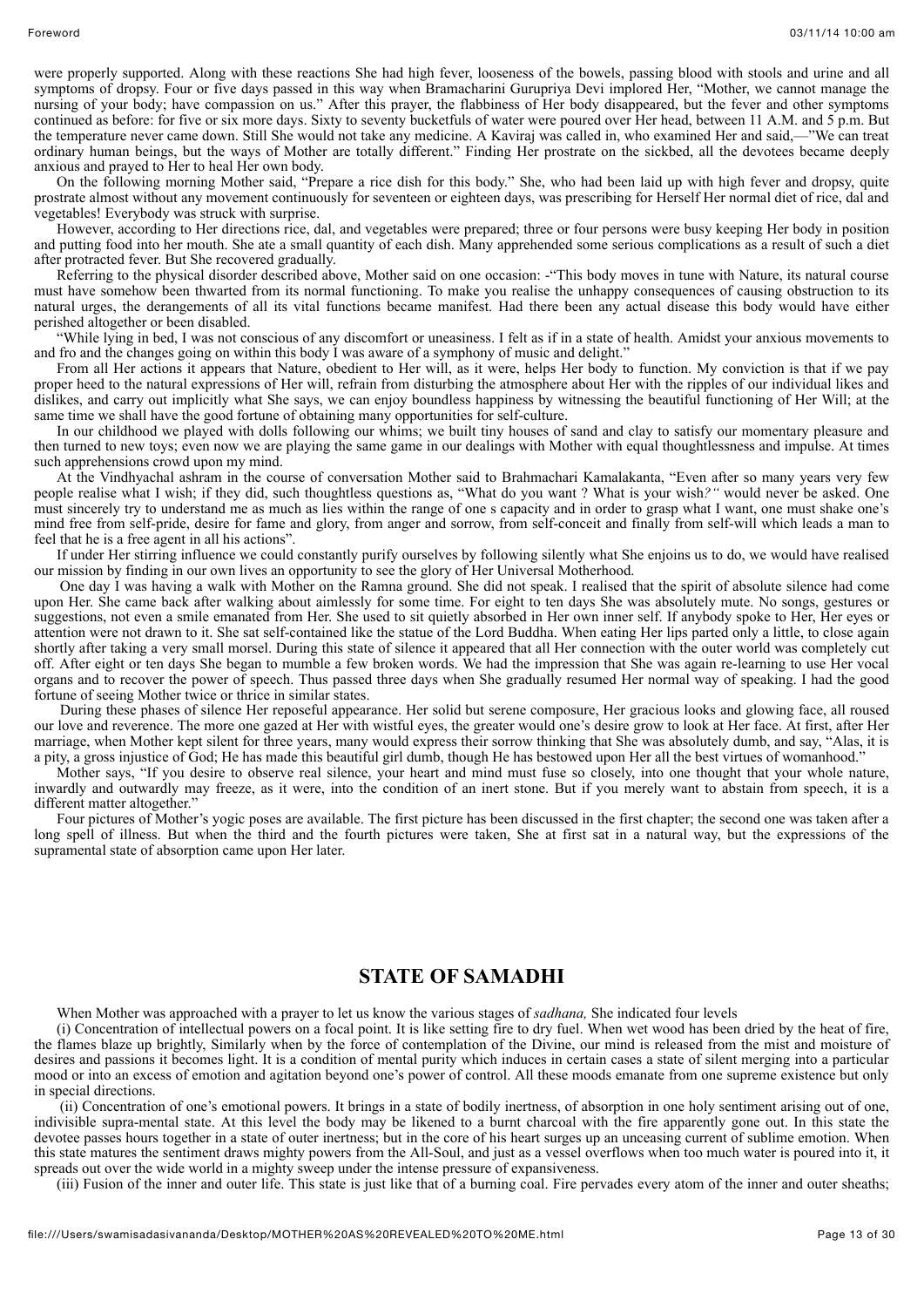—all are aglow with one Divine Light. The devotee lives, moves and has his being in one blissful ocean of Light.

(iv) Full concentration, when the devotee loses all consciousness of duality—of the functioning of the three *gunas* [ *trigunas*] . It is like the state of coal burnt to ashes. There is no distinction. of the inner and the outer, of here and there it is a state of absorption in the Supreme, of All-Oneness. Vibrations of thought, feeling or willing vanish altogether. It resembles the perfect tranquility of a sleeping lake under a blue sky.

Mother's *samadhi* presents a wonderful sight: it was my extreme good luck to be able to witness such *sarnadhi* several times. I note below some of my experiences.

On some days while walking about or sitting in the room after casually entering it or after laughing and speaking a few words, Her eyes became wide open with a vacant stare and all Her limbs relaxed in such a supernatural way that Her body seemed to melt down on the floor as it were.

We could observe then that like the soft golden disc of the setting sun all the brightness of Her normal manners and expressions faded away little by little from Her countenance into some mysterious depths. A short while later Her breathing slowed down sometimes stopping altogether, Her speech ceased completely, Her eyes remained closed. Her body grew cold; sometimes Her hands and feet became as stiff as logs of wood; sometimes they hung down loosely like pieces of rope,—failing flat in any direction one would place them.

Her face glowed with a crimson hue due to the intensity of inner *Anandam*: Her cheeks shone with a heavenly light; Her forehead looked bright and serene with a divine calm. All her physical expressions were suspended; yet from every pore of Her body radiated an uncommon glow—a mute eloquence of silent, inner speech. Every body present felt that Mother was sinking into the depths of divine communion. Thus passed some ten to twelve hours and then efforts were made to bring Her back to the physical plane with *kirtan* and the like, but all in vain.

I myself failed to rouse Her from that state of self-absorption. There was no response whatsoever when rubbing Her hands or feet hard, and even pricking them with sharp points. Her consciousness came back when the proper time arrived. It did not depend on any external stimulus.

When Mother came back to physical consciousness, Her breath returned and became deeper and deeper; along with it revived all the movements of Her limbs. On certain days, a short while after such an awakening Her body relapsed once more into its former inert condition and tended, as it were, to freeze again into the state of *samadhi.* When the eyelids were opened with finger-tips, there was a vacant unresponsive stare in Her eyes, and the lids soon closed again automatically.

When a series of symptoms of Her revival into normal life became manifest, She was helped to a sitting posture and by calling out to Her loudly, attempts were made to awaken Her to the world of sense and induce Her to speak. In this twilight condition of consciousness, She responded to the call of the outside world only for a brief spell of time, again to sink back into the inmost depth of her being. In this state it took much time for Her to recover Her normal condition.

On one occasion after such a spell of samadhi, She was made to walk with great difficulty. After taking a mouthful of food, Her body relapsed into an unconscious, inert condition for several hours.

But when after *samadhi* She recovered Her normal state. Her whole body appeared to be suffused with joy. On the threshold of reawakening, sometimes She would either laugh, or laugh and weep at the same time.

During *sarnadhi* Her face lost all freshness of life: the body appeared to be very frail and weak and in Her general appearance there was no expression whatever of either joy or pain. In that state it took Her much longer to recover Her former self. In 1930, when She came to Ramna ashram, She often appeared to have lost all signs of life during *samadhi* and passed four or five days together without any response to any outside stimulus. During the whole phase, from the beginning of the *sarnadhi* to its end, there was no indication that She had life or could ever recover it., Her, body became as cold as ice and remained cold for a long time after consciousness returned.

After recovering Her full consciousness when She was asked how She had felt during *samadhi,* She would only reply,—"It is a state beyond all conscious and supraconscious planes—a state of complete immobilization of all thoughts, emotions and activities, both physical and mental —a state that transcends all the phases of life here below. What you call *savikalpa sarnadhi,* is also but a means to reach that final objective—it is only a passing stage in your *sadhana.*

'Deep concentration on any one of the five elementals of sense, sound, touch, smell, taste and sight derived chiefly from air, earth, water etc. leads a man to merge his identity into it and as concentration deepens, the body as it were, gradually freezes with it. Then that special object of sense pervades his whole being and his ego gradually dissolves in it and coalesces with one Universal Entity. When this condition settles down, the consciousness of One Universal Self too melts away and what then happens, no words, no expression or feeling can convey.

At times without any noticeable cause, many abnormal symptoms became visible on Her person. Her breath became deep and prolonged; Her whole body would twist right or left with an expression of languor and fatigue- She would then lie down on the floor or roll up Her body like a bundle. She had physical consciousness at that time and when any question was put to Her, She would respond with one or two words in a very faint soft voice.

On enquiry we learnt from Her later that while She was in this condition She would feel a fine threadlike upward current of life flowing from the lower end of the spinal cord right up to the topmost centre in the brain and along with it, a thrill of joy would run through every fibre of Her body and even through the pores of Her hair. She would feel at that time that every particle of Her physical frame danced as it were with infinite ripples of bliss. Whatever She touched or saw appeared to Her to be a vital part of Herself. Her physical body gradually ceased to function.

At this time if Her backbone was massaged or the joints of Her body were rubbed for a long time, She would remain quiet for some time and recover Her normal condition. It was at this stage that She was found to be brimming over with blissful joy and Her looks had all the indications of one lost in universal love.

In the midst of the routine of everyday life, while Mother was lying down, smiling and talking to people that came to see Her, it was found that Her limbs had become ice-cold, Her nails and toes blue. Even by vigorous massage the stiffness of Her limbs could not be lessened, although the hands of those who rubbed Her limbs became benumbed with cold. One day it took Her nearly twelve hours to recover Her normal warmth.

One evening, just at dusk, Mother was lying in a state of *sarnadhi* . Our Didima was on the bed by Her side. *Pitaji* was also in the room. At about 2 A.M. I was seated on the verandah meditating on Mother's lotus feet. I felt a thrilling sensation in my heart produced by the sound of Mother's footsteps. I opened my eyes and could not notice anything. I heard some feeble sound inside the room. When I left my seat I noticed two tiny foot-prints of Mother's wet feet.

On entering the room I found Mother in bed. I enquired from *Didima (Mother's mother)* if Mother had gone out; the reply was, "no". The night passed. Next morning She was on the plane of consciousness for a brief interval. Though She recovered Her sense on the following day it took three or four days more to regain Her normal ways of life.

A few days later I said to Mother, "I have heard that during *sarnadhi* it is not possible for anybody to move about in his physical body; how was it that I noticed two of your footprints on the floor that night?

Mother said, "Is it possible for man to explain all things in words ?**"** and resumed silence.

On one occasion, I asked Mother,—"What are the signs of a *sadhaka* ? (one who strives hard for spiritual uplift) Mother said, "When a devotee reaches a certain level of mental purity, he may behave like a child, or become unresponsive to worldly stimuli like a clot of inert matter, or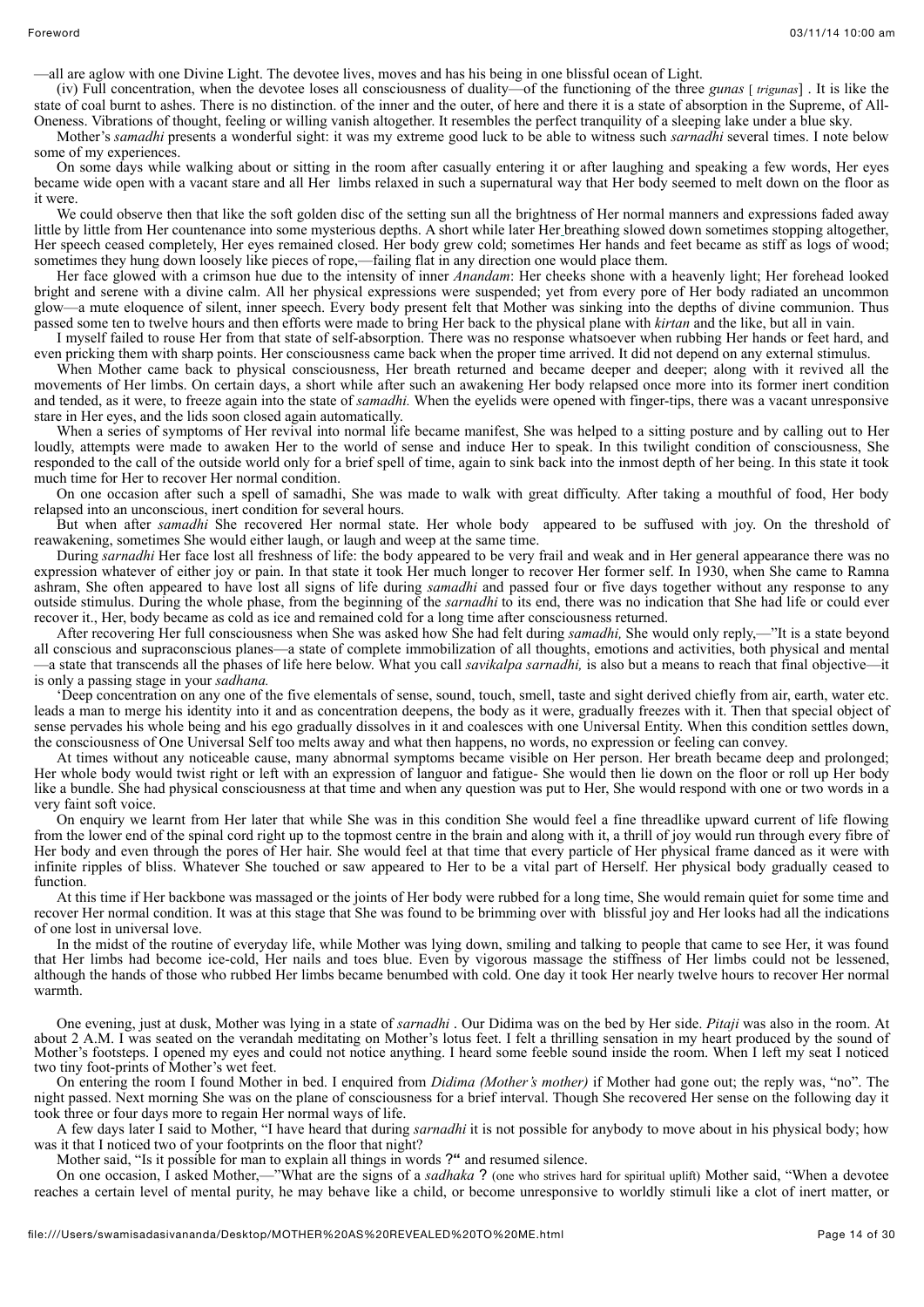#### violate all canons of social life like one insane, or

at times be swayed by flashes of higher thought or emotion and pass for a saint. But through all these varying modes of life his aim remains fixed upon his central target. If at this stage he forgets his final aim his progress is arrested there.

"But if with intense effort he strives on and on towards his goal, all his activities will center round his supreme objective. You will always find that even though he looks like a mass of inert matter, quite indifferent to external stimuli, he is full of cheerfulness and bliss as soon as he regains physical consciousness. Gradually as this joyous mood settles down in him all his relationship with men and things becomes imbued with a spirit of joy and happiness, so as to make him lovable and adorable to all. His inner and outer life becomes an expression of the One Supreme Bliss.

 "At the next stage the devotee reaches a level where even the concept of one universal existence melts away. Then his way of life cannot be explained by ordinary canons of human reasoning. In this condition all the vibrations of his mind-body are suspended and there is every likelihood of the soul departing from the mortal frame. But if there is a residue of strong *samskara (Persistent desire acquired from this and previous births to alleviate the sufferings of humanity)* to secure human welfare, he may live for a certain period longer. Yet he remains unchanged under all circumstances of life. Although we think he is subject to change, simply because he retains his body.

"The only difference between such a devotee and the yogi who gives up his body, is that the latter leaves his body by his own effort of will. Even at the moment of exit from the physical, he retains the consciousness that he has a body which he is leaving, whereas the man who gives up his mortal frame in absolute *samadhi [complete withdrawal into the universal cosmic soul]* is neither conscious of an individual body nor of any effort to give it up. The *samskaras* about life and death cease to function in his soul and as soon as the *karma* of his past lives is worked out, the body naturally drops off."

On another occasion, Mother said in the course of conversation

- "(i) Purity of heart and mind comes through concentration on one unit of thought or idea according to one's particular disposition.
- (ii) Gradually as a man progresses, all his other scattered ideas come to be unified with this one object.
- (iii) Next when various streams of thought flow along the same channel, the devotee becomes apparently motionless and inert.

(iv) Thereafter he finds a resting-place in the One Universal Being and is engulfed in one unitary existence."

Ordinarily Mother does not say these things to all men; She sometimes stops suddenly in the course of conversation. She is usually surrounded by many *bhakta .* What She utters for their welfare cannot always be recorded and many of Her ideas are not intelligible to everyone. Her instructions are of a universal type meant for all men, yet their real import is not always comprehended by people like us. Still, when

some of Her words illumine the mind of a particular person, what he realises by his own limited knowledge, finds expression in his life according to his own capacity to move forward. It is not easy to imagine how infinitely various are the streams of water flowing from the Himalayas to the plains of India through glaciers, cataracts, rivers, streamlets and springs, enriching and fertilising many sterile tracts. Although the Himalayas do not lose anything by sending out these perpetual streams, the welfare of the world is being secured by them. It is similar in the case of Mother and Her devotees.

We hardly find words to express the changes that little by little are coming upon us at every moment of our lives, through Her contact, Her suggestions, words and smiles. There is a false impression amongst us that if we try to express how Her blessings have moulded many little incidents of our everyday life, we shall be belittling Her Infinite Grace or Influence. But I am inclined to feel that by such efforts we should only be singing hymns to Her glory as well as advance our spiritual uplift in no small measure. At the same time it would be a way of linking our grateful souls to Her Grace at every moment of our lives.

## **MOTHER AND HER PLAYFUL ROLE**

Whoever has watched Mother's bright face ever radiant with a smile, Her childlike simplicity, Her playful jokes flowing from a heart ever brimming over with joy, must have been charmed beyond measure. In all Her words and expressions, in Her every glance and gesture a sweetness reigns, the like of which cannot be found anywhere else. A divine perfume always emanates from Her body, from Her every breath and from Her clothes and bedding. When She sings, divine thoughts and ideas well up from the inmost fountain of our hearts.

Completely free from all ties, She lives a life of perfect detachment. Like the serene blue sky above, far away from the world below, yet shedding its calm serenity over the things of this earth, and producing heavenly reflections upon lakes and tanks as well as upon a small bowl of water, She envelopes all created things and draws them closer and closer to Her heart. She recognizes the play of one absolute life in the peoples of all races and creeds, in every animal and plant and looking upon all beings as ripples of one universal bliss, She treats them with equal love, regard and sanctity. No distinction of high and low, rich and poor colours Her vision.

Mother always says,—'There is nothing new for me to see, hear or say'. Still we find that even the commonest trifles absorb Her attention to a degree that makes one inclined to compare Her to a child enchanted with a lovely doll.

There is no end to Her playful frolics with Her devotees. On one occasion they desired to see Her dressed up as Sri Krishna as a boy and also as a youth on the threshold of adolescence. The devotees combined to dress Her up. There are two pictures showing the two different roles-*[ See the Bengali edition of Matri Darshan]* How striking are the expressions of Mother in those two different poses. The beauty of Her face reveals the charm of Sri Krishna as a child and when growing into a youth. It is really inconceivable from what hidden source such a divine glow shone forth to give Her looks so much tenderness, Her forehead such a peaceful and gracious expression, Her face such a halo of purity and sweetness, and Her limbs such light suppleness. It is not only uncommon but supernatural and beyond all precedents.

A photo of Her smiling face as boy Sri Krishna is seen. In Her hearty laugh every fibre of Her being joined and danced, as it were. Those who were present at the time could see the glow of sacred light that illumined Her figure; such a pure, hearty laugh could hardly be found in a human being. The photograph very imperfectly discloses only a fraction of Her actual expression.

Wherever Mother goes, Her presence carries an exquisite sweetness pervading the thoughts and ideas of people flocking around Her. Whatever might be the nature of one's thoughts, one feels pleasantly surprised to find one's mind being purified and refined by Her subtle influence. The sight of Sri Krishna awakened motherly affection in Yashoda, friendly feelings in Sri Krishna and Sudama and selfless love in the hearts of the milkmaids of *Brajadharn .* Mother's presence too induces different phases of devotional love and adoration in different souls.

From Her very infancy She has been playing upon the main springs of human life. Her comrades knew no joy without Her company. Whoever came in touch with her, children, youths or old people, were so charmed that they often would ask when parting, 'When shall we meet again?*"* Wherever She happens to be, a joyous multitude assembles; a wave of intoxicating delight stirs hundreds and thousands of men and women with a new inspiration and their souls dance, as it were, in response to Her sweet words and expressions. The moment She leaves a place, it feels empty. It was also noticed that people who, seeing Her disheveled, clotted hair, her slovenly dress and careless ways, came to look upon Her as an erratic woman and tried to avoid Her presence, yet in spite of themselves could not take their eyes off Her.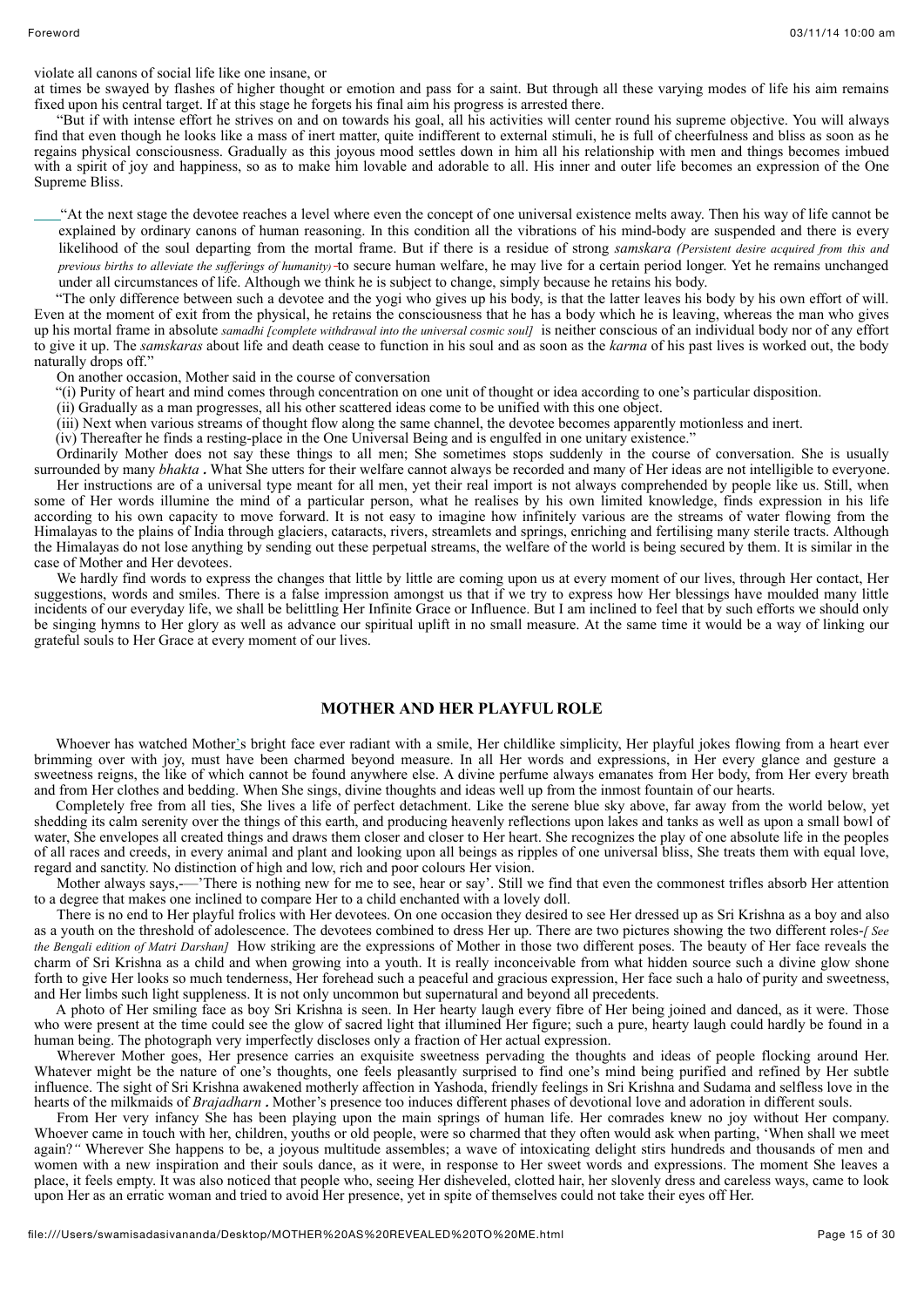Countless and manifold are the uncommon powers that are constantly manifesting themselves through Her playful activities. When She was questioned about them, She used to say, "This body is always in the same mood, without any change whatever. Your attitude alone leads you to consider any particular phase as ordinary or extraordinary." She added, —"The universe is a Divine Play, you have a desire to play, and hence in all the playful activities of this physical body,—in its smiles and frolics,—you interpret its ways according to your own light. Had it assumed a grave motionless posture, you would have stayed away from me. Learn to merge yourselves in Divine Joy, in all its manifestations and you will reach the final goal of all play. Do you understand?"

What is beyond the experience of the ordinary person is called extraordinary. To him who has dissolved all thoughts and emotions into the one absolute, supreme bliss of *Atman,* which sometimes takes on the role of an individual being, sometimes of *Iswara* or Supreme Ruler of the Universe or sometimes of the impersonal absolute *Para-Brahrnan, —all* these phases are but the casual manifestations of one self-initiated Divine Play. Mother has no desires, no likes or dislikes. Sometimes supernatural powers play their part in arousing devotional attitudes or awakening pious thoughts in Her devotees. Sometimes their extremely prayerful attitude induces corresponding manifestations in Her simple behaviour. Mother says, "This body is like a drum; just as you will beat it, it will produce a corresponding sound. I find that there is but one playful master-tune ringing through the whole universe."

On the day before Mother left the Ramna ashram at Dhaka in June, 1932, at *5* p.m., She sat with many of Her devotees in the open compound to partake of the *prasad.* Suddenly the sky became overcast with dark clouds, with stormy winds, flashes of lightning and thunder. Everybody present apprehended immediate rainfall. Just at that time another party arrived and they also sat down to have *prasad* **.** Those who had finished eating were asked by Mother to leave, but She Herself stayed on. When all had finished, She stood up and said, "I shall have a free bath now.' Many tried to dissuade Her from taking a bath so late in the afternoon. But She stood firm when a heavy downpour of rain started; the whole compound was flooded. Mother, like a restless, playful girl ran about in the rain with great delight; many old men and women, boys, girls and youths with all their fine clothes on joined the gathering and started singing *Kirtan,* which continued till 9 p.m. Amongst them were some with very poor health; but none of them caught cold.

We have seen many instances when by a mere glance Mother stopped rain, or by a gentle smile or loud laughter put an end to all disputes and display of ill-will amongst Her devotees.

Mother by nature takes very little food; one cannot even imagine how a person can live on such a scanty diet. In the early stages of Her life, when many yogic processes manifested themselves in Her body, She passed many days without taking even a drop of water. She did not feel any inclination to eat until those yogic processes ceased. During those days of complete or partial fasts Her appearance was bright and cheerful, Her body nimble, full of health and vigour as usual. We already knew about the courses of Her restricted diet.

She passed five months taking just a handful of food and that too towards the close of the night. For eight to nine months She took only three mouthfuls of rice in the day and three at night. For five or six months She lived on a little fruit and water taken twice daily. There were occasions when She spent five to six months eating a small quantity of rice only twice a week; on other days a few fruits sufficed.

From 1924 onwards, She could not eat with Her own hands; whenever She tried to carry food to Her mouth, Her grasp slackened and a large part of the food slipped though Her fingers. This was not due to any disease. At that time, it was arranged that the person who used to feed Her should, once during day and once in the night, give Her only as much food as could be grasped by the tips of two fingers. In this way four or five months were spent. On alternate days She would also drink a small quantity of water. For five to six months She took three grains of boiled rice in the morning and three grains in the evening and two or three ripe fruits that had fallen from trees naturally. Sometimes it so happened that food was allowed just to touch Her lips and then dropped. For two to three months She ate as much food as one could put into Her mouth in a single breath. For eight to nine months She partook of only two ounces of rice and dal mixed together and boiled in a small bowl over sacrificial fire, or of a small quantity of vegetable soup mixed with some boiled rice or milk. For several days together She lived on one or two pieces of *roti.* It may also be added, that for many days on end, She remained entirely without food.

After She had given up eating rice altogether, She could not even recognize it. There was a *Kahar [an order of low class people in Bengal considered unclean because of their filthy ways of life]* maidservant in Shah-bag, who was eating rice. When Mother saw it, She said smiling—"What is she eating? How nicely she is chewing and swallowing! I too shall eat with her." One day She found a dog eating rice, when She began to say plaintively, 'I want to eat, I want to eat". When such impulses were obstructed, She used to lie on the ground for some time like a petulant little girl. Once Mother said of Her own accord, "Man tries to give up old habits. But my ways are totally different. I devise means so that my old habits may be restored. You must feed me with three grains of boiled rice every day, otherwise I shall lose the habit of eating rice, just as I have forgotten the use of my hand for taking food."

Those who used to feed Mother had to be on the alert to see that She was not given one particle in excess of what She had instructed. They had to lead a pure life of self- control; the cooking utensils had to be kept scrupulously clean and pure. Otherwise She could not swallow the food, or Her face would turn away, or She would leave Her seat automatically. Mother used to say, — "There is no difference between this body and a lump of clay; I can eat food placed on the floor or anywhere else in any way you like; but for your education, regard for hygiene, the observance of cleanliness, other rules and social obligations are necessary; hence my body automatically follows those regulations."

During the long periods of abstinence from normal quantities of food She did not shrink from Her usual household duties nor did Her body lose its natural loveliness. Afterwards gradually all the activities of Her family life began to slacken. Whenever She tried to do some housework Her body would cease to function and She used to lie down on the floor quite benumbed. Sometimes She would burn Her hands and feet at the kitchen fire; at other times She would get hurt through other causes, but She was not conscious of those mishaps.

Mother says, —"Nobody can give up work by the force of self-will; when his *karma* is exhausted, all work ceases automatically."

From May 1926 the rigours of the rules regarding Her diet began to slacken. But what She ate was, after all, extremely little; it might be called a small child's ration. Four or five years after She had stopped talking food with Her own hand, some of Her *bhaktas* expressed their great eagerness to see Her do so once again. At their request She agreed to try and sat down with the dishes spread before Her. But after putting a pinch of food into Her mouth, She gave some to others and rubbed the rest on the floor. She could not eat at all. After this nobody ever asked Her to eat with Her own hands. She said, —"I look upon all hands as mine; actually I always eat with my own hands."

From Her early days everybody noticed Her skill in neat home-craft, in the art of cooking and Her gracious manner of entertaining guests. Whatever She did, was done to perfection. She could spin very beautifully and weave cloth on a handloom; Her needlework, hosiery and canework were superb; they showed an extraordinary degree of intelligence and skill. When She found others unable to do a piece of work, She would come to their aid and to their surprise, accomplish it with ease. Dishes of food prepared by Her were delicious and therefore, wherever a feast took place, She was always requested to direct the cooking.

Mother felt great delight in distributing food "to all persons, — adults as well as children. She would forego food and all personal comforts to satisfy others. On one occasion when a *sadhu* came from Gujarat to Shah-bag, Dhaka; with the hem of Her *sari* she rubbed his seat clean and entertained him with Her usual humility and sweetness. The dish of food was so neatly served that it appeared to be sanctified, as it were, by Her great love and selfless spirit of service. On leaving, the *sadhu* said,—"Today I have taken food from the hands of the Mother of the world; I have never in my life been served with so much care and purity."

As long as She could, She cooked for all Her devotee-children and with motherly affection served the food to them. *Prasad* received from Her hands roused unprecedented joy in the hearts of devotees. Many mysterious incidents happened at the distribution of *prasad.* One day the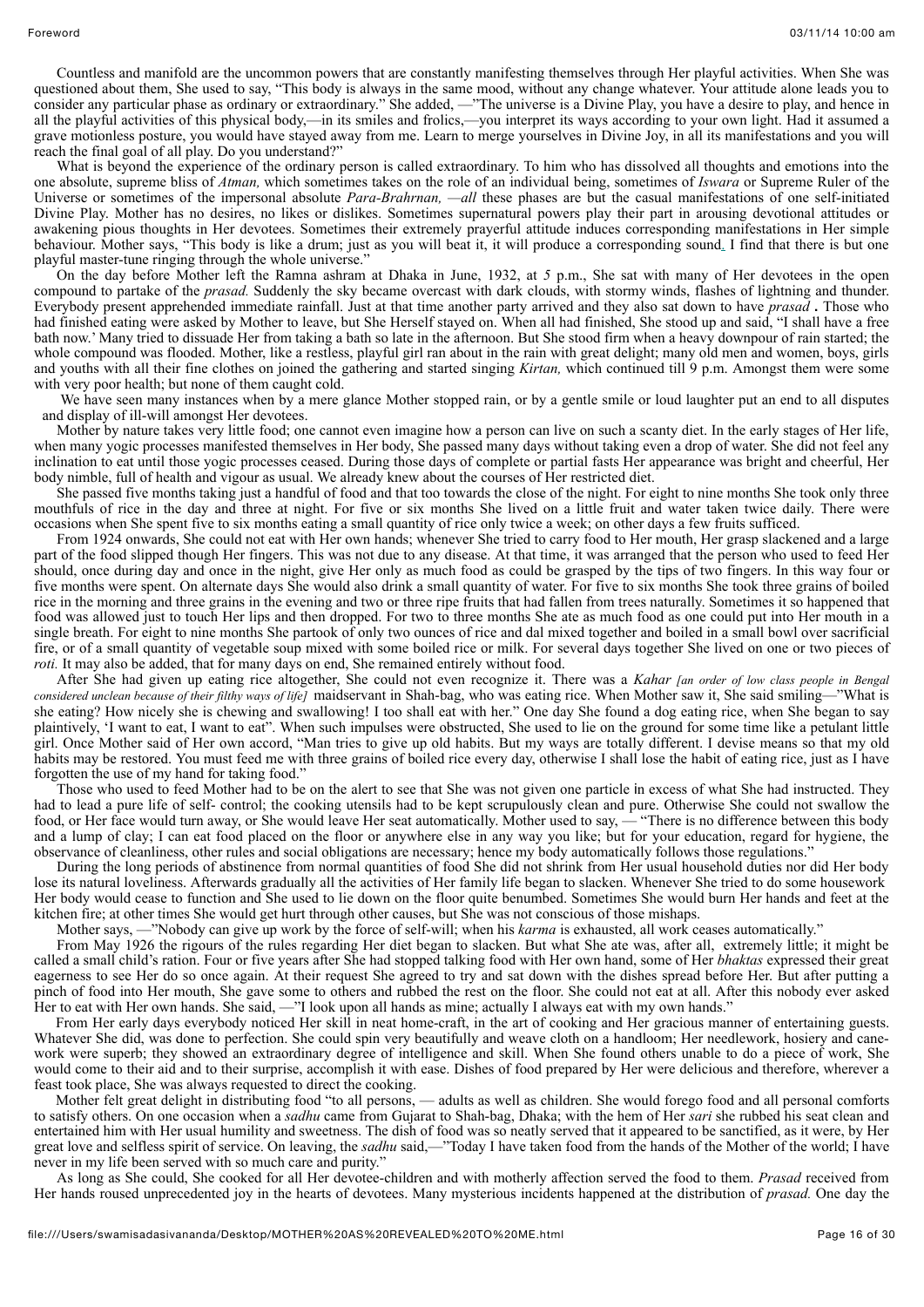wife of the late Niranjan Roy brought some oranges for Mother. Mother Herself distributed them, for everybody present exclaimed, "I want *prasad* from Mother's hands". The number of oranges was very small; too many were the claimants. There was every chance of oranges falling short. But Mother's ways are inscrutable. Everyone got an orange and there was not a single one left over. Another day there was a *kirtan* party in Niranjan's house at Dhaka. Food for about fifty to sixty people was prepared, but the number of guests swelled to around a hundred and twenty. Mother noticed it and till the end of the serving stood in a corner of the room where the food was kept. When all had eaten, it was found that some food was yet left over.

By way of offerings to Mother, food and clothes came in abundance to the *ashram* **.** After partaking of a small particle of the food offered or wearing a piece of cloth for a short while, She would distribute everything amongst the people assembled. Thereafter She would laugh cheerfully People offered Mother precious gold and silver ornaments, shell bangles, glass *churis* and many other things. At times these ornaments were massed on Her forearms. She received all things, great and small, precious or trivial, with equal grace. But She never cared to enquire who had presented them or what became of them afterwards. Many ornaments were given away and what remained was melted into a lump and spent over the ornaments for the images in the ashram temples

She had never more than two changes of *saris* to wear. She would often give away one out of the two, but it so happened that as soon as the one was given away, another *sari* would be offered to Her.

When I went to Calcutta from Dhaka, I used to put up at the house of Sri Jnanendra Nath Sen. He was more than an elder brother to me. His wife., the late Mrs. Hiranmayi Devi, looked upon me as her own younger brother. Such a loving soul with such extraordinary simplicity, purity, devotion to her husband and an uncommon tactfulness to please the guests and the members of her household, was rare. Attracted by her goodness Mother also used to go and see her occasionally.

Once when Mother was staying at Calcutta I went to see Her. A devotee made Her put on a *sari* of a fine Dhaka fabric. It had been arranged that Mother would go to Jnan Babu's house. I went ahead as I was informed that Mother was going somewhere else on Her way. I purchased a *sari* of medium quality hoping that when Mother would arrive at Jnan Babu's place, this new *sari* would be presented to Her and Mother would naturally leave the finer and costlier one for Jnan Babu's wife. I did not disclose my motive to anybody.

Mother arrived at Jnan Babu's place. But to my dismay I found that She was wearing a very ordinary *sari,* as the fine Dhaka fabric, which She wore before, had been left at the place She visited on Her way. I was surprised but Mother laughed each time She looked at me. Nobody present could understand the meaning of Her laugh. I later confessed to Mother with what a foolish motive I had purchased the *sari.*

I have given above some instances of Mother's extraordinarily meagre diet. A few examples may also be cited showing how at times She took abnormally large quantities of food.

After She had for about eight or nine months eaten daily -one *chattack (two ounces*) of rice mixed with dal, boiled in a small bowl over sacrificial fire, it was settled one day that She should have a normal quantity of food. But everybody pressed Her to eat more and She asked them to bring all the food prepared, sufficient for eight or nine persons. She ate it all up. On another occasion, She smilingly took sixty to seventy puris and a corresponding quantity of *dal* and vegetables, followed by a large bowl of rice boiled in thick milk. There was an instance when She ate up rice pudding prepared from half a maund of milk (about 20 Kg) and when the whole of it was exhausted She exclaimed, "I want to eat more, please give me more *Kheer !"* According to folk prejudice, a few drops of the sweet dish were sprinkled on the *sari* covering Her head, lest the influence of the evil eye of the people witnessing the event cause any illness to Mother. It was found later that the spots where the drops fell , looked as if scorched by fire.

A few minutes after She had taken food in abnormally large quantities, there was an extraordinary expression of Her face. She used to say on such occasions :—"At the time of eating I did not know that I was swallowing so much food. It was from you that I first came to learn about it. At that time, whatever things you might [ my suggestion) offer, good or bad, even grass or leaves, would have been all consumed". But there was no physical disorder to be noticed after such eating. Furthermore She would often perform many strange feats that came into Her head, but however abnormal, they did not result in any adverse consequences.

Just as offerings to God - sanctified by *mantras,* flowers, sandal paste etc. and dedicated with earnestness fill the mind with a serene pleasure, so also presents to Mother, if offered with whole-hearted devotion, bring immense satisfaction and joy to the devotee. We have seen that such commonplace and trifling things as fried rice or fried paddy and quite ordinary fruits were accepted by Her like a treasure. Ordinary vegetable curry without salt, or *Kheer* without sugar, were eaten up by Her with great avidity, and out of the fullness of Her heart, She would even invite others present to partake of the pleasure of eating. On the other hand, in many cases, when very rare and valuable foodstuff procured with much difficulty, was brought to Her lips, Her mouth closed up at the first touch.

Late Sri Tarak Bandhu Chakravarty, retired Dy. Inspector of Schools, who lived in Ganderia, Dhaka, came walking about five miles with some pure *sandesh (a special type of Bengali sweet))* prepared at his house from his own cow's milk. It was not yet dawn when he arrived. Mother was still in bed. Like an impatient child the old man called out, "Ma, Ma, I have brought you some sweets *(sandesh),* prepared with special care; won't you eat them?*"*

Mother sat up on Her bed and without having washed Her face, mouth or hands, She at once began to eat the sweets from the hands of the old man. She clapped Her hands with joy; tears of gratitude for Mother's childlike love and affection rolled down Tarak Babu's cheeks.

Another day *Babyd ( Smt Sailabal Basu, wife of NK Basu of Dhaka)* was coming to Mother with some sweets prepared by herself. When she was nearly half a mile away, Mother suddenly laughed loudly and said,—"Sweets are arriving for me." She sat up like a child eager to eat them. There were occasions, when on someone's arrival She would exclaim,—"Bring out what you have brought for me", She expressed Her delight at the presents with many merry, playful jokes. On the other hand incidents are not rare when people had to wait for a long time with their offerings, but Mother would not even care to look at them.

Once I was bed-ridden with a serious disease. Quite unexpectedly a desire flashed across my mind to send some *Kheer* to Mother. When it was ready I tasted a few drops to test if it had been prepared properly. My eldest sister was present and said,—"We cannot send this *Kheer (milk boiled to consistency*] to Mother; things tasted beforehand by men cannot be offered to a God." I replied, "Please send it." I came to learn afterwards that Mother consumed the entire offering Herself.

On another occasion I said to my wife, "Please prepare some *sati food* for Mother." It was done reluctantly and sent to Mother. We came to learn afterwards that She did not touch a particle of it.

It has been frequently observed that people who with great devotion and love for Mother waited at a distance silently offering all their best sentiments to Her, felt Mother's blessings in the inmost depths of their souls while there were others who brought heaps of offerings, prayed and shed tears to obtain Her grace, but neither received neither Her instructions nor blessings. Everybody gets a response from Her according to the sincerity and intensity of his devotion; Her blessings do not depend upon the nature of any material thing offered to Her.

All people, men of piety as well as atheists, rich or poor, young or old, male or female, even infants have free access to Her. She is often heard to utter with a laugh, "Why do you bother about the time and opportunity to see me ? Don't you find that my doors are always open?" Although owing to the illusory attractions of the world, you often forget this little daughter of yours, you may rest assured that your worries and tribulations are ever before my eyes.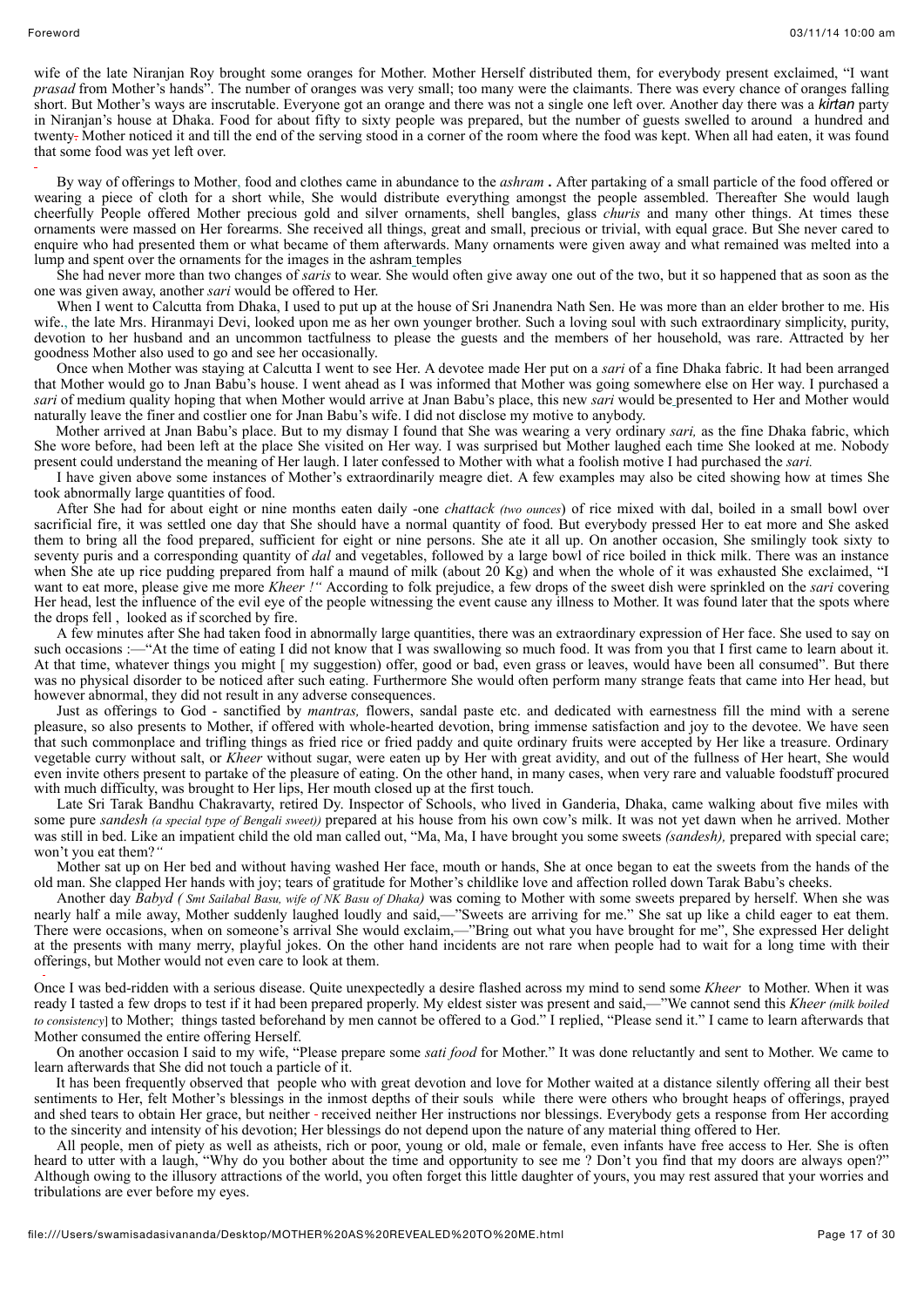Nothing appears strange to Mother who watches all things without the help of the physical eye, who can read all thoughts without the assistance of the spoken word, who seeing and hearing, moves about like one soaring far above, totally unconcerned with the affairs of this world and yet in live touch with them. Day and night, unconcerned with Her personal comfort or fatigue, She appears to be waiting for all men, be they in distress or at ease.

People flock round Her from early morning till late at night. Some are painting her forehead with vermilion drops, others dressing Her hair, yet others offering to give Her a bath, or to wash Her face and mouth, or to clean Her teeth with tooth paste. Some may request Her permission to change Her *sari,* others express a desire to put some sweets or a slice of fruit into Her mouth, some whisper their secret requests into Her ear, others are eager to have a private interview with Her. Some may even be bold enough to disperse the crowd surrounding Her, saying:—"Please move away, don't trouble Mother in this manner."

But think of Mother! She sits up, hour after hour, day after day, in Her exquisitely peaceful manner in the midst of all this noise and bustle, rush and tussle; She remains steady and firm with a face brimming over with cheerfulness, meeting all the various demands or prayers with such loving grace that the whole atmosphere appears to be over-flowing with heavenly joy and happiness. The hearts of the people assembled may not all be equally attracted by Her dignity, but Her sweet and compassionate glances fall with equal tenderness upon all human beings like the golden rays of the sun at dawn. Nobody has yet been found to come away from Her presence in despair or dejection.

Mother says ,—"God's world is made up of both, people who understand its nature and who do not. They have to be kept satisfied with just the toys they want." For this very reason nobody has yet been able to say, "Mother is not mine, but yours"; whoever has the good fortune to be in intimate touch with Her, must have felt, "Mother is mine and mine only". All have opened their innermost hearts to Her and have found new hope and peace in return.

It is beyond our power to realise how Mother plays with Her devotees. We have found Her responding to the two conflicting emotions- of joy at the birth of a son and of sorrow over a child's death- at the same time, with equal warmth. We have also seen Her weeping with a lady mourning over the loss of her son and laughing joyously with a happy person. Such contradictory impulses find a wonderful synthesis in Her. We have found Her using sweet, soothing words of comfort to the distressed imploring Her blessings, while withdrawing Her feet from their grasp. She appeared to be quite unconcerned at another lying prostrate at Her feet for a pretty long time. One day a lady who had lost her son fell at Her feet wailing bitterly. Mother began to weep and shed tears so profusely with the bereaved mother, held close in Her embrace, that the latter came to forget all her woes; on the hand exclaimed, "Mother, be comforted, I shall not weep over my son's death anymore."

Many of us have found immense joy simply looking at Her, touching the dust of Her feet or hearing Her sweet words, which cause an influx of pure thoughts and sentiments in our hearts.

Once a friend of mine who had lately returned from England with a mind soaked with Western ideas, came at my request to see Mother -

He said that at the sight of Mother, the *mantra* which he had received from his Guru long, long ago before sailing abroad, and which he had almost forgotten, revived in his memory. There are many instances showing how by sitting at Her feet people acquired the power of concentration and devotion to enable them to worship God and to contemplate the Divine.

Keeping Her as an ideal to be followed whole heartedly, with a sacred regard for Her person, many people have advanced on the spiritual path. Once at the Siddhesvari temple when Mother was in a trance, a girl of sixteen or seventeen was so moved with wonder and joy that she embraced Mother. At the touch the girl was overcome with rapture and rolled on the floor crying repeatedly, *"Han, Ha [7]~.* For three or four days this blissful state continued.

We have also heard that at the sight of Mother or at the touch of Her hand many people repented. of their past transgressions and advanced in spiritual life. In a large city in the United Provinces (*now known as Uttar Pradesh*) a very respectable lady, the wife of a high Government official, came to see Mother. After she had sat by Her side for some time, she so deeply repented of some of her past sins that when she returned home she confessed all her guilt to Her husband, asking him to shoot her and put an end to her vicious career. Mother came to know of this, called both husband and wife and found means to restore their normal domestic relations. It is also well known that persons who were ordinarilyslighted by all as sinful or worthy of contempt, could find easy access to Mother and were induced to recover from their evil ways. Mother always says, "I want specially those very persons, who have no prop to support them on their path to good life." Instances are not rare of people, entirely ignorant of the spiritual life, who could feel an upward drive by an attitude of self-surrender to Her. On the other hand, many learned scholars or adepts in religious practices were found to come to Her for a few days and then go back filled with their own self-conceit. Mother says,—"Nothing takes place unless the appointed time arrives; everybody gets as much as he deserves.

During *Kirtan* we found animals like dogs and goats pressing close to Mother's body, placing their heads on Her lap or moving about Her person and eating the scraps of scattered sweets at the close of the *Kirtan,* seeking them out like men. Even poisonous snakes were seen crawling about Her. One day Sri Girija Prasanna Sarkar noticed a snake rearing its hood over Her head while She was sitting under a tree in Siddheshwari compound, though the space around was neat and clean. In the house of Niranjan Roy a snake was following Mother's footsteps in a room on the first floor, lit with electric light.

What Mother says is so universal and attractive that one feels one's loftiest desires and aspirations expressed in Her words. Every single sentence from Her lips naturally illumines a new horizon that is ever-abiding and glorious. She does not enter into any reasoned argument or elaborate discussion, nor does She willingly give any instruction or command to anybody. A man obtains from Her as much as the intensity of his love and devotion entitles him to.

There have been many cases in which persons approaching Her with their problems, found to their surprise answers to their doubts and difficulties, in the course of Her conversation with other people present. On one occasion Mother went to Baidyanath Dham, when *Brahmachari* Balanandaji said to Her,—"Mother, open your treasure chest for us." The reply was,—It is ever open for all."

Some of Her teachings have been published in *Sad Vani .~* A few more are noted here below.

In the course of Her everyday talks in the shape of smiling suggestions and parables, She expresses ideas and thoughts about life and religion, that, if collected, would make a wonderful volume of spiritual treasure. Mother chooses the tiny incidents of everyday life as vehicles for expressing lofty truths and principles of human conduct. That our small social unit is a part and parcel of the great family of mighty worlds, that all beings, dwelling here below are, through all the storm and stress of life, moving onwards in quest of the Infinite Master of creation, are truths that always find expression through Her words, smiles, songs, *kirtans,* hymns and psalms as well as in all Her sweet ways of life. What She says or does is full of hints for our guidance and is applicable to our conduct both in the worldly and religious life. If we make even one of Her manysided virtues the ideal of our life, it will be sufficient to lead us to Self-realisation. To those who have a great desire for spiritual uplift, She appears to have put on this physical body for the welfare of man to help him in his struggle for freedom from the miseries and distress that chain him down here for ages.

The central theme of all Her words and expressions is this:

Life and religion are one. All that you do to maintain your life, your everyday work and playful activities, all your attempts to earn a living, should be done with sincerity, love and devotion, with a firm conviction that maintaining one's life means virtually perfecting one's spiritual existence in tune with the universe. To bring about this synthesis, religious culture should be made as natural and easy, as taking our food and drink when we are hungry and thirsty.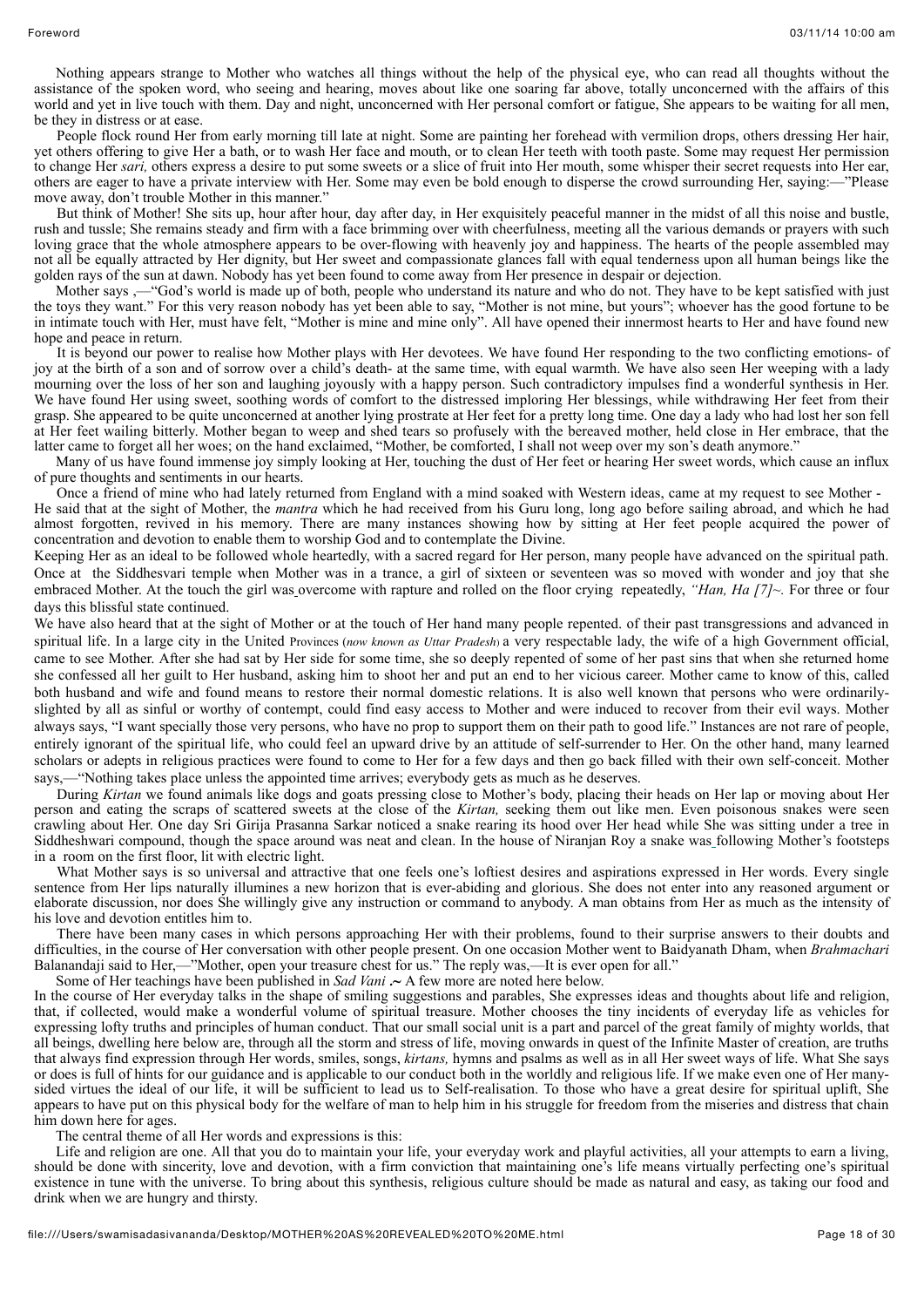Mother says,—"With earnestness, love and goodwill do life's everyday duties and try to elevate yourself higher and higher, step by step. In all human activities let there be a live contact with the Divine and you will not have to leave off anything. Your work will then be done well and you will be on the right track to find the Master. Just as the Mother nourishes her child with all possible care and affection and makes him grow up into a healthy boy and a handsome youth, so you will come to find the subtle touches of the Divine Mother shaping your inner life and making you reach your full height and stature. Whatever work you have to do, do it with a singleness of purpose, with all the simplicity, contentment and joy you are capable of. Thus only will you be able to reap all the best fruits of work. In fullness of time, the dry leaves of life will naturally drop off and new ones will shoot forth.'

We have often heard from Mother that when She used to attend to Her household duties She was fully absorbed in the work and had not the slightest thought of Her dress, food or even Her body. She would devote Herself wholly to the tasks assigned to Her and carry out the orders of Her seniors in the family with scrupulous care. Her neighbours would always say,—"This newly married girl lacks usual common sense.''

Mother says,—"Just as there is a definite time-table for work at the office, school or the shop, so should we set apart for divine contemplation a few minutes out of the twenty-four hours of every day, preferably in the morning and evening. One must form a fixed resolve that this little time shall be dedicated to God throughout life. During this period no worldly activity should be allowed to encroach upon the contemplation of God. A fixed time must be allotted to all the members of the family including the servants. If this practice is continued for long, divine contemplation will became a part of your nature. Once the habit is established, the future course of your life will be made quite easy. You will feel the flow of the mysterious divine grace feeding all your thoughts and actions and giving you new strength. You get a pension or bonus after years of hard work, so that you need no longer earn your livelihood. In the spiritual realm the reward for good, sincere and selfless work is even far greater and can be obtained more easily.

"Your earthly pension expires with your life, but the Divine pension continues long, long after death. Those who would amass money, store it up in a hidden chamber of their house, add to this store what they can save from time to time, keep a constant watch over their treasure. So also reserve a little corner of your mind for God and always steal an opportunity to add to your stock in the shape of the invocation of His name or some pious work or Divine thought."

One day Mother was showing the various ways of saluting God and said,—"Lose yourself altogether when bowing down to God with a single-minded devotion and you will obtain joy and power in proportion. If you cannot do anything else, at least morning and evening at the appointed time, lay down your body, mind and lie flat before Him in salutation and think of Him just a little." "In this connection She added ",there are two kinds of *pranams (mode of salutation)*: Offering to him, your whole body and mind with all thoughts, desires, senseimpressions, love, affection and devotion, just like emptying the contents of a full pitcher to its last drop. The other way is like scattering facepowder through the minute holes of a powder-box; the major portion of your thoughts and desires are kept back in a hidden chamber of your mind, and only a little dust is allowed to escape.

Pramatha Babu was transferred from Dhaka as Post Master General. He went to Mother to bid Her farewell. Mother said to him,—"Who salutes whom ? You bow down to your own Self." He was thrilled with wonder and joy to hear such a remark.

On one occasion Prof. Atal Behari Bhattacharji fell ill at Shah-bag during the Puja holidays. He keenly desired that Mother should come down to him, and like his own mother, massage his aching head. Mother went and passed Her hands over his whole body from head to foot. On recovery he returned to Rajshahi, the place of his work. After some days this incident was discussed at Shah-bag. I remarked,— "The gentleman lacked common sense, his intelligence was equally poor. I fail to see what purpose he had to make Mother do that job for him during his illness." As soon as Mother heard my remark, Her face changed colour. She said,—"Shall I massage your feet *?"* With these words She advanced towards me. I began to move away, with Mother following me. Pitaji intervened and stopped Her. Even now I remember Mother's childlike face glowing with motherly warmth, always eager to nurse, soothe and serve all Her children. At that moment Sri. Shashanka Mohan Mukherji cried out, "Ma, Ma," and fell at Her feet.

In this connection Mother said,—"Just as a human body has different parts like the head, the hands, thighs, feet, fingers and toes, I find all of you representing my various limbs. You all belong to one body,—each one has to do work of equal importance."

On a different occasion the late Nirmal Chandra Chatterji of Benaras offered some flowers at Mother's feet. Just then a man was passing by, carrying flowers in a basket to perform the worship of his deity elsewhere. Mother picked up the flowers that had been presented at Her feet and placed them in the basket. Nirmal Babu enquired from Mother why She did so. Her reply was, "All people are worshipping One Being only; all hands and feet belong to One Body.'

On another occasion, I observed Mother striking the ground with a bamboo cane when a fly was accidentally killed by a stroke. With great care and concern Mother picked it up and kept it in Her closed fist. Many persons were present. Four to five hours passed in conversation. Mother then opened Her fist and said to me, "Can you do anything for the good of this fly which has passed on to the other world?*"* I said, "I have heard people say, there is heaven inside the body of man." So saying, I swallowed the fly.

Mother began to laugh and said,—"What have you done ? Does not a man get ill when he eats a fly *?"* I replied,—"If through your goodwill the fly meets with a better life, no harm will come to me." I did not get ill.

Referring to this incident Mother said,—"Insects, flies, spiders and men all belong to one family,—nobody knows what they were, are or will be and how they have become interrelated to one another.<sup>3</sup>

I had a very pious Muslim friend, the late Moulvi Jainuddin Hossain.. He used to pass nearly all his time in divine contemplation. One Thursday evening I went to Shahbag with him and Niranjan. *Kirtan* was in full swing in the *Nat-mandap.* **\*** We three stood at a distance under a tree so that we might not be seen from the place of the *kirtan.* After about half an hour we found to our surprise that Mother suddenly came out of the hall with Her devotees following Her with a lantern. With quick steps Mother came towards us, touched my friend with Her right hand and then walked on. We three followed Her footsteps. There was a very well preserved grave of a Muslim saint in a corner of Shah-bag. Mother went there and assumed the postures usual to Muslims during their prayer, uttering at the same time all the particular words they use. My Muslim friend also joined Her. On returning from there the *kirtan* was resumed and my friend too sang with the party, clapped his hands with them and moved round and round. It so happened that the man in charge of the grave was absent that evening and did not light candles or offer sweets as usual. Under Mother's instructions my Muslim friend offered some *Batasha [a kind of sweet made of boiled sugar with imprisoned air)* at the grave and lighted candles. He had a desire to see Mother eat some of the sweets. When he carried to Mother the plate containing them, She opened Her mouth and he dropped some sweets into it. He himself partook of the *prasad* offered at the end of the *kirtan .* He was an orthodox Muslim but had a high notion of Mother, and after this he came to have an unshakable regard for Her.

At the loving request of a Muslim Begum, Mother performed *Namaz* (prayer) at the same grave. The Begum was an educated lady. She said that there was wonderful correspondence between what Mother said and the sacred texts used during Namaz. Mother said, "Some four or five years ago when I was at Bajitpur I saw the ethereal body of the *Faquir* whose grave was over there. After we came to Shah-bag I met him and some of his disciples. He was a stalwart figure, an Arab by descent." On enquiry this was found to be correct.

Once Mother went to the house of Rai Bahadur Jogesh Chandra Ghosh. There was *kirtan* that day. Suddenly a change was observed in Her. Some 150 to 200 cubits away a young Muslim dressed like a Hindu sat in the dark, quite unnoticed. Through the crowd Mother forced Her way to the youth and began to chant *"Allah, Alla-ho-Akbar* ". The young man was moved to tears and joined Mother in saying the usual prayer. He told us afterwards,—"The ease and distinctness with which Mother invoked the name of Allah, was beyond our best achievements. And the joy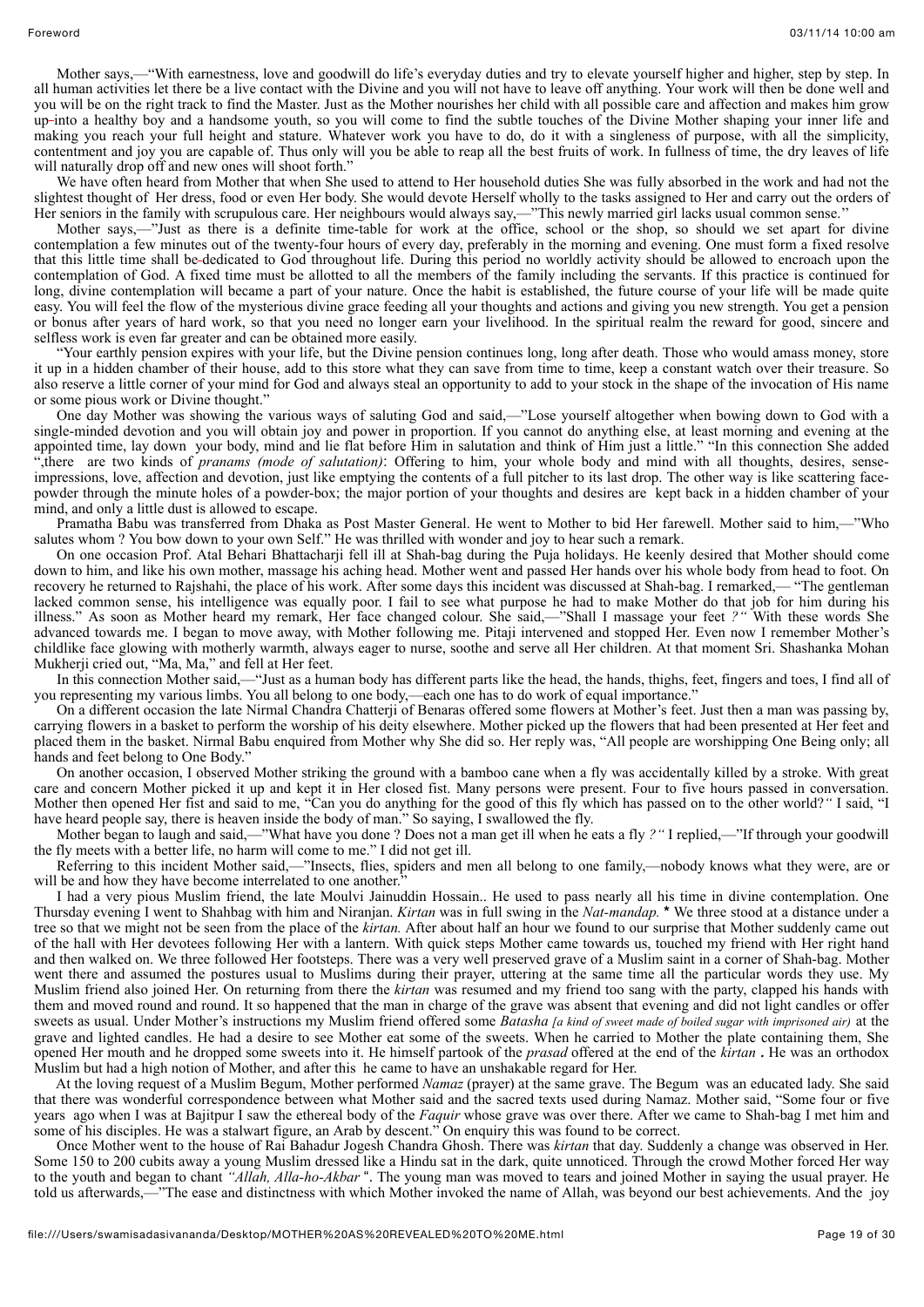such as I felt that day when uttering the name of God together with Mother, I never experienced before."

Mother introduced the name of *Hari* (God) in a very respectable Muslim family. While reciting the name they were moved to tears. They had great regard for Mother. In this connection Mother said,—"Hindus, Muslims, and all other communities in the world are one; they all worship one Supreme Being and call for His mercy. *Kirtan* and *Narnaz* are one and the same."

Sri Kali Prasanna Kushari and his wife Smt. Mokshada Sundari Devi, *Pitaji's* sister, loved Mother greatly. In Her company they found much delight. Once Sri Kushari came to Dhaka, but was staying somewhere else. He had discussed religious matters with Mother and was about to depart. He said with a laugh, "You are credited with great power. If you have such power, just burn me to ashes." Saying this he lighted some *agarbati* (incense sticks) and started for his place with the sticks in his hand. Pitaji and Mother were to go to a different place and all started together. The sun was very hot. Sri Kushari held his umbrella over Mother. The two were walking ahead. Suddenly Kushari started and exclaimed, "Alas, from where is fire raining down upon my head ? Are you burning me ? Are you really ? Please stop the fire. I have got ample proof of your power." To his consternation he found a portion of the umbrella burnt away.

On a different occasion a gentleman laid some flowers at Her feet. She picked up one of them and pointing at its petals, pollens and alluding to its scent etc., She illustrated the material, astral and spiritual aspects of life and made people understand the eternal play of the Divine.

Mother is always on the move from place to place. She said in that connection, "I find one vast garden spread out all over the universe. All plants and animals, all human beings, all higher mind-bodies are playing about in this garden in various ways, each has its own uniqueness and beauty; their presence and variety give me great delight. Everyone of you add with your special feature to the glory of the garden. I move about from one place to another in the same garden. What makes you feel my absence so keenly when I happen to leave your part of the garden for another, to give delight to your brothers over there ?**"**

Towards the middle of 1931, while walking in the Ramna fields, Mother said,—"Prayer is an essential part of the practice of religion; its power is irresistible; prayer reveals the life of human beings. All the thoughts that arise in your heart should be offered to God. Pray for His Grace with all earnestness and in a spirit of self-surrender."

Just at that time I was reading in the news paper that before Lord Irwin came out to India as Viceroy and Governor-General, he asked his father's opinion. The latter replied,—"Don't worry about the outcome of events; we have no control over them. Pray to God and you may get some glimpse of the future." Both father and son went to a church to pray. While returning from there, the father said, "You will have to go to India." The son confirmed, "I also feel the same."

When Mother heard it, She said,—"This is a good instance of the efficacy of prayer. But one must have deep faith like a child. By constant practice the foundation of faith becomes strong; when pure faith takes root in the mind, sincere prayer issues forth from the soul. Through devotion the real spirit of prayer awakens in one's soul, when the Divine Grace manifests itself in the desired results."

On another occasion Mother said,—"When you talk of Divine Grace it implies that something descends on man without any intelligible cause. At its own time it comes of its own volition. Your find a child forgetting his mother when deeply absorbed in his play; but the mother, out of her own motherly love, bends down over him and takes him on her lap. The Divine Grace blesses a man just like that. A mother's affection reveals itself before the child has time to think of her. You will certainly say that blessings in the shape of Divine Grace are the result of one's good in previous births. From one standpoint this may be true, but from a different view-point one may say, that as God is absolutely free from all chains of cause and effect, one must not enquire about His motives; though such search for reasons often disturbs us, His mercy descends on all beings evenly. But when one develops a higher vision, one begins to feel the Divine Touch. Have something to rely on. Try to be in vital contact with it and you will find the free flow of His blessings upon your soul, just as a bucketful of water comes out of a well only when the rope to which the bucket is tied is being pulled."

In this connection a question was put to Mother,—"Can a person who has seen God, make others see Him *?"* She replied that a man could have a vision of Him only when the time was ripe. One who has that vision himself, can help others towards it only to a certain extent. The vision itself is possible through God's Grace alone.

On another occasion there was discussion about man's past lives. Mother said,—"Past births are real. There is no doubt about it. When a cataract in one's eye is removed by an operation, one's eyesight is restored. Likewise by deep concentration on the Divine, when the veil that obscures our intelligence is removed and the mind purified and focused on the Self, the significance of *Mantras* and of the allied forms of deities dawns on us and the impressions of previous births flash upon our consciousness. Just as while at Dhaka, you can have a mental picture of what you have seen in Calcutta, so also you can project a more graphic image of your past lives upon your present mental screen." She added, —"When I see you, I can get a vision of a series of pictures of your past births." On one occasion while in Calcutta, a gentleman and his wife came to Mother with their son aged about seven or eight. On seeing the child Mother remarked, "This boy was related to this body as a brother in his past birth." One of Mother's brothers died very young. He had a severe hurt on his arm and it was bent. The above mentioned boy also had a crooked arm.

At times Mother shows wonderfull courage and a strong disposition. There is not a trace of fear in Her. What She wills or says must be carried out. Her thoughts and actions are allowed to function without any protest or hindrance, it contributes to the welfare of man. If obstructed, it causes harm. In Her younger years examples of this were of common occurrence.

When four or five years old, She used to go to Her *Bara Ma (great grandmother)* with a pot for fetching churned curds. One day She filled the pot almost overfull with it. This irritated the old lady who said, "You eat so much curd every day ! Today you won't get any." No sooner was this uttered than the old lady found to her dismay that the churning pot cracked and all the curds came out through the leak. She stared at Mother's face in surprise. After this incident She would often call Mother herself to take the curd, even when She happened to arrive late.

We have seen Mother become as stern as thunderbolt, although She is by nature as soft and tender as a flower. On one occasion She was so severe with me for talking thoughtlessly that She commanded: "Go, get out of my sight!" On another occasion I disobeyed Her and the result was that Mother observed silence for some days. There were many instances in which I was fortunate enough to receive Her highest chastisement. If anybody does any wrong and expresses his repentance, Her sweet, merciful looks shed so much ineffable grace that the transgressor's mind changes altogether and becomes pure and blissful. But if one's mind is agitated with anger and self-pride at Her words, one feels terrible anguish until there is repentance.

Once *Pitaji* took my side and pleaded for me, but Mother said, "Severe punishment is awarded to those who are able to stand it. If you want to fell a tree, you have to use an axe at first; then a hatchet and a knife may be employed to cut off the boughs and little branches. Thus chastisement will be severe or slight, as the case requires."

For the relief of the sick and distressed Her kindness manifests itself in various ways. On many occasions Mother has said, "I don't do anything with a motive or by an effort or will. It is your thoughts and desires that move this body to say or do things for your welfare. I often see what will or will not happen in the future, but words do not always find their way out."

Cases are too numerous to mention, where boys and girls, men and women have obtained help and relief directly or indirectly in cases of disease, in their trades or professions, in their examinations or selection of studies, marriages and the like. To rid people of the ills of life, She made wounds in Her own body or took upon Herself the sufferings of the patient. Such cases are without number. Instances are also frequent in which it was found that appeals from strangers, when brought to Her notice through a third party, produced a picture of their sufferings in Her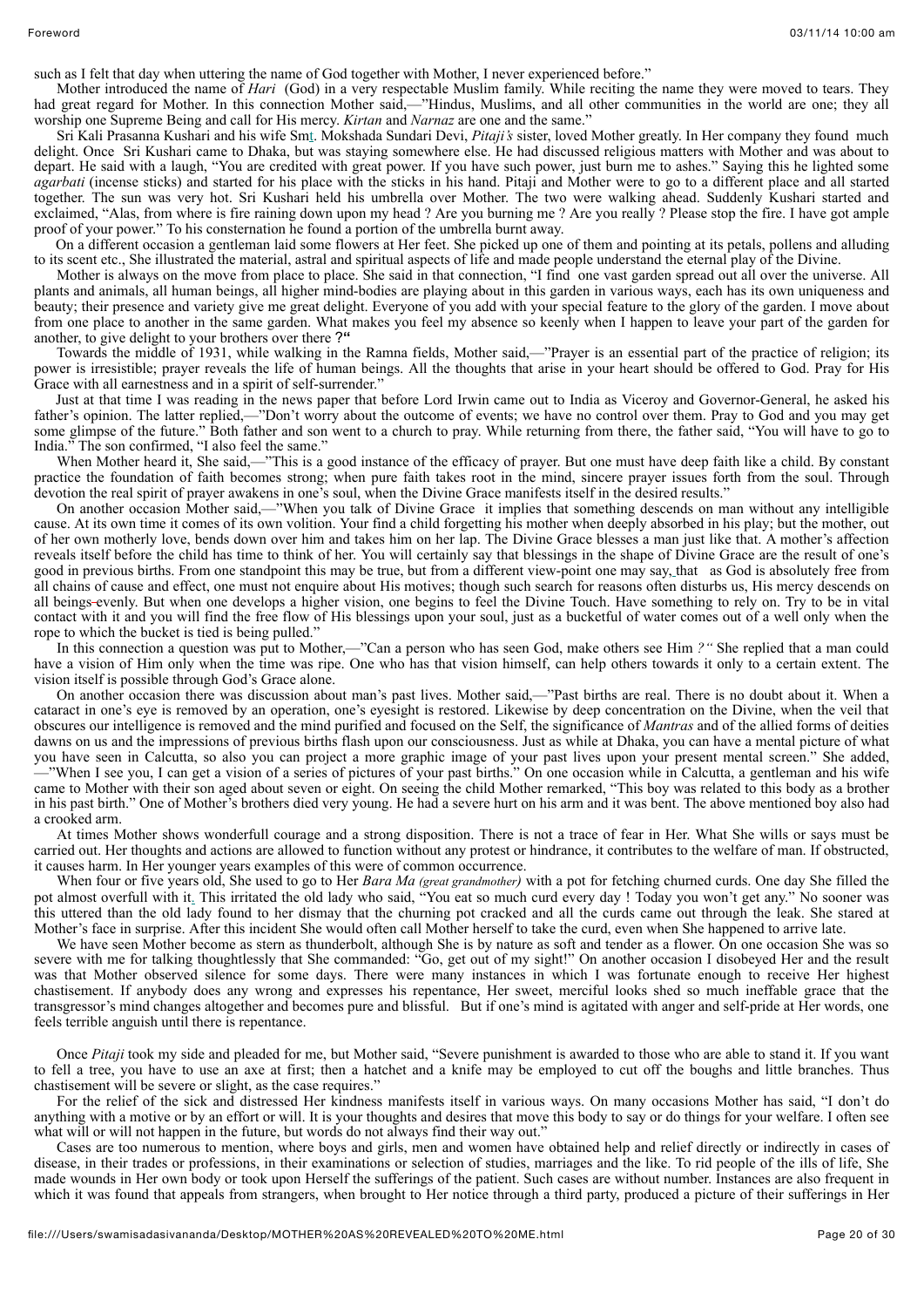mind and they were relieved of their distress. We have been told by Mother that when She heard sincere prayers for the redress of the misfortune of a person, relief in some shape would come to him. Many persons saw Her in their dreams and felt Her blessings in their bereavements or illnesses.

The parents of a girl suffering from paralysis approached Mother for a cure, Mother asked the girl to roll on the floor. The girl could not move at all; she could not even turn round. Mother was clipping betel-nuts into tiny pieces for the worship of a deity. A few pieces were thrown at the girl and she was asked to stretch out her hand and catch them. With great difficult she could catch some. After that the family left. At her home the girl was laying in bed. On the following afternoon she heard the rumbling noise of a passing car; she suddenly jumped out of bed and ran towards it. Thereafter she gradually began to move about.

One day a carriage was driving along the road across the Ramna grounds. Mother asked me to hire it. She got into it. The coachman enquired, "Where would you go?**"** "To your own house", was Mother's prompt reply. Without saying a single word, he drove to his home. On arriving there, it was found that an old man was about to die; by his side his relations were weeping. Mother asked me to bring some sweets which were distributed amongst the people present and She came away. We learnt subsequently that the old man had recovered.

Mother had other ways as well to give relief to sufferers. She would ask a person in distress to use anything he could lay his hands on, at dusk, shutting his eyes. By using such articles he was found to recover. Sometimes She would ask a patient to eat the food prepared for Her and She would Herself eat the sick-diet intended for him. In cases of fever or serious bowel-complaints, patients following Mother's directions, ate food not considered beneficial by physicians, with the result that they were restored to their former health in no time.

When my son was fifteen or sixteen years old he was suffering from dysentery for about ten or twelve days. Mother came to see him one night. From that night he began to recover but Mother had dysentery for a few days.

It has also been found, if any patient was destined not to come round, he would either willfully violate Mother's directions or fail, by the pressure of circumstances, to follow them. In these cases the final outcome could be foreseen from Mother's ways. The Hindu shastras enjoin that the results of our past actions in this birth or of those done during our previous births, can only be neutralized by steady good work in this life with the help of Divine Grace; but work that calls forth divine intervention is very difficult to perform, unless some saint out of compassion volunatrily aids such efforts.

Mother says,—"As long as you see this objective world, creation exists for you. There is conflict so long as the notions of you and I, happiness and misery, light and darkness, prevail. Consider yourself an integral part of Nature and let there be stress on Nature's work or on Her Laws of work instead of on your own self as the embodiment of your sense perceptions. Then all your senses will be quiescent and your inner being will gradually awaken; the problem of the self and of creation will be solved. Then all your wants will vanish, the impact of life's basic urges will gradually wear off like a smoke screen at the first breath of wind, your soul will resume its full glory like the morning sun and the time will arrive for you to fix your eyes upon the Supreme Being.

In Mother's early life, opportunities for Her education were rather meagre, neither did She pay much attention to it. But it was surprising to find that the examiners would ask Her questions from only those topics which She had glanced over beforehand. For this reason She was looked upon as a bright pupil in the class. From Her girlhood She did not, of Her own accord, read any book ;nor did She practice handwriting. Still the groundwork of Her -knowledge appeared to be quite sound. Whatever She studied She could master thoroughly.

One day Mother enquired, "What is Italy?**"** A few days later an Italian Professor named Tucci came to Mother at Shah-bag. He had come to visit the University of Dhaka He asked a question in English and it was to be translated into Bengali for Her, but before this could be done She gave the proper answer in Sanskrit.

We prayed to Her several times to give us a specimen of Her handwriting in Bengali. She said, "I don't write anything with any purpose in view. When the time comes, you may get it."

Fortunately some 22 years back on the 4th of Ashad, 1337 (Bengali Era), we did receive a specimen.<br>(English translation :— "O thou Supreme Being thou art manifest in all forms—this universe with all created things, wife, h

There are many photographs of Mother; their number may be not less than 1,000. But what is surprising is that no two are alike. Sri. Subodh Chandra Dasgupta of Dhaka, and Sri. Shashi Bhushan Dasgupta of Chittagong amongst many other photographers took many snapshots. In October 1926 Shashi Babu came to Dhaka during the Durga Puja celebrations and some of us went to Shah-bag together to take a photograph of Mother early in the morning.

On reaching there we found that nobody knew where Mother was. At last we discovered that She lay in a state of *samadhi* inside a dark room. It had been arranged that Shashi Babu would leave Dhaka the same afternoon. He was therefore very anxious to take a snapshot of Mother that very morning. *Pitaji* was specially requested to approach Mother for permission.

He, himself with my help brought Mother out and seated Her for an exposure and we withdrew from the range of the camera. Mother was still in a state of self-absorption with Her body and limbs slack. Suspecting that She might have moved during the exposures, Shashi Babu used eighteen plates. He then left for Chittagong. Subsequently he wrote to say that of the eighteen plates only the last one produced a good portrait which contained a moon-like ball of light on Her forehead, and what was stranger still, my figure appeared behind Mother's. An extract from Shashi Babu's letter written to me long after, is given below.

Shashi Babu's letter ran thus :-"When Mother's photograph was being taken I loaded six plates at a time and in three shifts eighteen plates were exposed. In the first few plates there were no impressions, only a ball of light covered each plate. The next few plates showed some hazy outlines; it was only on the last plate that the figure of Mother came out in full relief. You were far away beyond the range of the camera and on one side. From there you gave me the signal for giving the exposure. From the very outset I was feeling nervous when taking the exposures, as I had a dim suspicion that things were not all right, which caused me much pain. When the last plate was exposed, I felt a flood of joy filling my heart. At that time I just began to approach Mother's feet as my only refuge. During those days an incident like the one mentioned above almost overwhelmed me (the letter was dated 5.5.37).

When the photograph was received at Dhaka people suspected some trick of the photographer in developing it.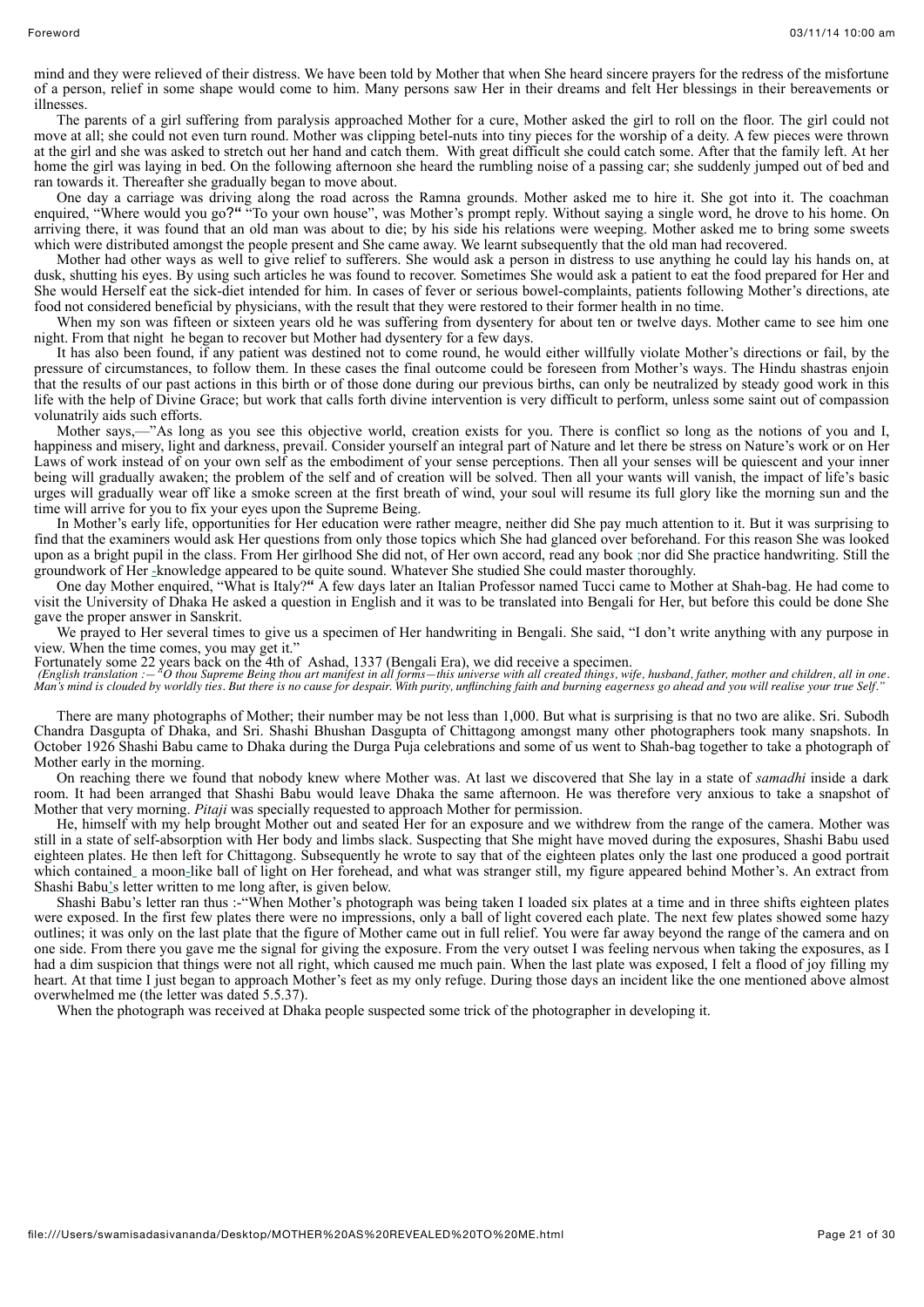

*Mystic image of "Bhaiji" on a photo taken of Mother alone.*

# **ASHRAM**

Everybody was feeling the need of an ashram at Dhaka. Once when I went to Shah-bag on a moonlit night, Mother said, "Let us have a stroll in the *maidan Pitaji",* Mother and myself went out. We sat down on the grass just near the place where a building stood in ruins (the site of the Dhaka Ashram). I most humbly told Mother that Shah-bag was the property of the Nawab of Dhaka, and as it would not be possible for us to have *Kirtan, Puja,* etc. there for much longer, it was necessary to have an ashram Mother replied., "The whole world is full of ashrams, what will you do with a new one *?"* I said, "We do not require any big project; we just want a small place where we may assemble round your blessed feet and sing *Kirtan* and offer worship." *Pitaji* supported me. Mother said, "If you feel like erecting a building of this kind, the site of the old house that you see over there will be the best. It is your old home."

She laughed and remained silent. At that time there was a Shiva temple in ruins standing amidst heaps of rubbish, bricks and stones with jungle all around. The place was infested with snakes. After the ashram premises were built we saw many big snakes there. At that time on certain occasions Mother used to offer milk and bananas in that deserted Shiva temple.

One Monday some raw milk with five or seven bananas were offered in a new earthen pot. After seven days at about 9 or 10 p.m. Mother went there and found the milk and the bananas in exactly the same condition as when they had been offered. Not a single ant had touched the pot. Mother said She would have a sip from it. Many people tried to stop Her, thinking that the milk might be contaminated. But Mother must have Her way. She had a sip and many took Her *prasad* **.** What remained in the vessel was left there. Next morning it was found that the entire contents had been licked up. Not a drop remained.

On enquiry we were informed that the Shiva temple and the adjoining lands belonged to the Ramna Kali estate. When the priest, Sri. Nityananda Gin was approached, he said that he would not part with the property for a sum of less than Rs. 6,000.

When Niranjan was transferred to Dhaka a few months later we tried to raise the money. But we could not succeed. Towards the beginning of 1927 I was bed-ridden with a serious illness. One day Niranjan came to see me and said that the Zamindar of Gouripur, Sri. Brojendra Kishore Ray Chowdhury had sent Rs. 1,000/-. Niranjan added, "First try to recover soon; we shall then make an effort to raise more funds." Niranjan collected more money gradually, but Nityananda Gin refused to part with the property for a sum not less than Rs. 6,000/-. After suffering from ill-health for over a year and a half, I resumed my duties in the Agricultural Department at Dhaka We inspected many a site for building an ashram. But none appeared to be better suited than the one suggested by Mother.

We were in a fix. Towards the early part of 1929 Mother was a Calcutta. Sri Benoy Bhushan Banerji went there and had a talk with Her about the starting of the Dhaka ashram. When he came back and told me all about his conversation with Her, my hopes revived. I decided one day that I must see the priest of the Ramna Kali temple and accomplish at last the purchase of the plot of land. When I stepped out of the house I saw the image of Mother floating over my head, which gave me the conviction that our purpose would be fulfilled. The priest said, "As you are unable to pay the large sum required for an out-and-out sale, let there be some sort of lease with Rs.*500/-* as *salami* and Rs. 300/- as yearly rent.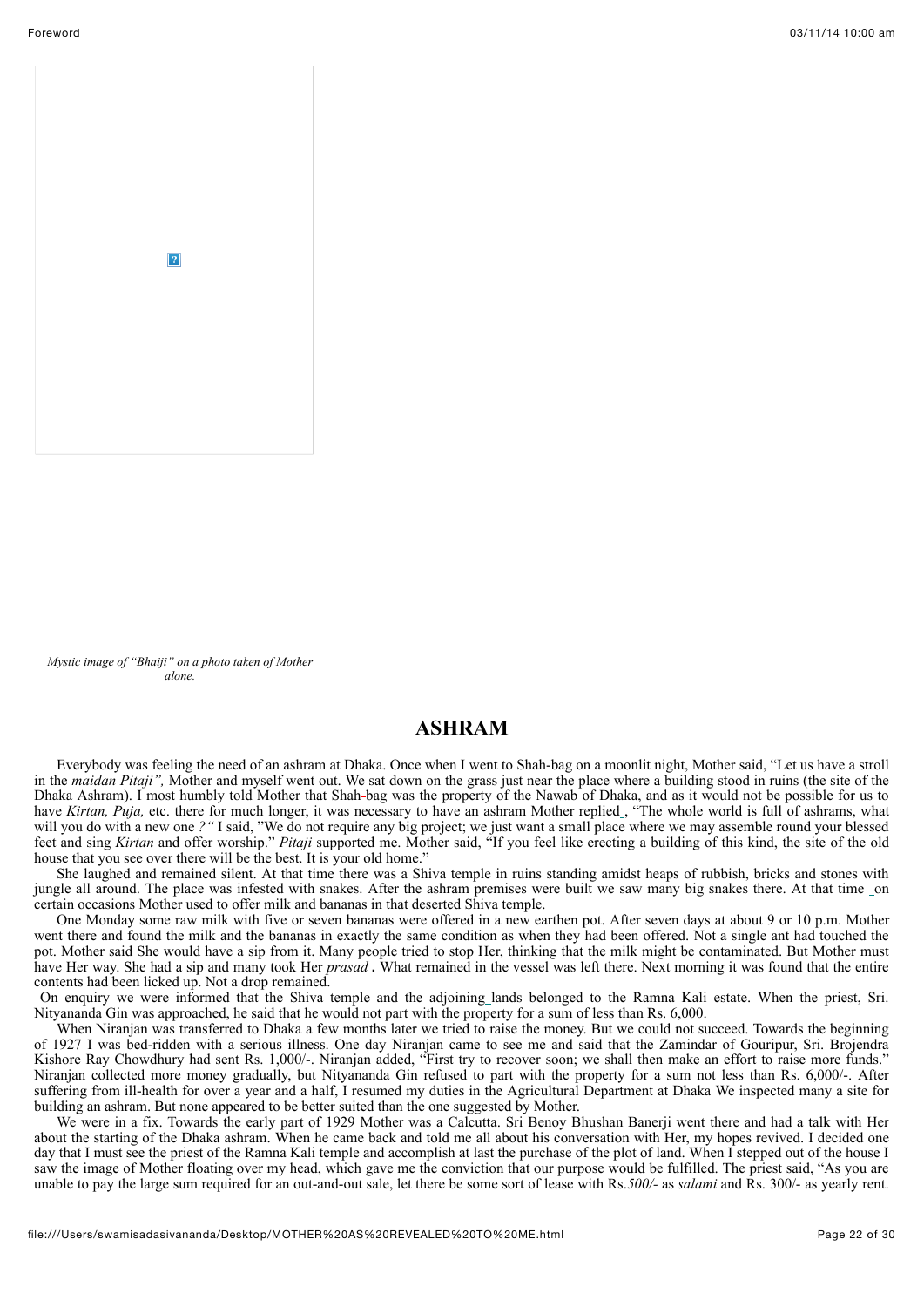The Kali temple is also yours. Some permanent arrangement may be made later on." After a good deal of discussion it was finally decided to take the plot of land on lease for the time being.

Naturally such an arrangement was disliked by many. But if an Ashram was to be established at all, the site selected appeared to be the best suited for the purpose. The ashram belonged to Mother; so we believed that She would do all that would be necessary for it. It was useless for us to speculate on the future. With these thoughts in mind we took lease of the plot of land on the terms offered. Sri Mathura Nath Basu, Nishikanta Mitra, Brindaban Chandra Basak tools a leading part in the transaction. On the 13th April, 1929 Mother was requested to set Her feet on the premises~ in ruins. Niranjan was then in mourning over the untimely loss of his wife. But he managed to be present there on the occasion. About two months later he also departed from this world. With the money collected by him the foundation of the ashram was laid. Wherever he and his wife might be now in the other world, their connection with Mother continues to this day. This is my belief.

Regarding the ashram Mother said,—"An ashram means a holy spot of land which awakens divine thoughts in man. All its inmates must strive hard to keep the atmosphere pure by continuous prayer, *sadhana* **(***religious and spiritual exercises]*noble thoughts, meditation and religious discourse. In such a place it is sufficient if there be a few thatched huts for inmates to live in anyhow." It was on this account that a tiny hut was first erected for Mother in the ashram.

Sri Sri Ma's movements and the play of Her various moods are beyond human comprehension. It is futile to try and prevent what She proposes to do, or to enquire why a particular course of action is followed by Her. On the 2nd May, 1929 Mother entered the new Ramna ashram. There were shouts of joy all around. Sri. Baul Chandra Basak brought garlands and wristlets made of flowers and dressed Mother like Krishnaji. Mother too appeared to be in a playful mood. But I stood aloof, watching Her movements. It seemed to me that there was a shadow of a cloud lurking somewhere mysteriously. Mother's smiles and vision appeared to be floating away to distant places. I returned to my house at 2 A.M. Next day towards evening *Pitaji* visited our part of the town. Someone came with a message that *Pitaji* was wanted back at the Ashram immediately. I accompanied him. It was about 10 or 10-30 P.M. We found all persons in the ashram quite sad and depressed. A gloom of anxiety darkened every face. Mother was sitting on the open *maidan* outside the boundary of the ashram. We were told that She had come out of the ashram very early at dawn. Right up to 10-30 P.M. She had passed the whole of the time wandering about in the fields.

On seeing *Pitaji,* Mother said, "Let this body go on a journey with its father; you yourself may please stay in the ashram". *Pitaji* after many protests gave his consent, blurting out all on a sudden,—"Well, let your will be done." Many accompanied Mother to the station. *Pitaji* and I stayed back, but after some time we too went there. *Pitaji* tried his best to dissuade Her from the project, expressing his disapproval. But Mother remained firm.

The train to Mymensingh stood ready. Mother got into it. *Pitaji* asked me to accompany Her and told me to get into another compartment in case Mother should stop me. In obedience to his instructions I accompanied Her.

After I started for Mymensingh at about midnight with only a piece of loin-cloth with me and without informing anybody of my family about my sudden departure, there was great struggle in my mind and I hardly found words to describe it. The sun is called the source of all life and activity and when the night wore on, with the rays of the morning sun, demands of the office and family life revived memories of endless unfinished duties waiting for me. What slaves of routine we all are ! The chains of the world are too stiff and too subtle to be broken asunder. My mind was strangely clouded with dark thoughts about the duties of that day, even when I got a unique opportunity to sit at Mother's feet. Year after year I had yearned to touch those feet, and She had practically snatched me away from the jaws of death. It seemed to me that our regard, reverence and love were nothing but fleeting emotional impulses; in actual fact we secretly worship our selfish desires. Mother too says, — "Your expressions of love and reverence float over your physical mind like gusts of wind; unless the inmost chamber of your soul be opened to allow a free flow of true devotion, how can you offer the real thing in place of a mere semblance *?"*

On reaching Mymensingh, I enquired of Mother, "Where would you like to go next *?"* Her reply was, "To the hills". I said, "The rainy season is already ahead of us; will it be advisable at this time to go to the hills with your old father ? If you want to pass some time in seclusion, let us go to Cox's Bazar on the seaside." Mother remained silent.

We ordinarily find that Mother gives an instruction or suggestion only once. If we carry it out *in toto*, without any scruple, it finally turns out to be for our best; otherwise we get either disappointed with the result or fall into some unforeseen troubles.

We discussed amongst ourselves where we should go next and it was decided that we would start for Cox's Bazar by the evening train. When we reached Ashugunj Station there was a severe thunderstorm. Mother said, "The fury of the storm that you see today is a trifle compared to what you will meet with tomorrow." On reaching Chittagong we boarded the steamer for Cox's Bazar. When we reached the sea at the mouth of the Karnafuli river, a severe storm arose. There was considerable rolling, waves began to pass over the deck. The passengers were screaming with fear, but the joy of Mother at the sight of the stormy sea knew no bounds.

Watching the play of the storm with the waves, Mother said, "Look over there-! The ever-melodious music of the Divine is going on over the bosom of the mighty sea. If man desires to secure his spiritual uplift, he must ever remember God's Name, sing His glory and try to listen to His mighty voice through all the turmoil of life in this world." We went from Cox's Bazar to Adinath*,(A temple on the top of a hill in the island of Mahesh Khali surrounded by the ocean.)*

Mother remained there. I returned to Dhaka. After a few days *Pitaji* also went to Adinath and took Mother to Calcutta. From there She went to Hardwar with Her father.

Afterwards She travelled to Sahasra Dhara (Dehradun), Ayodhya, Benares, Vindhyachal and Nawadwip. From there She returned to Calcutta with *Pitaji* and then proceeded to Chandpur. On Her way from Nawadwip through Calcutta I met Her. I learnt that Mother was then eating only some fruits and a glass of *sherbet* and had been passing several days in this way lying on the ground day and night, quite absorbed in Her own thoughts. I also noticed that She moved about mechanically like a doll dragging a body made of clay but pulled by some invisible hand. Finding Her in such a state I was led to the conclusion that when the Divine puts on a body vehicle on earth, He or She has to behave like an ordinary mortal in obedience to the laws of this illusory material world.

After some days both Mother and *Pitaji* came from Chandpur to Dhaka and stayed there at the Siddheshwari Ashram. *Pitaji* fell seriously ill; after much suffering, as soon as he was on the way to recovery, Mother became bedridden. This has been described before.

In October, 1929 the image of Kali was removed to a corrugated iron shed erected for the purpose in Ramna ashram. In 1930 all the gold ornaments of the deity were stolen and its wrist was broken by the thief.

There arose doubts whether the broken image could be w9rshipped at all. Many Pandits were consulted on the point. Mahamahopadhyaya Panchanan Tarkaratna said, "Since the image of Kali was not immersed after the annual puja due to the order of a saintly person, Her directions should also be followed in this special case although under ordinary circumstances worship of a broken idol is not permitted. According to Mother's directions the image was renovated and worshipped.

Long before, when I pointed out to Mother that the construction of the temple was necessary to house the image of Kali, Mother replied, —"Wait for one more year". Within a year of this reply towards the beginning of 1931, thanks to the best efforts of Sri. Bhupati Nath Mitra and Nagendra Nath Roy, the foundation stone of the temple was laid. When a trench was dug for laying the foundation, four or five tombs, large and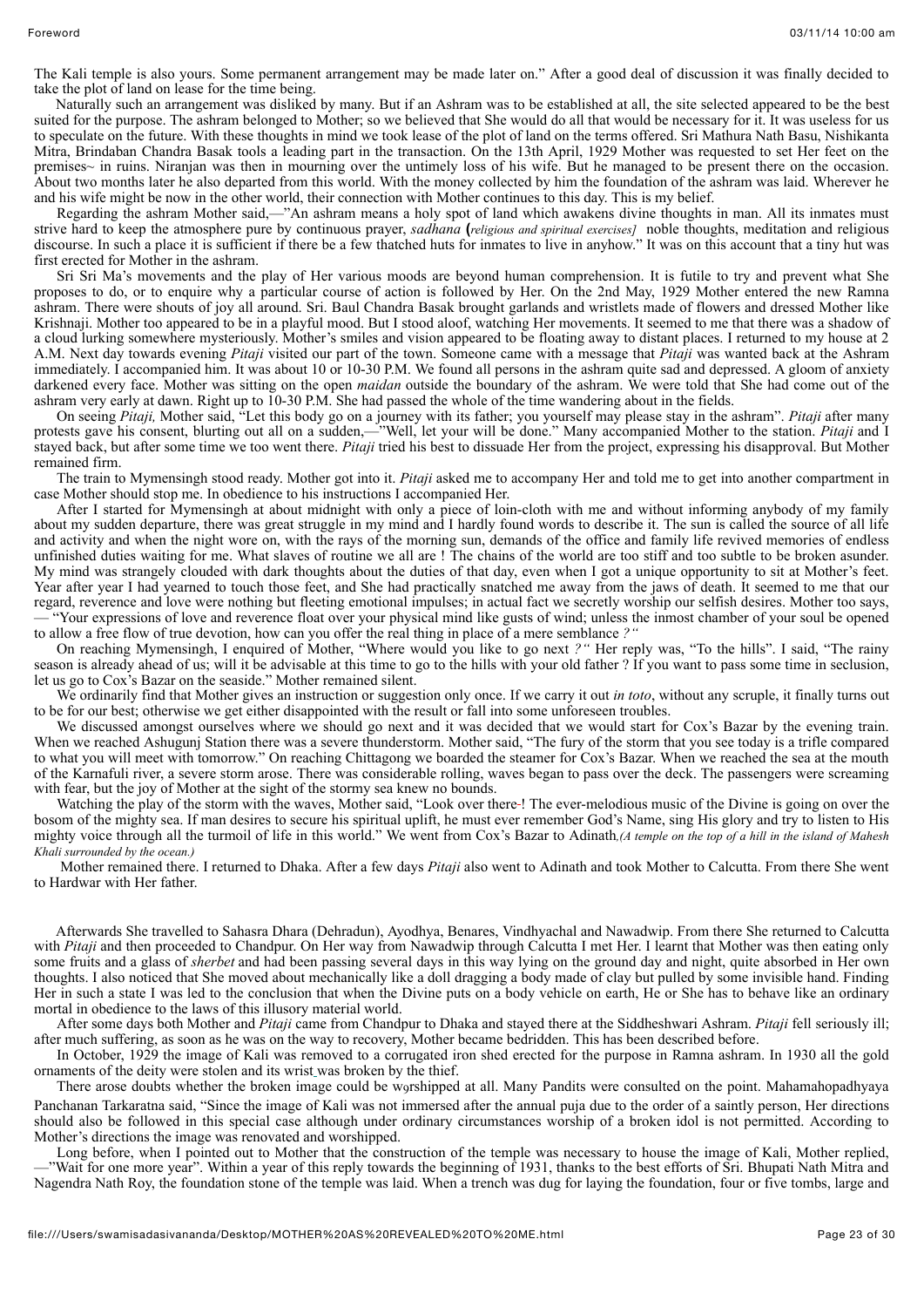small, were discovered, containing a skeleton each, some in a sitting posture and others lying down.

Regarding these Mother said to me,—"The whole site has a sanctity of its own, having been the residence of a few *sannyasis* in the past. You were one of them. I have seen some of the saints moving about in the Ramna maidan. These sadhus desire that some temple should be built upon their graves so that men might come and pray to God here and maintain the purity of the place for the benefit of the people. This is the reason why you have been advised to set up an ashram here. Those who have taken part in the undertaking must have had some association with the departed saints."

I enquired of Mother, "If I was a Sannyasi, why should I be plodding on in this way now *?"* Her reply was, "Till the fruits of one's *Karma* are exhausted, one has to continue one's unfinished work."

While Mother was at Shah-bag before the Dhaka ashram was started, there was *Kirtan* almost every evening; it was prolonged till late at night on the full-moon and new-moon days. One full-moon night I lay on my bed. It was 11 p.m.., I was wide- awake. For a long time a sweet tune came floating into my ears, repeating these two lines:

*Harey murarey madhukaitabharey*

*Gopal Govind Mukund Sowrey*

It occurred to me that Mother must be singing the song at Shah-bag. It sounded like Her voice. Next morning I learnt that Mother had actually been signing those lines at the time.

She sang only those two lines over and over again. I was really unfortunate. Though Mother tried to draw me to the divine melody of *kirtan* songs, I hardly developed a taste for them. One evening I went to Shah-bag with Niranjan. There was *Kirtan.* Mother said, "Those of you who have not taken part in.the *Kirtan*, sing the name of God all together." Niranjan and I sang with very subdued, almost inaudible voices owing t our natural shyness. But I felt sincere remorse because I could not carry out Mother's wishes fully.

All at once Mother said,—"Today is Saturday; it will be Sunday tomorrow; why don't you sit together and pass some hours of the night singing Kirtan **?"** Niranjan returned to his house. I spent the whole night at Shah-bag singing Kirtan. Towards the early hours of the morning, Mother began to sing in a morning tune:

*Hari hari hari hari hari hari hari bol*

It awakened in me a new inspiration. From that day onwards I could feel that in spiritual culture *Kirtan* has a much higher place than other religious rites and observances. The present practice of singing Kirtan at the ashram every Saturday evening started from November; 1926. That day, along with the name of (*Hari*), the word "Ma" (Mother) was added for the first time. After a few day Kirtan was arranged by turns in the houses of one or other of Mother's devotees on each day of the week.

During Kirtan at Shah-bag the words "Hari bol" figured prominently. I came to feel that since Mother is the supreme object of our thoughts and adoration, all the prayers of our soul are direc ted to Her and therefore the word "Ma" should be the basic element of our *Kirtan* songs. I expressed these thoughts to some people, but they did not pay any heed to what I said. I myself could not sing well. So I had to drop the matter for some time.

When Sri Anath Bandhu and Brahmachari Kamala Kanta joined the Dhaka ashram, I asked them to introduce the word "Ma" into the Kirtan gradually. At that time, Sri. Kulada Kanta Banerji came to Shah-bag. He had a deep regard for the performance of Hindu rites and rituals and was well versed in them. He too hesitated to introduce such an innovation in *Kirtan.* However, there was a combination of the names of Hari and "Ma" in some songs. It is really difficult to alter our set habits, mental make-up and modes of expression. Specially in religious matters, to allow oneself to run along customary grooves is rather an easy affair for most people. Besides to shake off the chains of tradition requires considerable force of will.

At that time I reasoned within myself in this manner: We try to concentrate our attention on Mother's figure, all our desires drive us to touch the dust of Her holy feet; an image of Her face floats before our minds' eye; our ears strain their utmost to catch every single syllable that falls from Her lips; all our love and reverence flow in an unbroken stream towards Her Grace. In such a state of mind, if during *Kirtan* we sing Prana Gourang Nityananda (Gouranga, Nityananda is my life) *aiso hey Gour, boso hey Gour, amaar hridaya pranganey* (Come 0 Gour, sit down 0 Gour in the chamber of my heart) and roll on the floor overwhelmed with emotion, can there be any harmony and rhythm between our song and the flow of our love and reverence?

The aim of all worship or concentration is to give our many-sided tendencies a unified direction, to divert all our feeble stray desires and longings towards the Divine Being we worship. Under these circumstances if, instead of allowing our sentiments and thoughts to float away on fine imageries of the distant past called up by various topics, tunes and melodies of traditional songs, we try to concentrate on the Living Presence of Mother through thoughts, tunes and songs directly bearing on Her name and personal imageries that have constant appeal for us all, a new inspiration will enliven our worship and *Kirtan .* We shall be able to obtain repose and attract Her Grace;

If we mean to be real devotees of Mother, we should be capable of reviving in the *Kirtan* with the "Ma" -name only, the ardour and strength, the beauty and harmony of Vaishnavite composers of old. The word "Ma" is a natural word that forms spontaneously on the lips of a child from his very birth. It is the natural derivative of (*Om*) and is the breath of our life. The first cry of a child, as he emerges from the womb of his Mother, is '*Om-Ma* which is the same as *Om*. It is the one sound-symbol for all human beings to draw the attention of the mother to her child.

If we really feel that Mother is the presiding Deity of our world, then *Kirtan* of the name of "Ma" should be the easiest and most natural mode of worship for us.

At about this time I composed the following song. adding the name 'Ma' to ordinary *Kirtan* songs. Its translation runs thus

In joy and sorrow, in happiness and misery Call out Ma, Ma, Ma, Ma, Ma, Ma, Ma, Ma, Ma, Ma, Ma, Ma, Ma, Ma, Ma,

When the child drops from the mother's womb Mother places the child on her lap And initiates him with the mantra *Om*, He learns to babble out 'Ma, Ma, Ma'. You learn to stand on your own legs, And come gradually to forget the first word, which started your life. Therefore you search in the Vedas and Tantras, to find out The limit of the limitless 'Ma'. If you ever desire to learn the truth of your heart, Merge all names and forms in the "Ma" *mantra,* Say always 'Ma, Ma' and let your eyes swim in flood of tears,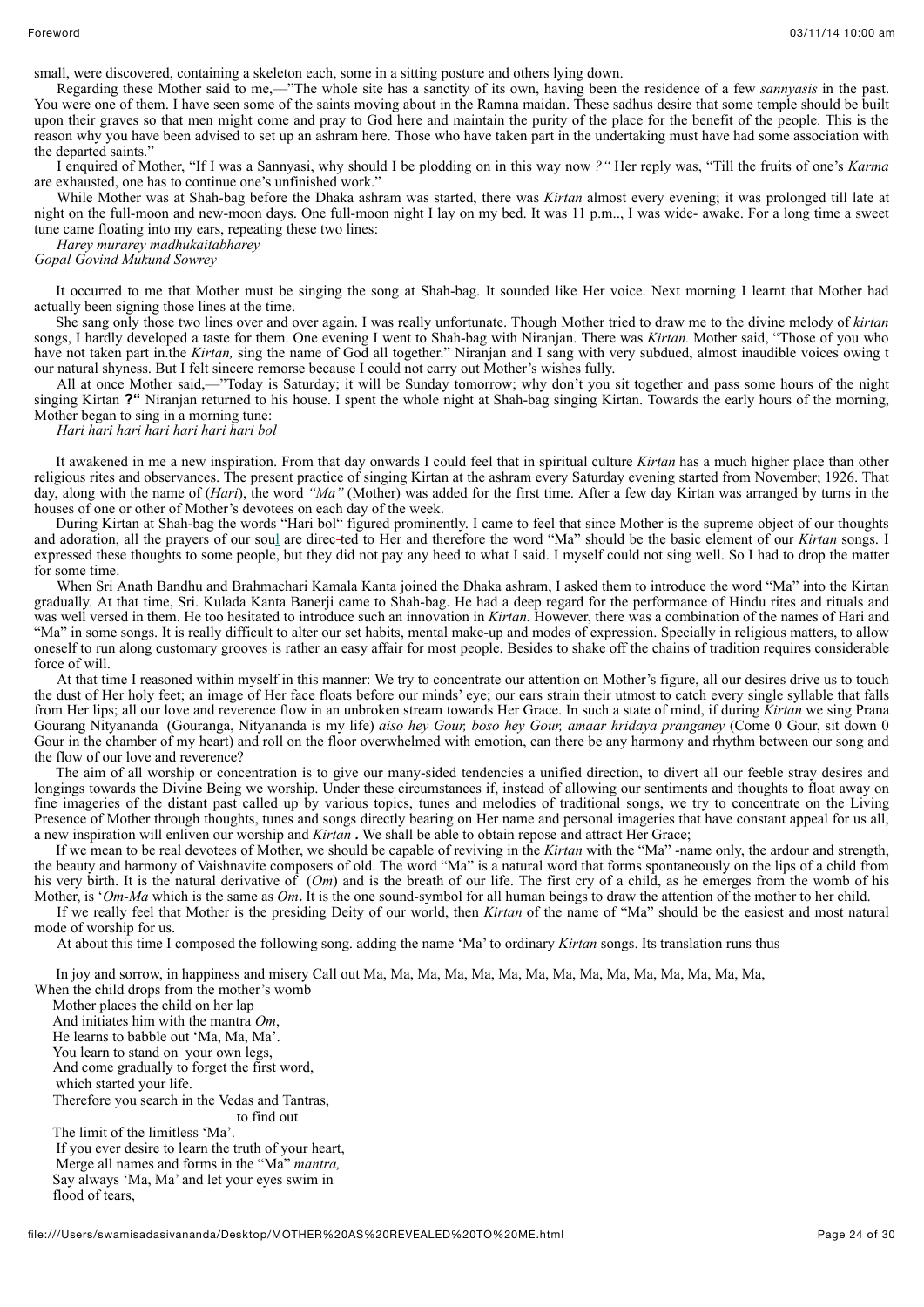Find in Sri Anandamayi Ma the final refuge of your life's journey.

Towards the beginning of 1928, I was at Giridih. One morning both *Pitaji* and Mother dropped in. I pointed out to them that our ashram should have a special mode of prayer with a specific divine sound-symbol, as all ashrams have their specific forms of *Kirtan .* The one person round whom all the activities of the ashram revolve, should serve as a centre to give unitary direction to all *bhajans* and *kirtans* there. When such a harmony is set up, our efforts for spiritual uplift will receive new momentum. With a combination of "Han" and "Ma" several *kirtan* songs were composed, and it was settled that one song should be sent to Kulada Babu at Dhaka. After Mother left, I was about to send a song to him, when I felt, an inner urge to try a new tune exclusively with the "Ma" name. It took the following form of chorus,—

 Ma, Ma, Ma, Ma, Ma, Ma, Ma, Call (Dako) Ma, Ma, Ma, Ma, Say (Bolo) Ma, Ma, Ma, Ma, Sing (Gao) Ma, Ma, Ma, Ma, Worship **(**Bhajo**)** Ma, Ma, Ma, Ma, Pray (Japo) Ma, Ma, Ma, Ma. Call, Say, Sing, Worship, Pray Ma, Ma, Ma.

When this was sent to Kulada Babu at Dhaka, he wrote to say that the composition had made much impression and that it had been introduced into the *Kirtan* of the ashram.

This is the starting-point of the new form of *Kirtan* with the "Ma" sound-symbol. Without a sense of keen desire for Mother's Grace during Her absence, real performance was not possible. When these songs were composed, Mother was away from Dhaka for several months. Her devotees were passing through keen pangs of separation. The intense desire of the Bhaktas to have Mother back in their midst made those songs so sweet and touching!

After the Ramna ashram had been established, the Sanskrit hymns that had emanated from Mother's lips during the state of deep concentration, were sung during *bhajan* time. Towards the close of 1931 (Agrahayan 1336 B.E.) Mother called me to Her side and said, "The hymns which you recite during *bhajan* time are incomplete, owing to your inability to note down all the thoughts and expressions that issued from my lips. Can't you try some other composition *?"*

I obeyed Her command and came to the conclusion, that a song in Bengali would have a better appeal to a Bengali audience, than a Sanskrit one. Inspired by Her, the following song took shape one night at about 3 A.M.

The translation of the song is given below:

Glory to Thee, Sri Anandamayi Ma,

who dwellest in every soul, who art absolute purity through eternity.

Thy lustre, Mother Nirmala, illumines the universe with the radiance of all heavenly virtues;

Thou art Gouri incarnate, queen of all kingly

Power, symbolizing Om in *Swaha* and *Swadha;*

Thou art, Mother, ever divinely graceful to all eyes and minds, ever-abiding and supremely beautiful, ultimate reality behind the manifested universe.

The Sun and the Moon, Mother, are Thy twin eardrops, the deep blue of the immense sky Thy hair and the universe Thy glorious body.

Mother, Thou art the glamour of all the riches of the world, sweetness incarnate, and radiant with all splendour of life.

Thou holiest, Mother, all the gods and goddesses in

Thy person, art as full of charms as Lakshmi is to Vishnu, with boundless peace, repose and mercy.

Mother, Thou art the dispenser of all happiness and blessings of life, of divine wisdom, love and joys of salvation.

The universe is Thy offspring; Thou dost nurse it in endless ways, and in the end dost merge it all into Thy bosom, Mother.

Thou art, Mother, the life of Thy devotees, Divine Grace incarnate, the deliverer of this world and the two next.

Thou art the spring of all actions; Thou expressest Thyself in all activities, art beyond all synthesis and differences and art the prime mover of all divine forces.

All wisdom derives its charm from the sweet words of Thy lips, Mother; Thou art the charmer of all saints; all terrors of the world vanish at Thy glance.

All the *mantras,* all the Vedas reveal Thy power; Thou art the sustainer of all the worlds with Thy presence, Mother.

All *gunas* and forms emanate from Thee, Mother, but Thou art beyond all these and dost represent one Universal creative Thought-impulse. The entire world sings always the hymn of Thy Grace, is ever thrilled with Thy touch.

Let all our hearts unite in a chorus of song to offer our *pranams* to Thy holy feet and to proclaim Thy glory over and over again, Mother, for ever.

# **ON THE WAY TO NEW LIFE**

Since my first meeting with Mother, Her ever joyful, simple and soothing countenance cast such an ineffable charm over my life that even in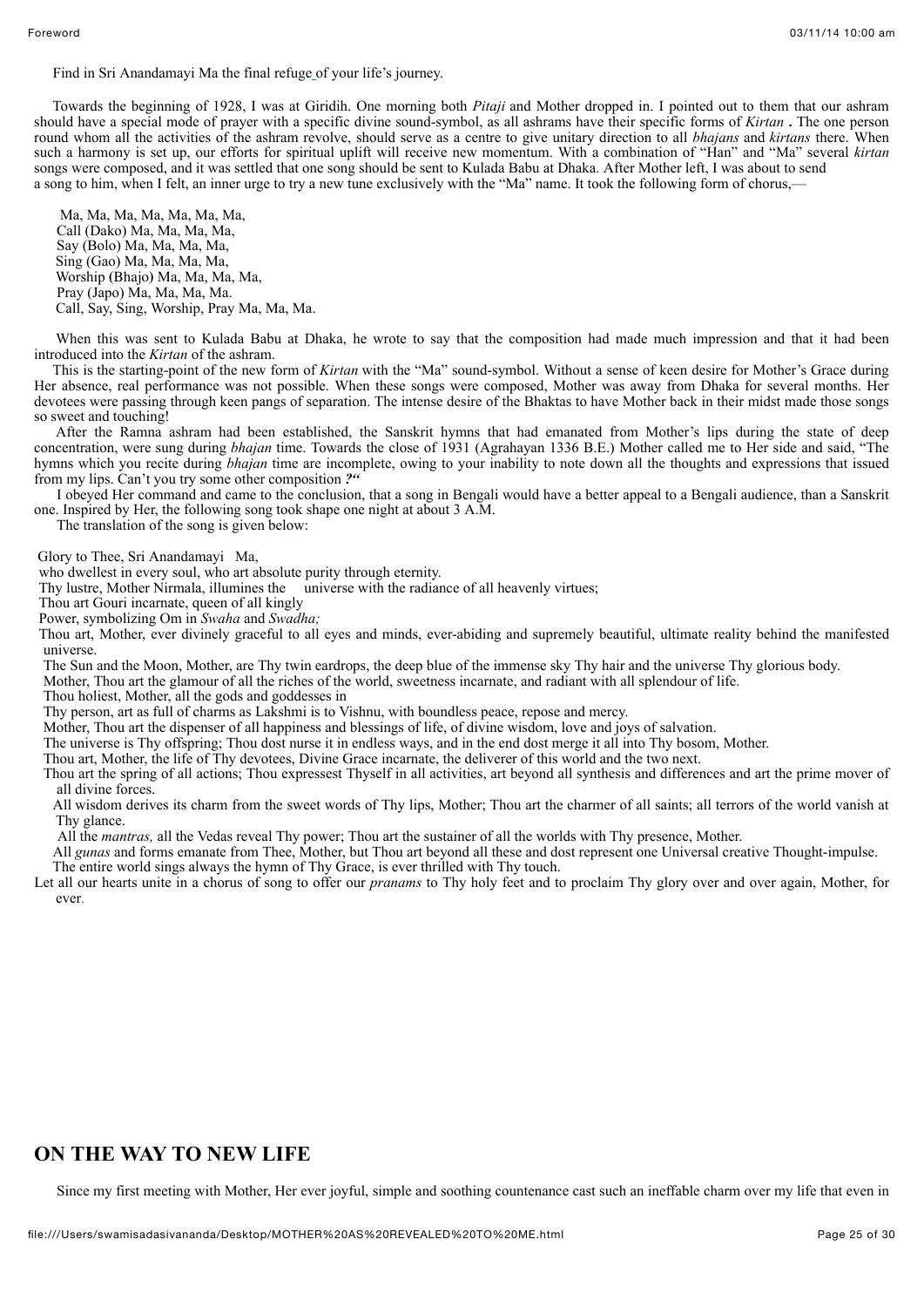the midst of various distractions and excitements through which I passed, I came to forget all my worries and temptations. There was only one consuming desire—to obtain a particle of Her Grace. Like the upward surging waves of the ocean, there was a deep outburst of my heart, roaring day and night towards Her feet and drowning all the tumults of the world. At times if I could shout "Ma Ma" like a madman and shed tears for Her and sing Her glory, I would find great relief. But such opportunities I could hardly get in my home.

As I have seen in Mother's physical body various unprecedented *Bhavas ( transformation of the body under the pressure of supramental forces]* **",** I was struck with joy and wonder in Her presence. Before Her I came to feel that I was but an infant or an almost helpless, poor beggar, absolutely unfit to sit at Her feet. In fact in my whole life I could never sit down in Her presence. I always used to stand at a distance. Every morning I was fortunate enough to have the first *darshan* of Her feet, because very few people could go to the ashram so early. On some mornings I found Mother sitting alone on one side of Her bed with all the langour of sleep still over Her eye-lids; sometimes Her bright eyes and sweet face seemed to radiate motherly affection and grace profusely on all men; or on other occasions Her looks at dawn wore all the serenity and grace of a lovely autumn sky in the morning, infinitely bright and blue, yet quite isolated from the things of the world. The expression of Her face changed constantly with the transformations in Her inner thoughts and emotions. At times She would look like an old lady; again, in the midst of playful frolics and the loud laughter of a gleeful girl, She would suddenly assume such serious, thoughtful and determined looks as would arouse awe and fear in us. In this state Her body would assume such unusual dimensions, Her face wore such a solemn expression that it would make us all feel that Mother *Rudrani [consort of Shiva the God of destruction and dissolution wearing grim looks]* was possessing Her whole being. At that time Her wild laughter, Her rolling eyes, and the movements of Her limbs all conspired together to strike terror in our hearts. Yet after a short while Her natural expression of joy and sweetness was restored.

At all times however, I would feel such an attraction for Mother that if I failed to go to Her one day, I would be ill at ease and my mind would seek the earliest opportunity to obtain shelter and repose at Her feet. It appeared to me that She was ever calling out to my soul, "Come, come to me",

and was constantly watching me, with Her eyes ever intent on my welfare.

On many days I tried with a strong will to black out all thoughts of Her, but She mocked at every such perverse attempts of mine and captured my mind and reasoning faculty all the more. I felt exhausted by such attempts and was left dumb and inert like a lump of clay. I could not find any means to slake my thirst for Mother's affection. Thus I began to grow weak and my body hastened towards a crisis.

At last on the 4th of January, 1927 I fell ill. At the very start I began to feel an acute pain in the region of my heart. No medicine could give me relief. Mother came to see me one day and placed Her gentle, soothing hand upon my chest. All my pains subsided with the touch. But the disease continued to take a more and more serious turn. Doctors said, I had developed T.B. A few days later Mother came to me one night, sat by my bed-side and said something by Herself. Long afterwards I learnt from Mother that She had said to the disease *[Mother says each disease its specific appearance as distinctly visible to Her as a material form]* Thou hast done what thou couldst. Stop from now onwards." From that time Mother ceased to come to me. During the last few months of acute suffering I had not the good fortune to see Her.

It was necessary for me. The keen desire to see Mother made me forget the pain due to the illness, my mind in those days hovered round Her feet day and night. She pervaded my whole being both inwardly and outwardly. Later I was told that Mother said one day at Shah-bag, She saw blood on all people's lips. On hearing this remark *Pitaji* at once came to see me at night. I was then vomiting blood and all my strength was nearly spent. On many occasions Mother used to guide me with Her suggestions for a remedy, long before She was informed verbally about the changes in my illness.

One night a very acute crisis came on. The doctors in attendance declared my case to be hopeless. It was 2 A.M. Heavy rain fell in torrents with a deafening noise. Dogs were barking to make the gloom more frightful. I began to see dreadful visions, all the hairs on my body stood on end. At that time I saw as clearly as in broad daylight Mother sitting on the right side of my pillow. An agreeable surprise stole in upon me. Before the first spell of surprise was over, I found Mother passing Her hands over my head. It was so soothing In an instant I fell into a deep sleep.

From that day on, for about eight to ten months as long as I was confined to bed, I would always feel that Mother sat on my bed near the pillow with a very calm, serene face and would not hand me over to death.

Sometimes when for hours together I could not stand the pain of coughing followed by the spitting of blood, I sued to repeat the name of Mother and soon the intensity of the pain would pass off*.*

During my illness Mother asked Brahmachari Jogesh to go out for one year to Western India and live on alms only, without any fixed habitation. It might possibly have been intended to divert some of my sufferings.

After some months of illness when I occupied a Government house near Shah-bag, Mother left for Hardwar to attend the Kumbh Mela. My illness had a second serious set-back and a telegram was sent to Mother at Rishikesh. But She did not come. I learnt afterwards that when *Pitaji* was anxious about me, She said to him, "I have seen Jyotish lying on my lap, quite unconcerned about his illness."

After about five months of treatment I wanted to test how much strength I had acquired through medical skill. I tried to walk a few steps leaning against the wall of the room. The strain of it caused profuse vomiting of blood the same evening. When the doctor was informed, he left instructions with the inmates of my house that I must lie flat on my bed.

Four or five days later Mother returned to Dacca and came to see me. She enquired, "How do you feel now *?"* I said, "I have not much pain now, but I feel very uncomfortable owing to my not having had a cold bath for a long time. It was the month of Vaisakh. The heat was grilling. Mother sat for some time and then left. Next day at about 1 p.m. She came again with *Pitaji* . At that time everybody in the house was asleep. My daughter, aged 11 or 12, who was posted to keep watch over me, was also fast asleep. Mother said, "You wanted to bathe; if you are keen on it, there is a tank yonder, go there and have a good bath."

That tank was about 60 to 80 yards away. As soon as I heard Mothers words, a new strength was infused into my frail body with love and devotion for Her. My body then was but a skeleton. The warning of the physician not to leave my bed flashed through my mind for a moment and vanished away. In this condition as I tottered trying to stand up and take another loin-cloth to put on after the bath, *Pitaji* at once caught hold of me and led me to the tank. The floor of my house was above 4 ft. above the ground level. I got down the stairs and walked the whole distance. It was a reserve tank with the University Muslim Boarding House standing on its bank. There was also a notice put up by the P.W. Department to the effect that it must not be used for bathing and washing. But that day no inmate of the Boarding House could be seen. In my house too everybody was asleep; I got down into the tank and had a delightful bath. On returning to my quarters I spread out the wet cloth on the line hung up for drying clothes and lay down on the bed taking rest.

No sooner had I spread myself on my bedstead than my daughter awoke. She found Mother sitting by her side. As I walked through the lawn to have a bath, numerous seeds of love-thorn grass (*Chorkanta***)** stuck to the loin-cloth I wore. When my servant Khagen saw the cloth studded with those thorns, his natural inference was that **I** had walked across the lawn at noon. This was brought to the notice of my wife, who showed that cloth to Mother and complained to Her that I had walked on the lawn at midday against the doctor's express prohibition.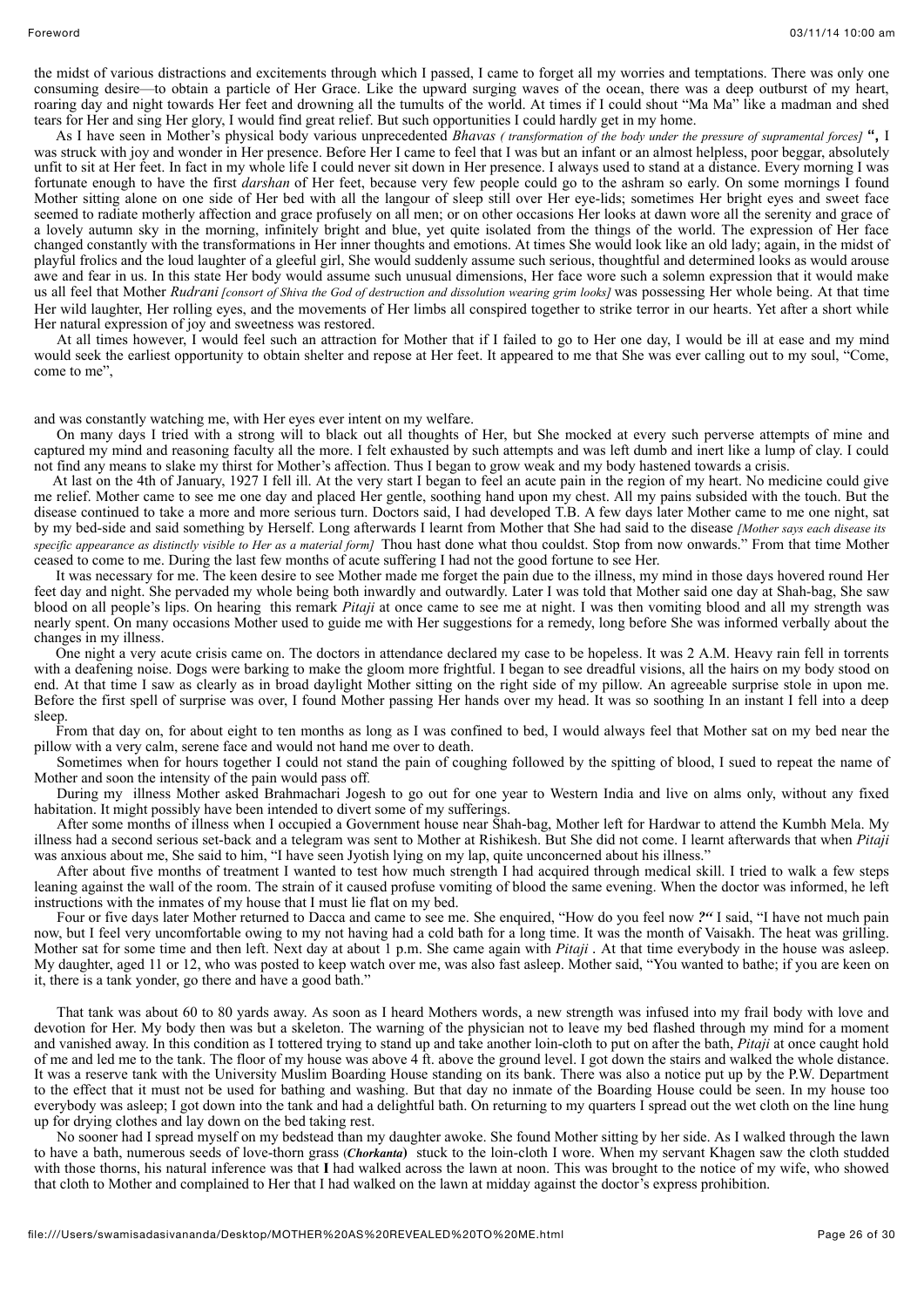Mother began to laugh without saying a word. I was really struck with surprise, wondering how I could walk across the open lawn to have a dip in the tank in broad daylight quite unnoticed by anybody and how I could get the strength to stand such an effort. It was a feat quite beyond my comprehension. After three or four months when I left Dhaka for a change to a healthier climate, I told Niranjan all about it. Subsequently when after recovery I resumed my duties at the office, I stated the fact to my physicians who discredited the story altogether. My wife did not at first believe it either. When I described to them the full story they finally came to believe it.

Whilst the disease was in full swing, I developed a very strong desire to eat boiled rice. The attending physicians would not allow me to have it. Niranjan appealed to Mother, saying,—"Ma, Jyotish wants to take boiled rice; the doctors won't allow it. If he dies, we shall have one great grief that we could not satisfy this desire of his before his death." Mother laughed and said, "When Jyotish has a desire for it, he should be given rice'. After a few days *Pitaji* brought some boiled rice from Shah-bag and made me eat it, but nobody noticed it.

In those days Mother used to come to see me once every day. One morning Mother came very early and after She had left, Brahmachari Kamalakanta brought me some *champak* flowers. It was with regret that I looked at the flowers, because 1 would not have an opportunity that day to offer them at Her feet with my own hands. In the afternoon Kulada Babu brought me a lovely rose. The same painful thought recurred. The rose was kept on the table by the side of the champak flowers. That such lovely flowers could not be placed at Mothers feet disappointed me much. Just at that time Mother suddenly entered my room, went to the table and stood reclining to the left. She gazed at me for three or four minutes quite absent-mindedly and then left. I thought Mother had taken the flowers. The rose was missing. Next day when She came I enquired about it. She said, "I don't quite know what I took, but I must have taken something from here. I went to the house of the *zamindar* of Dhankora and gave something to a woman there; then I went to the house of a Deputy Magistrate where a woman was ill and I left something there too." Afterwards, I came to learn that at the first house She had given the rose and at the second a champak flower. The sick lady recovered soon.

In this connection Mother said, "Intense hankering after the Divine is the core of all worship, of all prayer. In our heart lie eternal springs of divine power and in our efforts lie the roots of all the creative, preservative and destructive urges of Being."

I am just reminded of another incident. During my illness *Pitaji* ordered that every day some *rice prasad* should be sent to me from Shahbag; but it was offered at about 2 p.m. and the *prasad* used to reach my house much later. Everybody in my home got annoyed to find me waiting for *prasad* so late in the day. On a particular day there was some adverse criticism of the whole arrangement at my house. It caused me so much pain that I came to feel there was no need *of prasad* being brought to my house in the face of so much disgust and criticism amongst the members of my family. The day wore on; it was 2 A.M. at night. No *prasad* had arrived form Shah-bag. It occurred to me that my reluctance to have *prasad* with so much trouble was most probably the cause for the stopping of the arrangement. I wept and wept on my bed and the *prasad* arrived in half-an-hour. I learnt that Mother had just risen from Her bed and ordered, "Go quickly, carry *prasad* to Jyotish at once." I was given to understand later that when during the preceding midday Mother's permission was sought to send *prasad* as usual, She said, "No". So the practice of sending it was interrupted. In this connection Mother said, "I don't do anything of my own will; you laugh and weep according to your impulses and your desires are fulfilled".

During my illness I went to Vindhyachal for a change. I happened to meet Mother at Calcutta on my way and requested Her to go there too. She did not agree. On reaching Vindhyachal I passed one whole night weeping for Her. Just one day later Mother and *Pitaji* arrived there.

Mother remarked in this connection, "The aim of all religious practices is to sublimate all egoistic impulses and give them a unified direction towards the Divine. As soon as the ego ceases to function, the "Eternal Thou" will take its place.

From Vindhyachal I went to Chunar. Mother also went there. One day She said, "Don't you often go out for a walk *?"* I replied, "I am too weak to move about. How can I *?"* Next dawn She took me out with Her for a walk. On the level plains as well as on low hills we walked five to six miles and returned at 11 A.M. While coming down-hill, I felt very weak and could hardly walk. Mother turned round and said,—"Our house is not far off." In ten minutes' time an *Ekka (country vehicle drawn by a horse)* turned up quite unexpectedly in a small lane; otherwise we would have had to walk one mile more to reach a carriage-stand. I was afraid that the great strain due to such a long walk might aggravate my illness. But no such thing happened.

Mother said a little while later,—"Both in this work-a-day world as well as in the spiritual sphere, patience is the crown of life."

At a little distance from my house *Pitaji,* Mother and myself sat on a lawn. Mother said She would like to bathe with the water drawn from the well near the fort. She began to press for it like a little child. I said, "Let me call my servant." She replied, "No, you must not." I felt puzzled. .For in those places people finish drawing water from the wells before sun-down. I felt sorry at the prospect that I would not be able to carry out Mother's wishes. But to my surprise a man with a lantern turned up at the well to draw water. He was persuaded to get water for Mother's bath.

Mother said,—"Whatever you seek can be obtained provided the thirst for the object of your desire pervades every fibre of your being.

During my illness I spent some days at Giridih. I became very restless for Mother one day, only to find to my surprise that Mother with Her whole party arrived the next morning.

After this change **I** returned to Calcutta. My physicians advised me to pass the remaining few days of my life at some healthy place. Even then there was spitting of blood when I coughed.

Mother ordered,—"Go back to your desk in the office and resume your duties there." I went to Dhaka both *Pitaji* and Mother accompanied me to the office and went back, after seating me in my own chair.

At that time Mr. Finlow was the Director of the Agricultural Department as well as my boss. He loved me and had a great regard for me. He told me,—"Do as much office work as you can; send the rest to my desk." He enquired, "Well, just tell me how you have recovered from that fell disease?*"* **I** said in reply, "It is through the grace of *Mataji* who lives at the Ramna ashram over there. She did not give me any medicine; though I followed the doctor's prescription, Her mercy was my only saving." He said,— "Amongst our people also one hears of similar instances. I believe what you say."

One evening an old neighbour of mine, aged about 80 years, Shyama Charan Mukherji by name, came to my place. When the conversation turned upon Mother, I said, "It is through Her grace alone that I happen to be still alive." He blurted out, "Can one through anybody's grace live longer than one's predestined span *?"* In the course of this discussion he suddenly became silent and went away a few seconds later. He returned next morning to say, "Do you know why I left your place so abruptly ? When we were talking about Mother, I found on the back rest of your chair an oval bright light like that of the sun. At that time there was darkness outside and no light in the room. I looked about and could not trace the source of such a light at that hour; so I decided to ponder over the phenomenon before telling you about it. After careful thought I have come to the conviction that everything is possible through the grace of a saintly person. Really, She has been protecting you all along."

A few months after first seeing Mother, Niranjan told Her at Shah-bag, "Ma, we very frequently think that after your ashram is started, both myself and Jyotish will live there as *brahmacharis* during our next birth." Mother looked at me and asked~—"Why are you silent ? Won't you be able to do so even in this body *?"*

Some three or four years later, when I resumed my duties after recovery, Mother reminded me of the above talk and said, "Just think, how you have had your rebirth." Then Mother took a golden chain from Her neck and placed it on mine, saying, "From this day onward know it for certain that you are a *brahmachari* and that you have had your rebirth."

The little hut, eight by five and a half cubits, with verandahs on all sides, which I had created in the *ashram* According to my own ideas, was used by Mother. She would lie down on the two long verandahs on either side. She told me that I had been one of the *sannyasis* who used to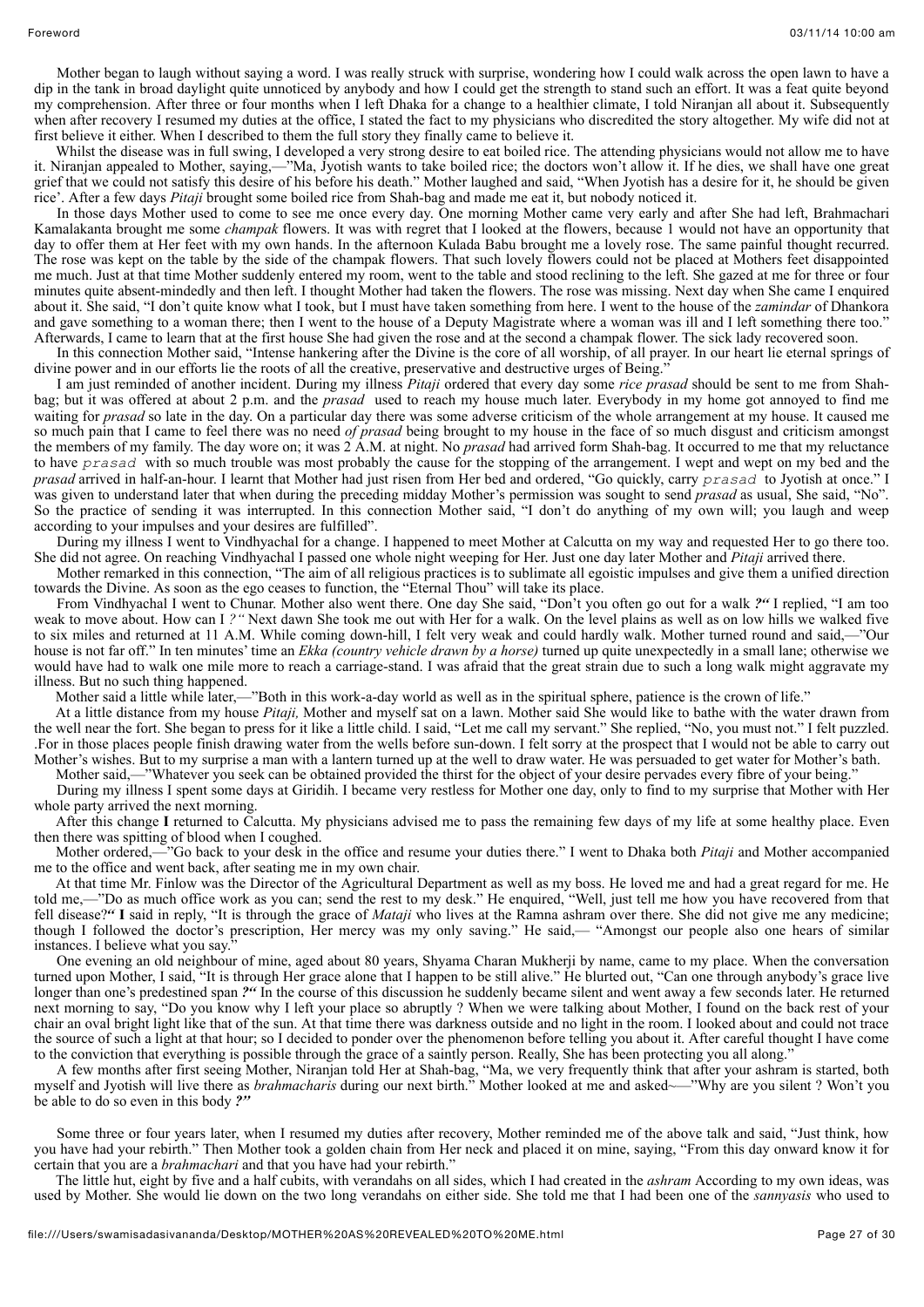dwell on that site, and the spot which I had unconsciously chosen for building the hut for Mother, was the very place where I had passed my life during my previous birth.

I feel that it was my unique good luck to find Mother's physical body resting on the very spot where I had carried on my *sadhana* during my previous existence. Probably my *karma* had directed such a course; for when I first saw Mother She appeared to me to embody all gods and goddesses in Her person and I felt that She had been my presiding Goddess all through the series of my previous births.

From the latter part of 1929 for full three years I used to go to Ramna very early in the morning with a desire to see Her first. For this purpose I rose from bed at 2 a.m. finished my usual prayers and worship by 4-30 a.m. and then went out. On certain days it so happened that I confused

the two hands of my watch and misread the time and started much earlier. Hearing the clock strike in some adjacent house on the way, I realised that I had started far too early. In that case I would walk in the Ramna fields or sit at the gate of Ramna Kalibari, waiting for the light of dawn. I entered the Ashram at 5 a.m. and walked about in the fields with Mother, returning home at 10-30 or 11 a.m. On certain days I came back at 12 noon or even 1 p.m..

I never sat in Mother's presence. My whole body remained erect with a thrill of inner joy. When I was asked by anybody to sit down, I felt quite embarrassed. Mother would usually remain quite silent during our morning rounds. She broke Her silence only in exceptional cases. I used to follow Mother's footsteps without a word.

One day an old pleader, Babu Ashwini Kumar Guha Thakurta by name, came there for a morning walk and said to Mother,—"I have come, not to see you, Mother, but to meet your pet lamb and to observe with my own eyes how he comes to you so early every morning regardless of cold, heat, or rain and how he follows your every footstep in mute silence. The very sight gives me great delight." I told him,— "Kindly bless me so that I may pass the rest of my life in this manner." The old man clasped me to his bosom and said, "You are already a blessed fellow."

Sometimes there was a heavy downpour during the early hours of the morning, but I noticed on several occasions when I started with the name of Mother on my lips, the rainfall ceased for the time being and I had little difficulty in reaching Her place. During the rainy weather or through the dense fog of winter there was no obstacle whatever for me to walk with Mother every morning for full three hours.

There was a time when the Hindu-Moslem riot was rife at Dhaka. Before the outbreak started Mother one day exclaimed,—"Terrible ! Monstrous *!"* When I enquired about the import of such expressions She said,—"All over the town I hear wild shrieks, lamentation and wailing." But even when the communal bitterness was at its highest, I did not stop m morning walks. My neighbour Sri Bhawani Prasad Neogi used to look upon me as his younger brother. He warned me one day, saying, "I remain very anxious for you till you return. Stabbing, murder, assaults are the order of the day throughout the city. Is it proper for you to walk out alone in such an atmosphere *?"*

**I** used to reflect that as Mother did not say anything against my morning visits, there was no fear for me. So I continued the usual routine of my life.

One day I was no the way to the Dhaka ashram. The street lamps were burning. There was no man in the street. I passed by the Dak Bungalow and walked about 100 yards further, when I noticed a stout fellow wrapped up in a piece of cloth slinking from behind a Mahogany tree; he was following me.

I asked him where he was going; he replied that he would go with me. I let him know that I was going to Ramna ashram; he said that he too would go there. His manner looked suspicious and I was very frightened. Suddenly, I screamed, "No, you must not go with me **!"** Saying this I strode on fast without looking in any direction. After I had gone far, I turned round and found that the man stood motionless like a log of wood on the spot where I had left him. When I reached the ashram, I found Mother standing at the gate with Her loving steadfast gaze directed towards me. I fell at Her feet and let Her know the details. She did not say a single word. I came to learn afterwards that there had been a murder in that very quarter.

## **TO DISTANT LANDS**

We can observe in every walk of life that three things are necessary for success in the struggle for existence:— a noble aim, steady determination, whole-hearted devotion to duty. Even though in some cases, no tangible success may be achieved by these virtues, at least the disposition to do good and substantial work is developed thereby which bears fruit at the earliest opportunity.

After returning to my duties in the office I passed three years in full harness. One day at the ashram Mother took a flower, and plucking away all its petals, She said to me, "Many of your *samskaras* have dropped away and many more will fall off like the petals of this flower, till I shall remain as your main prop, just like the one stalk of this flower; do you understand ?**"** Saying this She began to laugh. I enquired, "Ma, how can I reach that state ?" She replied,—"Every day try to live with this idea; you need not do anything else."

Really speaking, this thought sank deep into my soul and remained with me throughout the regular routine of my life. All the scattered thoughts were gradually directed to one end. Though various ideas often brought about distraction, yet there was great eagerness in me to keep myself steadily fixed to the master-thought that Mother was there in me like my backbone. From this I became convinced that what a man achieved by constant religious practice, by mental isolation from the objects of sense, could be accomplished through the power of one word from a saintly person.

After some six or seven months Mother said to me one day during our morning walk,—"Listen, your active life is coming to a close." I heard it but it did not evoke any deep response in me.

At that time Sri Bhagawan Chandra Brahmachari too used to say to me very frequently,—"Get ready, a saint is coming down from the Himalayas to take you away." He had a childlike nature and I thought he was making fun.

A few months later I went on leave for four months. I was on the look out for a hill station to have a change. In the meantime on the 2nd of June, 1932, at about 10-30 P.M. Mother called me through Brahmachari Jogesh and enquired if I could accompany Her. I wanted to know where She desired me to go. Her reply was, "Anywhere I choose to." I kept silent. She added, "Why are you silent?**"** I mused over the fact that I could not inform anybody about the matter. So under the pull of the world, I said, "I shall have to get money from home." Mother said, "Collect from here what you can get." I said, "All right", with my lips; but I felt that my son and wife peeped out from the depth of my heart saying, "Where are you going, leaving us all?**"**

However, with one blanket, one coverlet, one durrie, one loin-cloth I started with Mother and *Pitaji.* On reaching the station Mother said, "Book tickets right up to the terminus of this line." We booked for Jagannathgunge. On reaching there next day Mother said, "Cross over to the other bank." From there we left for Katihar. I had only a few rupees left, but quite unexpectedly I met an old friend who gave me Rs.100/-, and a large quantity of fruits and sweets. From there we went to Lucknow, and then boarded the Dehradun Express. On the following day, after arriving at Dehradun we rested at a *Dharmasala* **.** It was a new place. all people were strangers and everything appeared new to me.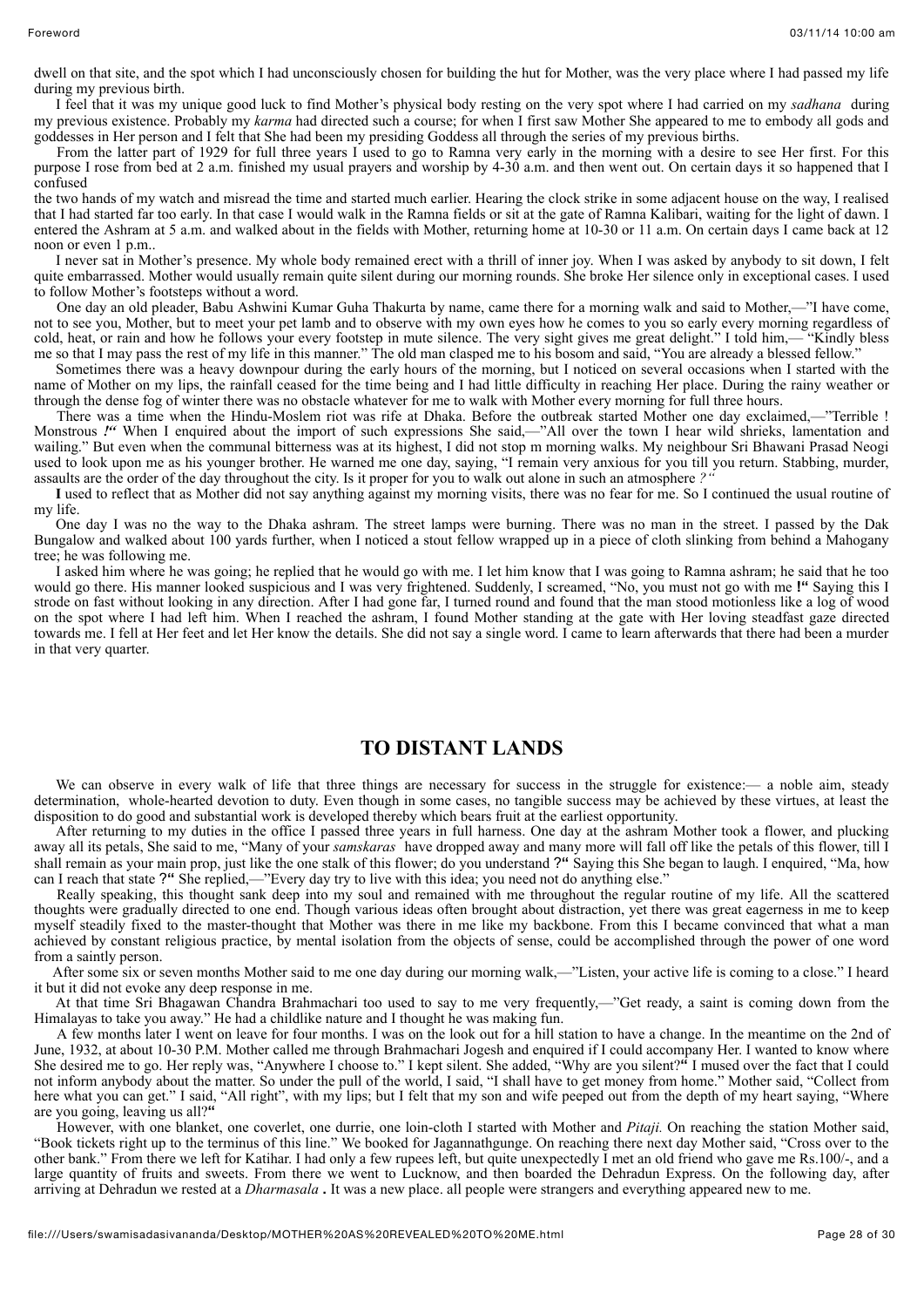Mother said, "I find everything old." Where we should go next was quite uncertain. In the afternoon *Pitaji* and I went out for a walk and came to know that there was a *Kali* temple nearby. We went there and were told that some three or four miles away in the village of Raipur stood a Shiva temple which was quite solitary and a fit place for a secluded life. By drift of circumstances one Pandeji of Raipur came to meet us. We had a talk with him and accompanied him to Raipur the next morning. *Pitaji* liked the place. When Mother's opinion was sought, She said, "You settle it yourselves, for me all places are good." From the morning of Wednesday, June 8, 1932, both Mother and *Pitaji* began to live in the temple.

# **SRI SRI MA.**

It is beyond our common intelligence to comprehend what Mother stands for and what She is in reality Though She always says, "I am only a senseless daughter of yours". Still in all Her ways of life, in Her ever delightful *Lila* amongst us, all the powers of the Divine find expression in tangible forms.

In Mother, we find in Her a perennial fountain of joy and sweetness though She is surrounded day and night by the noise and bustle and a thousand entreaties of all classes of people. Her calm and serene looks, Her gracious, ever smiling responses to all queries, Her playful humour, bring satisfaction and delight to every soul. Her ways of life are so universal and all embracing that She may be called Motherly Love incarnate.

Some say that She is the Supreme Goddess of the Universe in human form. Some are of opinion that She has reached perfection through spontaneous psychic evolution without any effort on Her part. To us She appears to be what everybody considers Her to be. At the first sight of Her one becomes animated with a religious fervour, even if one happens to be almost impervious to spiritual ideas. In Her presence thoughts of God and His Glory flourish with all their brilliance in hearts as dry as dust and the vibrations of one universal, all-pervading life overpower one's heart as it Were with endless surges like a vast ocean of bliss.

When at one time She was asked as to who Her preceptor was, or from whom She had Her initiation, She remarked, "In earlier years my parents were my guides; in household life my husband; and now in every situation of life all men and things of the world are my *Guru.* But know it for certain, the one Supreme Being is the only Guide for all."

From the standpoint of worldly people Mother is an ideal daughter, wife and mother; to an aspirant after spiritual life Her words and behaviour have deep significance indicating various modes of spiritual culture and of Yogic practices as well as the basic truths of dualism, monism and dualistic monism and Other philosophic doctrines. The physical changes that become manifest in Her body lead one to the inference that She is a confirmed *Vaishnava;* in the Tantric worship of *Shiva, Kali, Durga* and other gods and goddesses or in the performance of Vedic religious sacrifices She has evoked admiration from eminent philosophers of the East and the West. The only difference that is disclosed between Mother and the Great Masters who have reached perfection through *Bhakti Yoga, Jnana Yoga or Karma Yoga* in their special lines, lies in the fact that in Mother all the three paths of *sadhana* have reached a wonderful synthesis. It is through this harmony of the various modes of approach to the Divine that all types of people receive inspiration from Her presence.

Her genial and sweet appearance, Her uncommon patience and endurance, Her spirit of sacrifice and simplicity, Her ever-joyful, humorous ways of dealing with men, women and children, Her unsullied, clear vision, meaning good to all living beings, Her even-handed dealings, softened by love for all men irrespective of caste, creed, community and nationality, Her absolute freedom from pleasure, pain and the like, make Her a unique figure in modern times; one cannot say that She has attained perfection through self-effort; for, those who have watched Her from Her infancy assert that She has been the same in Her thoughts and actions all through Her life. Nobody has yet noticed that She has performed any spiritual or religious exercise of any kind.

Those natural or super-natural phenomena that become manifest in Her, through Her bodily expressions, are but the spontaneous outcome of Her desire to secure the welfare of all human beings. Those manifestations do not depend upon Her will nor do they function against it, nor are they the result of any devotional effort on Her part. When clarified butter with other oblations are offered to the fire on the altar, the flame flares up by a natural law, but the perfume that emanates, purifies and enlivens the whole atmosphere. After a little while no trace of the sacrificial offerings remains, but the flames keep on burning in purity and brightness. In exactly the same manner when Mother's devotees bring their offerings to Her feet with the best of their love and reverence, the very touch of these gifts, causes the fountain of Her heart to burst forth, like the natural flow of milk from the mother's breast at the touch of her infant's lips. So in the case of Mother, Her speech, Her looks, Her face all become moistened with love for Her children; and with a divine flame Her face brightens up for a time and soon after resumes its normal composure.

There is no conflict in Her, no urge to action or inaction disturbs the serenity of Her will. She is completely enveloped by a glow of that Supreme Truth which forms the bed-rock of all principles and practices of religion and of the moral codes of the world and which has been revealed to the human mind in different ages for the good of the universe. A glimpse of that Truth, a suggestion thereof, shines forth in all Her actions, words and songs. Her life illustrates the great fact how man, while doing his everyday duties meekly, joyfully, and maintaining social relations fully can yet advance on the spiritual plane.

A time has arrived for us to take stock of the amount of good that is being done to our social life by crowds of people that are swelling the number of *sannyasis* and *sadhus*. Stepping out of the boundaries of family life and the pale of civic rights and responsibilities, to try to open up easy paths of spiritual uplift for family, society and nation is not a very simple matter. There are persons who have reached high levels of spiritual greatness by retiring from the world and living a life of seclusion in solitary ashrams or mountain caves. Their individual greatness does not pull up the general level of culture of the masses of people to any appreciable extent, nor are the standards of mass-life raised higher. Through their inspiration many ashrams are established in different centres of the country, the spires of the temples erected therein may shoot up high into the sky, the glamour of worship and the hymns and devotional music sung morning and evening induce many people from far and near to spend more and more money upon the enterprise, free distribution of *prasad* may attract crowds of hungry men like flies from the surrounding regions; but the influence of such institutions built up at the expense of so much labour and money hardly goes to make our social life healthier and brighter, neither by spreading knowledge and literacy nor greater love for men nor again, by fostering a more ardent desire for the life Divine.

Our society is getting more and more crippled through mutual jealousy, rivalry and petty squabbles over trifles. Those who are strong at heart with a spirit of social responsibility and selfless service hardly find scope for real and efficient social work, being half paralysed by stagnant, social ideas of the class seclusion of orthodox olden times. On the other hand one meets at every step opposition to all efforts at reform. The culture by which physical and mental health is made secure, which makes man strong and hardy through realisation of God's grace